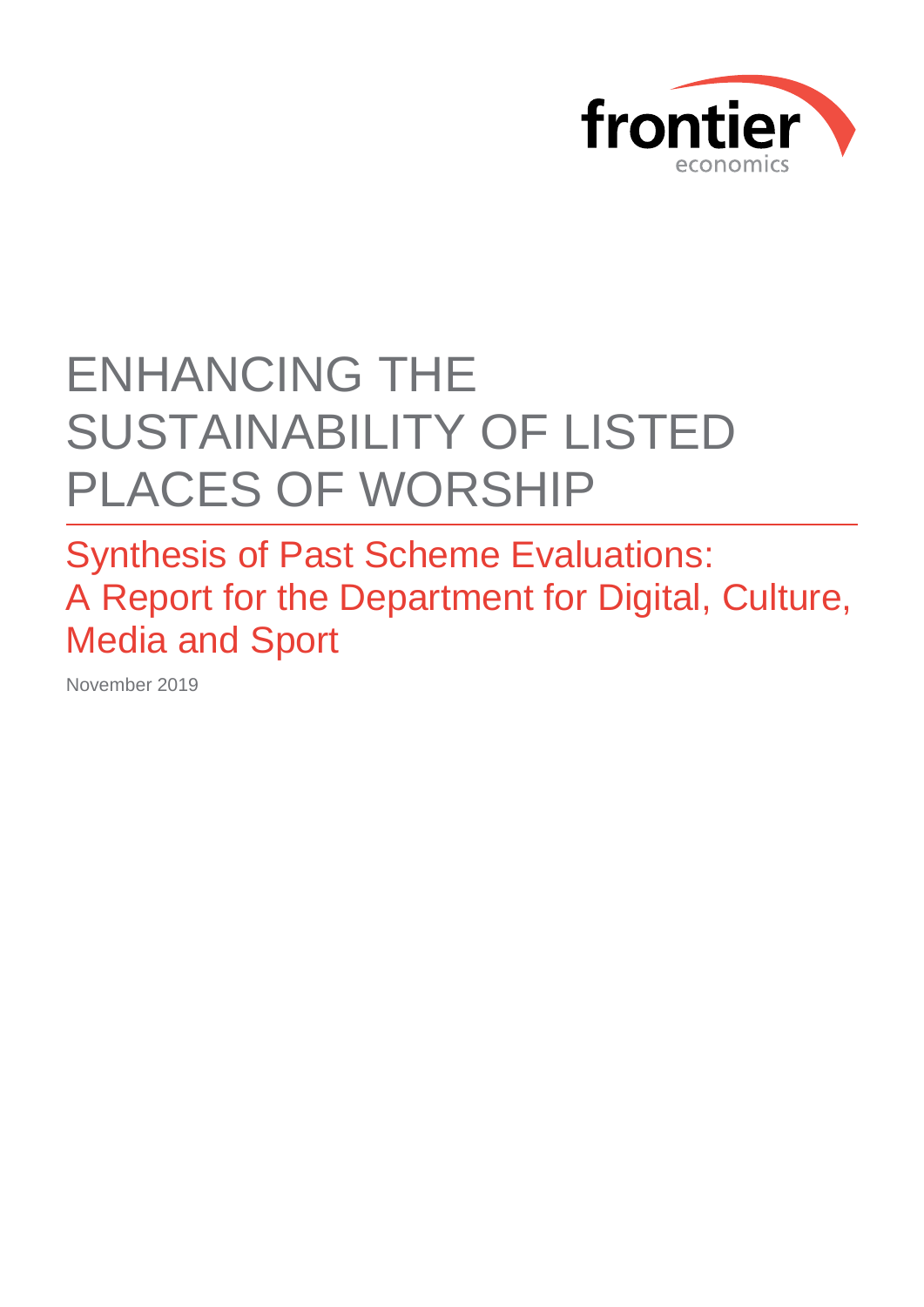The Frontier Economics network consists of two separate groups, Frontier Economics Limited (incorporated in the UK) and Frontier Economics Pty Limited (incorporated in Australia). The two groups are independently owned, and legal commitments entered into by one group does not impose any obligations on the other group in the network.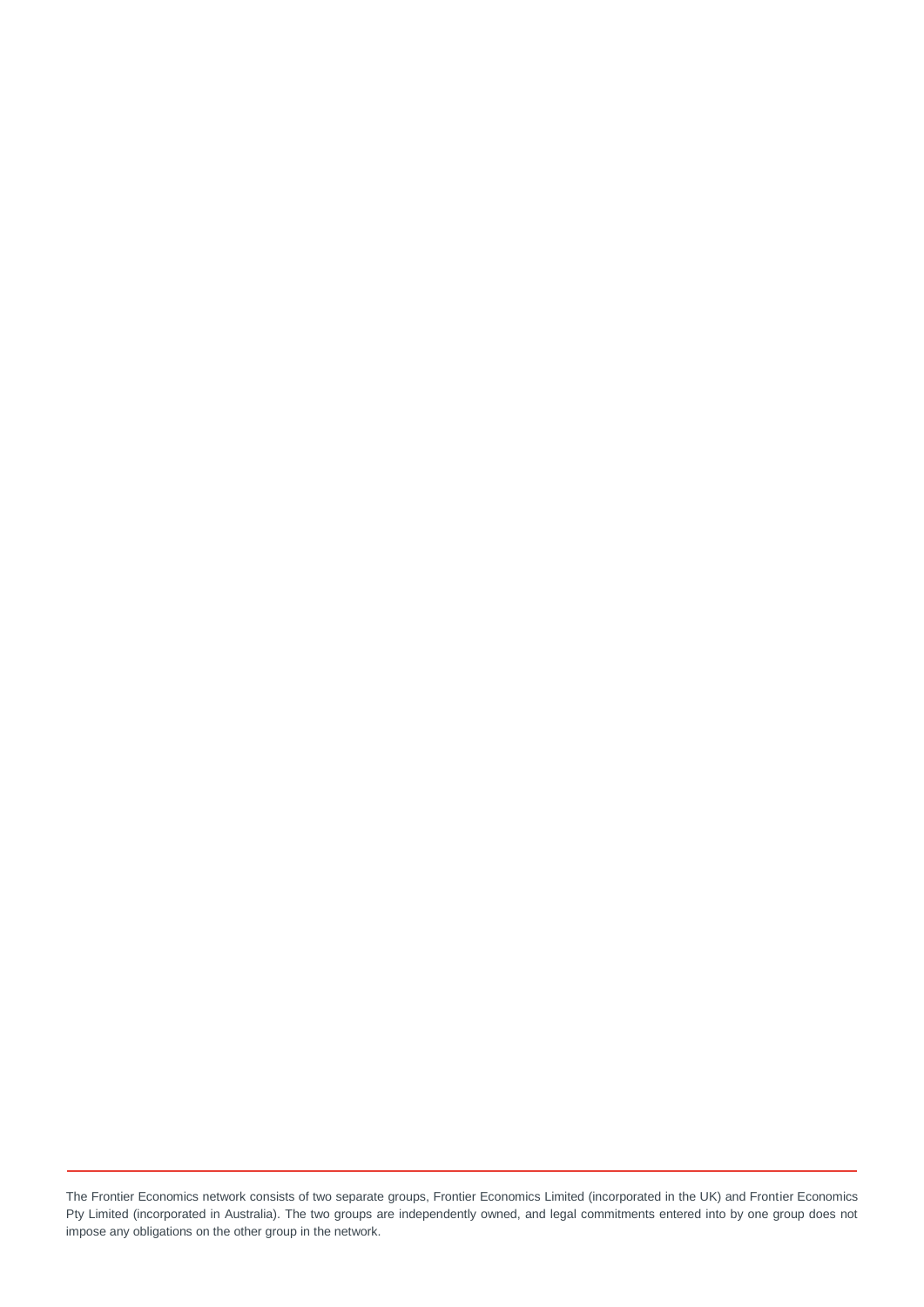# **CONTENTS**

|                | <b>Executive Summary</b>                                     | 4               |  |  |
|----------------|--------------------------------------------------------------|-----------------|--|--|
|                | Lessons from past schemes                                    | $\overline{4}$  |  |  |
|                | Insights for future policy                                   | 9               |  |  |
| 1              | Objectives of this study                                     |                 |  |  |
| $\overline{2}$ | Overview of the study                                        | 12 <sup>2</sup> |  |  |
|                | Methodology of the review<br>2.1                             | 12 <sup>2</sup> |  |  |
|                | 2.2 The schemes selected for review                          | 13              |  |  |
|                | 2.3 Data on selected past schemes                            | 18              |  |  |
|                | 2.4 Additional schemes                                       | 20              |  |  |
| 3              | Thematic findings                                            | 21              |  |  |
|                | Scheme design, set-up and implementation<br>3.1              | 21              |  |  |
|                | Scheme outcomes<br>$3.2^{\circ}$                             | 29              |  |  |
| 4              | Observations on the quality of evidence on past schemes      | 41              |  |  |
|                |                                                              |                 |  |  |
| 5              | References                                                   |                 |  |  |
|                | Annex: Findings from the First World War Centenary Cathedral |                 |  |  |
|                | <b>Repairs Fund Evaluation</b><br>46                         |                 |  |  |
|                |                                                              |                 |  |  |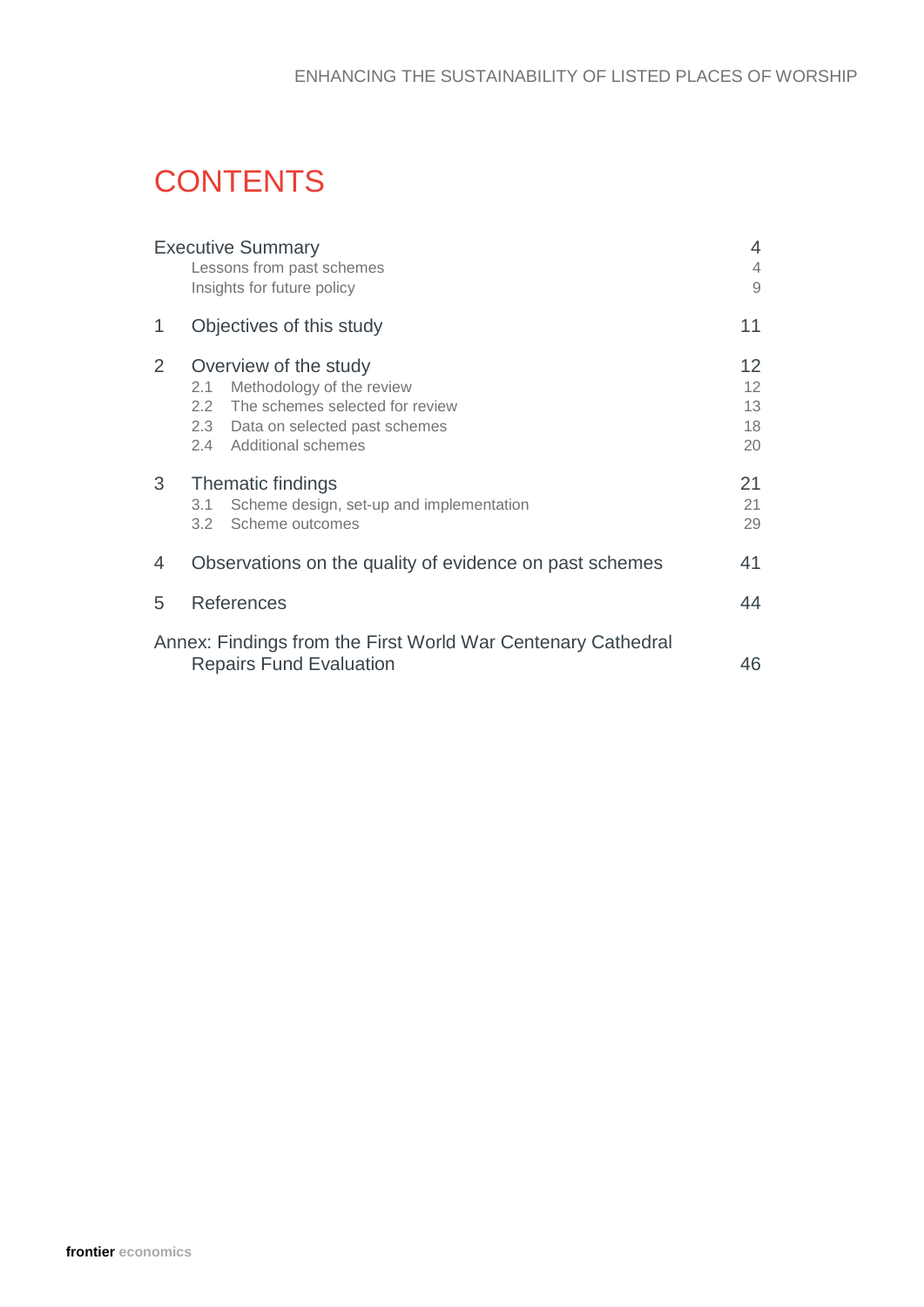# <span id="page-3-0"></span>EXECUTIVE SUMMARY

The Department for Digital, Culture, Media and Sport (DCMS) asked Frontier Economics to provide an independent evaluation of the impact and effectiveness of the Taylor Review Pilot.<sup>1</sup> To complement the evidence base being developed for the evaluation, Frontier was also asked to review existing evaluation evidence relating to similar past schemes. This report provides this review and is intended to compile the learning about the effectiveness and impact of past initiatives.

This review focuses on publicly funded schemes for which evaluation evidence is available and is complemented by available data on other relevant schemes that have not formally been evaluated.

The selection criteria used to identify the documents for inclusion in this review are:

- 1. The availability of evaluation documents and/or data within the last 10 years (some older schemes were also included where they were especially relevant to future policy considerations). This was the overriding criterion, as relatively few evaluations of support schemes for places of worship are available; and
- 2. Schemes that are relevant to inform future national policy considerations relating to the sustainability of listed places of worship, with a focus on publicly funded fabric maintenance and community support schemes.

The availability of evaluation documents has been the main constraint of selection for this review. In most cases it is only the larger support schemes that have evaluation reports available to review. Fifteen evaluation documents were identified in scope, from 10 different schemes.

Documents were identified through discussions with DCMS, Historic England, the National Lottery Heritage Fund, selected charities in the sector and sector experts.

The evaluations reviewed relate to various forms of support that have aimed to enhance the sustainability of listed places of worship. This review has allowed us to synthesise the evidence on the factors that improve or impede the effectiveness of these support schemes. The lessons drawn from the evidence, the main limitations in the available evidence, and insights for future policy are set out below.

### <span id="page-3-1"></span>Lessons from past schemes

This review of evidence has revealed a number of lessons to enhance the effectiveness of different forms of support for places of worship. These are summarised below.

<sup>1</sup> The Taylor Review Pilot is a project funded by DCMS and run by Historic England. The aim of the pilot is to test some of the recommendations of the 2017 'Taylor Review: Sustainability of English Churches and Cathedrals' and to provide free support and advice for listed places of worship of all faiths and denominations.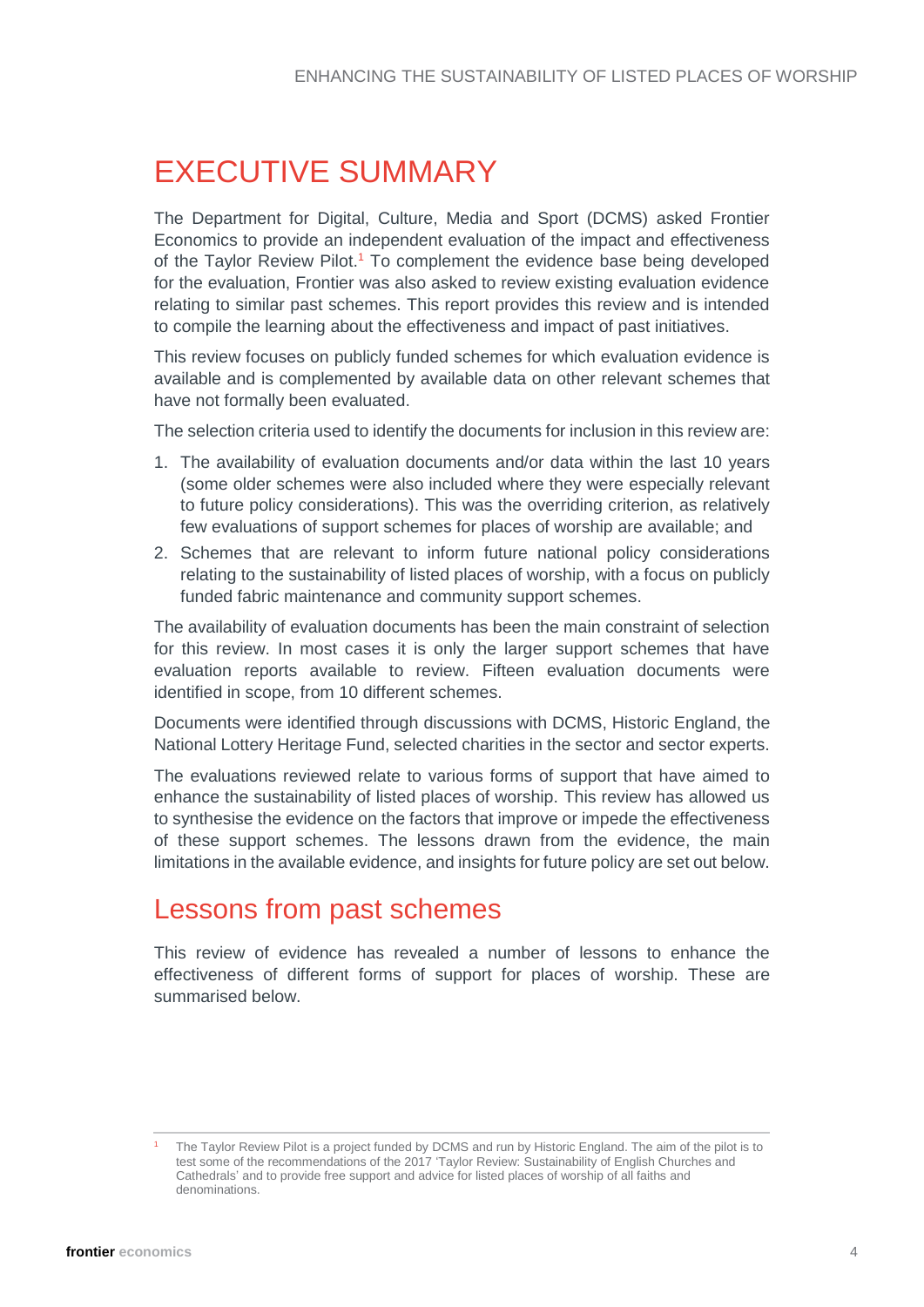Eligibility criteria need to balance a tension between inclusivity and managing the demand for available funds

# 16%



The grant value awarded by the Listed Places of Worship Roof Repair Fund as a percentage of the total value of applications.

(ERS Research & Consultancy, 2017)

In the past, most schemes adopted eligibility criteria to define who could bid for support (mainly grants). <sup>2</sup> The scope of eligible organisations varied markedly across the past schemes included in this review. For example, English Heritage (now Historic England) primarily restricted applications for its grants to Grade I and Grade II\* listed buildings, whereas the Heritage Lottery Fund (now National Lottery Heritage Fund) typically sought wider eligibility based on societal goals.

For financial support, typical eligibility criteria related to the type of work to be funded,<sup>3</sup> the size of grants that would be awarded and the urgency of the problem the grant would solve. For non-financial support, the views and motivations of communities and volunteers were an important factor to determine the fit and the chances of success of specific projects.

There is a high demand for grants overall. Ensuring grants are well targeted is therefore important for reaching the intended objectives of a scheme, while avoiding excessive numbers of unsuccessful applications. Some schemes for which the criteria were less tightly defined led to the scale of applications far exceeding the available grants. For example, the Listed Places of Worship Roof Repair Fund could only award grants totalling 16% of the total value of applications, despite funding only roof repair works. This could be discouraging for places of worship who have applications rejected, especially given the high reliance on volunteers in preparing applications.

<sup>2</sup> Published sources do not provide any detailed information about the basis on which eligibility criteria were developed. The nature and stringency of those criteria, along with the criteria used to evaluate any applications, would be expected to influence the number of applications; resources needed to submit each application; and the likelihood of success, among other factors. Absence of this information in the literature therefore hinders consideration of these issues in this report.

Throughout this report, different types of work such as maintenance, minor repairs and major repairs are referred to as they are labelled in the evaluation documents reviewed. The precise definitions of these concepts may differ between schemes and may not align with the definitions used as part of the Taylor Review Pilot.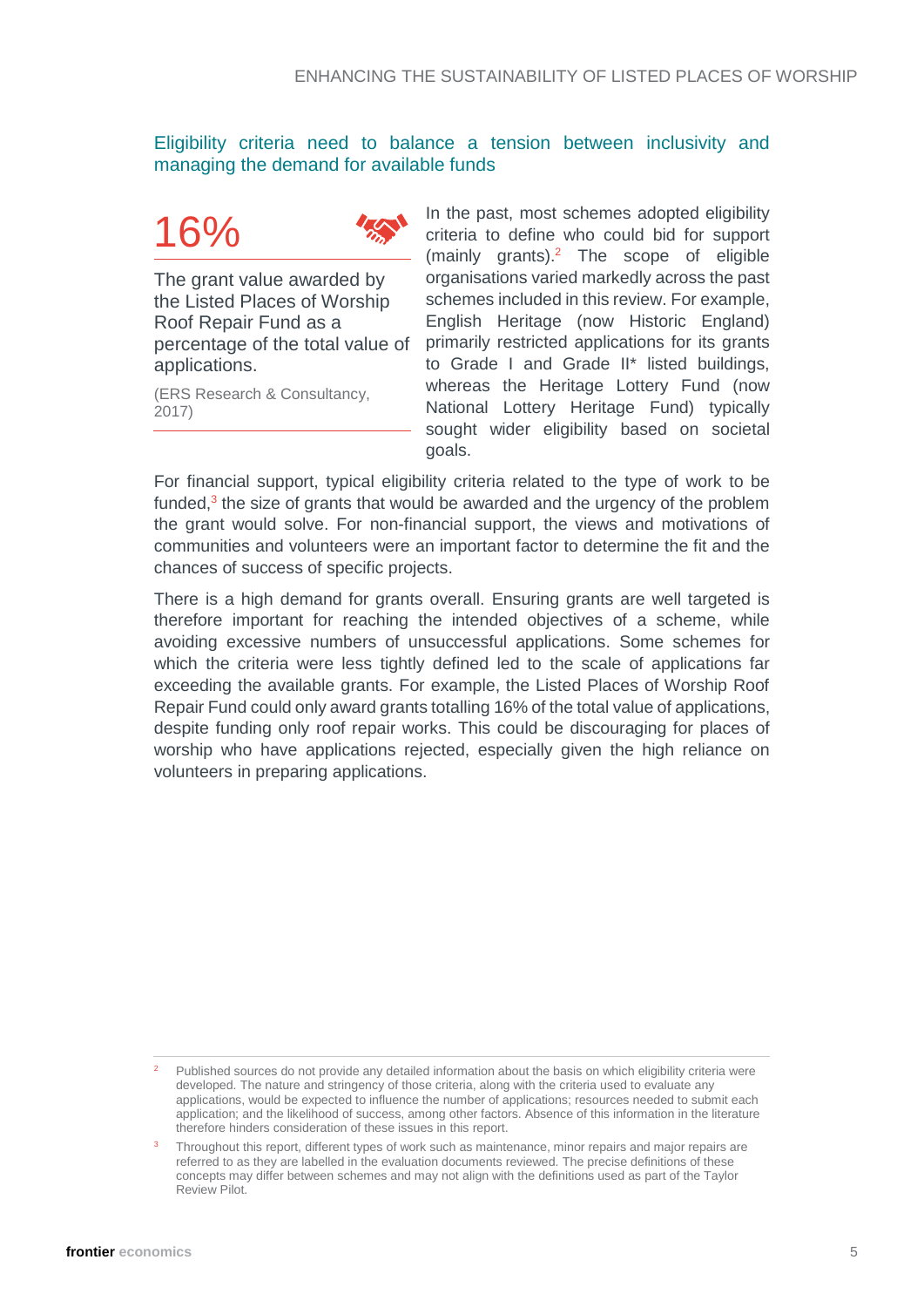Listed places of worship see grants as essential to complement other sources of funding

# 50%



While grants represent only 9% of Church of England parish churches' income, they are equivalent to almost 50% of all capital expenditures. (Church of England, 2018)

Survey data from several past schemes suggest that the funding of maintenance and repair works is a major issue for many places of worship.

Grants are heavily relied on; they currently represent almost 50% of Church of England parish churches' annual capital expenditures.

The evidence shows that:

- Places of worship often do not generate sufficient revenues internally to fund major maintenance and repair works. This makes community fundraising and grants especially important. The majority of places of worship use fundraising activities to help finance capital-intensive projects.
- **Effective fundraising and innovative** funding models may still not be sufficient to cover all costs. This can be seen in the high demand for grants, as well as in survey evidence from grant recipients on the impact of grants on the capacity of communities to undertake maintenance and repairs.
- Survey evidence from past schemes shows that some communities experience difficulties in finding out about funding opportunities and applying to them. This is particularly true in rural (BDRC Continental, 2010a)areas where communities are typically small. To help remedy this, Historic



The percentage of recipients of the Listed Places of Worship Grant who stated that without it. the work could not have been completed to the same extent or time frames. 4

England introduced the Support Officers scheme in 2008. The scheme partfunded 34 Support Officers who provide help to communities in identifying suitable schemes. The scheme is ongoing. The Support Officers work with communities to establish their needs and the scope of works. In many cases, they also advise on how to apply for additional resources and grants. Since 2008, Support Officers have worked with congregations that have successfully applied for grants with a total value of over £13 million.

Without the Listed Places of Worship Grant, 20% of recipients surveyed stated that the work could not have happened at all, 18% stated the work would only have been partially completed, 41% stated it would have taken longer, and 21% stated the work would have been completed in the same time period.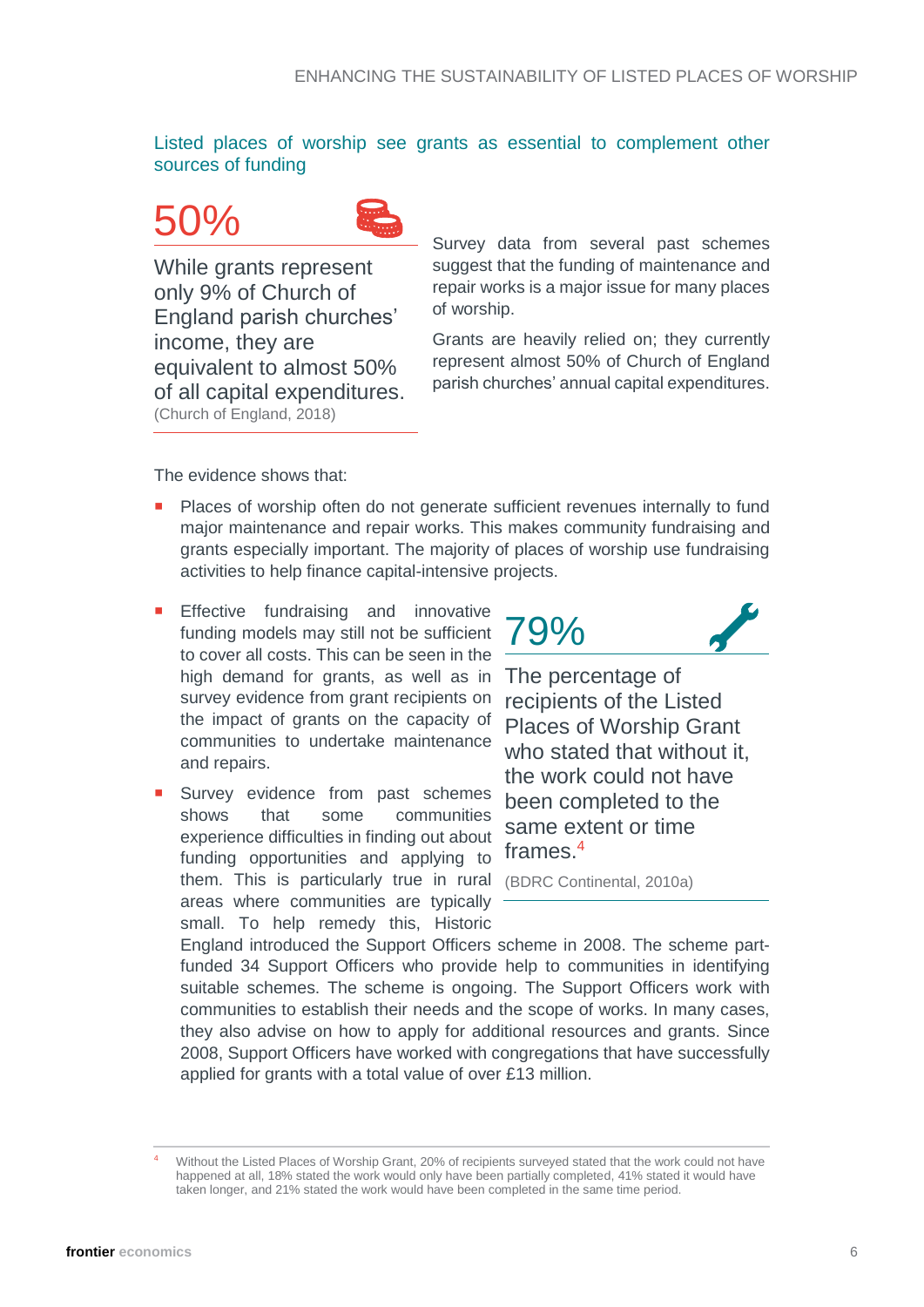#### Volunteers play a central role in driving forward maintenance programmes, but they often need support and guidance to help navigate the challenges of maintaining complex historic buildings

Volunteers are central to the sustainability of places of worship because they make themselves available to care for the fabric of the building. However, volunteers may





The percentage of participants in courses from the Faith in Maintenance programme who felt more confident identifying and taking action on maintenance issues at their place of worship.<sup>5</sup>

have limited amounts of time to devote to their places of worship and often will not have specialist expertise.

Courses and workshops have proven to be an effective way to improve volunteers' motivation, confidence and skills. The provision of courses, such as those provided by the Society for the Protection of Ancient Buildings (SPAB) through the Faith in Maintenance programme, has also been found to attract people from outside faith groups and increase the number of volunteers who care for places of worship.

(Oakmere Solutions Ltd, 2012)

It can be harder to attract volunteers to roles that may be very time-consuming or involve substantial responsibilities. Application

processes can be seen as daunting for volunteers (Payne and Cooper, 2016). The SPAB, for instance, intended to elect a Volunteer Co-ordinator for each of the maintenance co-operatives it developed but had to revise this plan. The scheme's evaluation found that more decentralised forms of leadership are better for engaging volunteers with projects at places of worship (Oakmere Solutions Ltd, 2016). Additionally, projects for which leadership does not rest on the shoulders of a single volunteer may benefit from a greater continuity of leadership. For example, the interim evaluation of Grants for Places of Worship found that in many cases volunteers would not want to continue after their project was completed, but few had active succession plans in place (Payne and Cooper, 2016). Indeed, the evaluation of the Rural Churches in Community Service Programme identified that discontinuity in activities held at places of worship was often linked to the departure of a volunteer who assumed leadership on his/her own (Rowe, 2009).

Lastly, collaboration between groups of volunteers who care for different places of worship, such as through maintenance co-operatives, are suggested by the evidence to be an effective way to widen the pool of skills available to each place of worship (Oakmere Solutions Ltd, 2016). In certain circumstances this can also encourage volunteers to manage building maintenance actively through maintenance planning. Achieving these outcomes depends on local circumstances; for example, a number of different models emerged as approaches

<sup>5</sup> The SPAB provided similar courses as part of their Maintenance Co-operatives project and reported similar course satisfaction levels. Empowering Design Practices also provided courses to participants and presents supporting evidence for the impact of the courses. This evidence is, however, not directly comparable since the survey questions are different.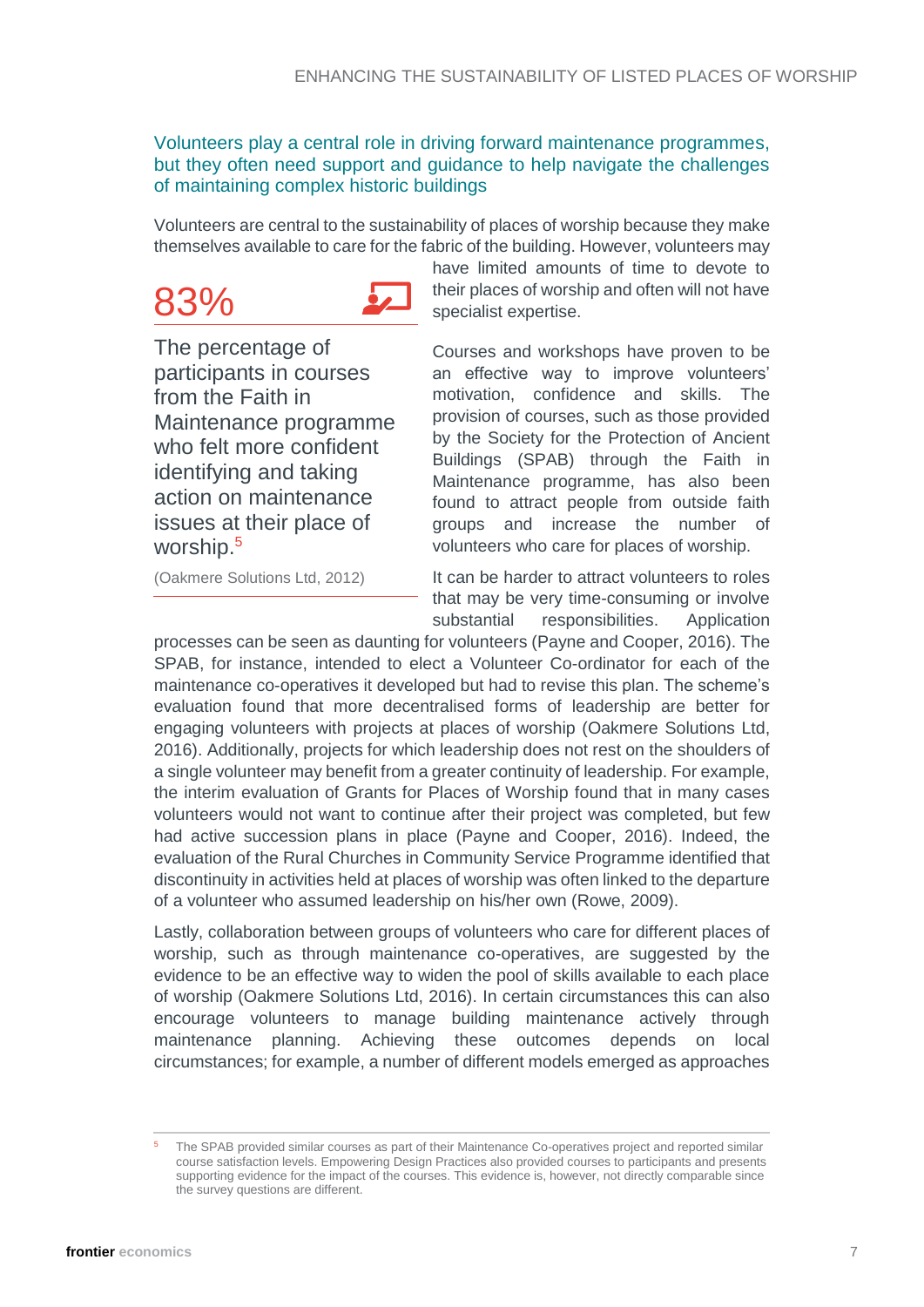to maintenance co-operatives rather than a single successful model that would suit all locations and circumstances (Oakmere Solutions Ltd, 2016).

#### Wider community engagement can increase the sustainability of listed places of worship under appropriate circumstances

Community engagement and utilisation of places of worship beyond the worshipping community have been found to be key drivers of sustainability in appropriate contexts. This is for several reasons:

- A wider pool of people who engage with the place of worship can potentially contribute to the funding of repair and maintenance projects;
- **More revenues can be generated from activities taking place at the place of** worship; and
- **Places of worship with higher community engagement may be able to call on a** wider pool of potential volunteers.

Past schemes have highlighted that the appropriate approach to community engagement (e.g. new facilities, social enterprise, co-operatives) is location specific because it must fit the needs, resources and motivations of each community. Additionally, faith communities have varying degrees of openness to wider community use of their place of worship, so alternative approaches may be needed for different locations, faiths or denominations (Withers and Payne, 2012).

While maintaining a building to avoid it falling into a state of disrepair is clearly a pre-condition for use by communities in the long run, in most cases it is very difficult to attribute specific community use to a given maintenance activity. There are, however, cases where grants have allowed the repairs or installation of facilities that are essential to wider community activities (e.g. kitchen or toilets) (Derrick, 2005). Derrick (2005) recommends that grants to fund new facilities are considered where it can be shown that the new facilities would be likely to lead to increased income generation through higher utilisation of the facilities, or where the new facilities are essential to secure continued use of the place of worship.

#### There are limitations in the evidence base on past schemes

There are several complex factors affecting the maintenance and sustainability of places of worship which make evaluating the impact of individual schemes challenging. The following limitations are identified in the available evidence:

- The majority of the evaluations reviewed for this report rely almost exclusively on qualitative data: telephone interviews, online surveys, mailing lists and occasionally interviews in person. This type of data is important for understanding the views of the parties involved in projects. However, it leaves important gaps in the evidence base, such as evidence on changes in the physical condition of the buildings over time. The Taylor Review Pilot will play an important role in filling this evidence gap by ensuring that data on the state of the fabric are collected consistently throughout the pilot.
- The survey questions have a relatively low level of consistency. While questions generally aim to generate quantitative information relevant for the evaluation, the phrasing or structure of questions is generally different. This is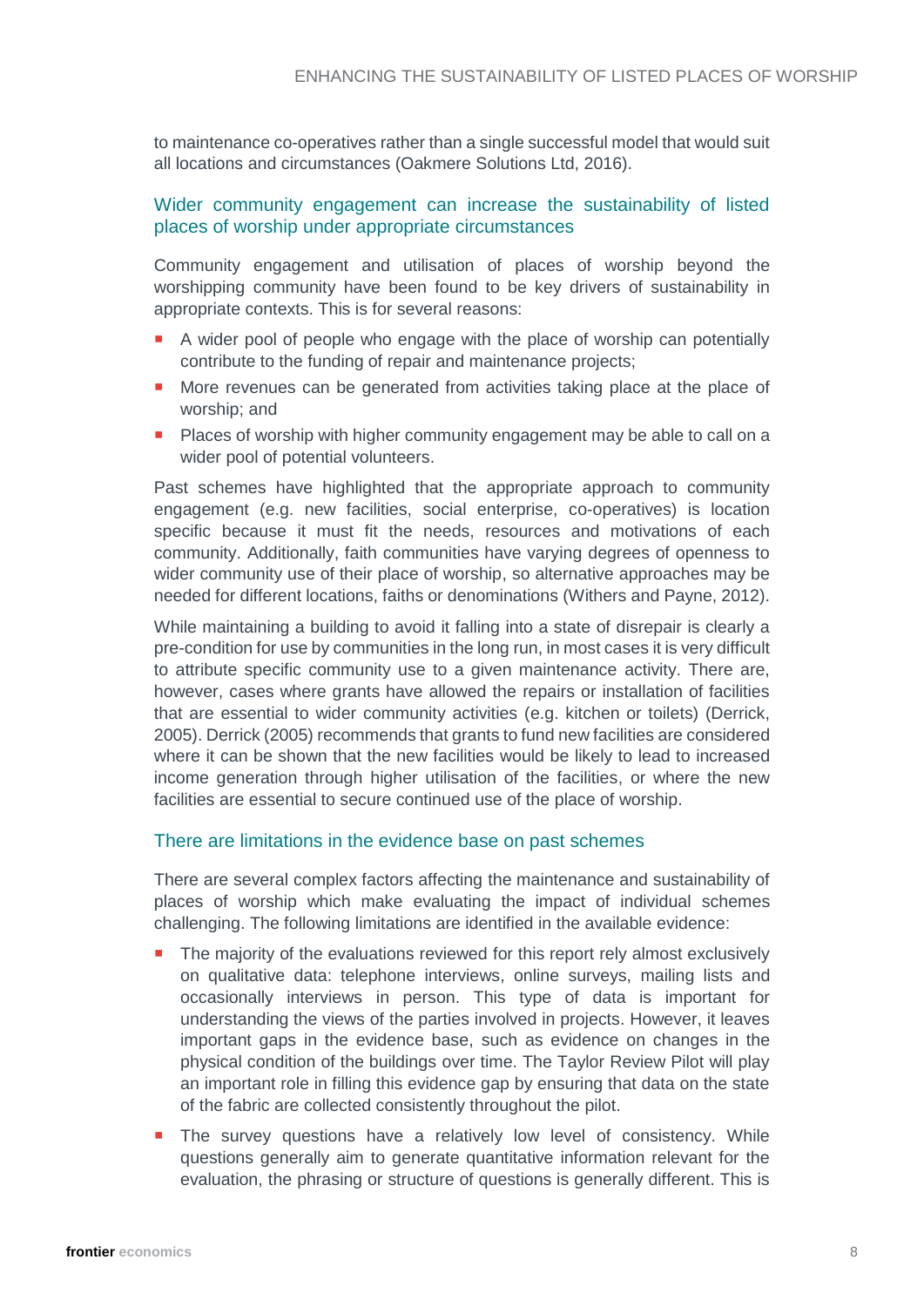to be expected given that various organisations are involved in the schemes and the different evaluations, but greater conformity would allow deeper understanding of the relative effectiveness of schemes, comparability in performance and learning from one another. If scheme providers were to adopt a joint framework of monitoring and evaluation, they and others could draw on insights into the relative effectiveness of different support approaches in the future.

- The qualitative evaluation approaches typically ask respondents about their appreciation of certain aspects of the scheme at one point in time and do not consider what might have happened without the scheme. A few studies ask respondents to compare their appreciation of certain aspects of the maintenance and sustainability of the places of worship today with pre-scheme observations, but only two studies use control groups for comparison. This means it is difficult to understand the extent to which any impacts observed are attributable to the scheme, or some other factor.
- There is limited evidence in the evaluations to verify changes in the physical condition of buildings as a result of past support. Physical inspections of the buildings before and after (and potentially during) maintenance and repair projects would allow evaluators to collect more data in this regard. However, evaluations rarely include such observations, or at least do not consistently report them in the evaluations reviewed. This may in large part be due to the cost and time investment necessary to conduct such inspections. It could be valuable to draw on existing inspection plans after a project, sample a proportion of sites to visit following the completion of works or interview architects working with places of worship. The cost of this follow-up means this is more likely to be proportionate for larger grant schemes.
- **Community support is very context specific. While evaluations of past schemes** provide useful insights on the effectiveness of individual interventions, it is difficult to assess how generalisable the findings are. Broader research would be valuable to understand the conditions under which certain approaches are more likely to be successful. The Taylor Review Pilot intends to play an important role in building this understanding by monitoring the community support included in the pilot.

### <span id="page-8-0"></span>Insights for future policy

The evidence provides us with a number of valuable insights that are relevant for future policy considerations:

**Prioritising support:** the evidence from past schemes demonstrates a high demand for both financial and wider support to facilitate the sustainability of places of worship. This suggests a prioritisation process is likely to be important when offering support. Clear eligibility criteria can help to manage demand for grants, provide clarity on aims and objectives, and encourage suitable applications while redirecting less suitable projects to alternative funding routes. The application process should be proportionate, ensuring funds are well targeted while also limiting the burden on volunteers applying for funding.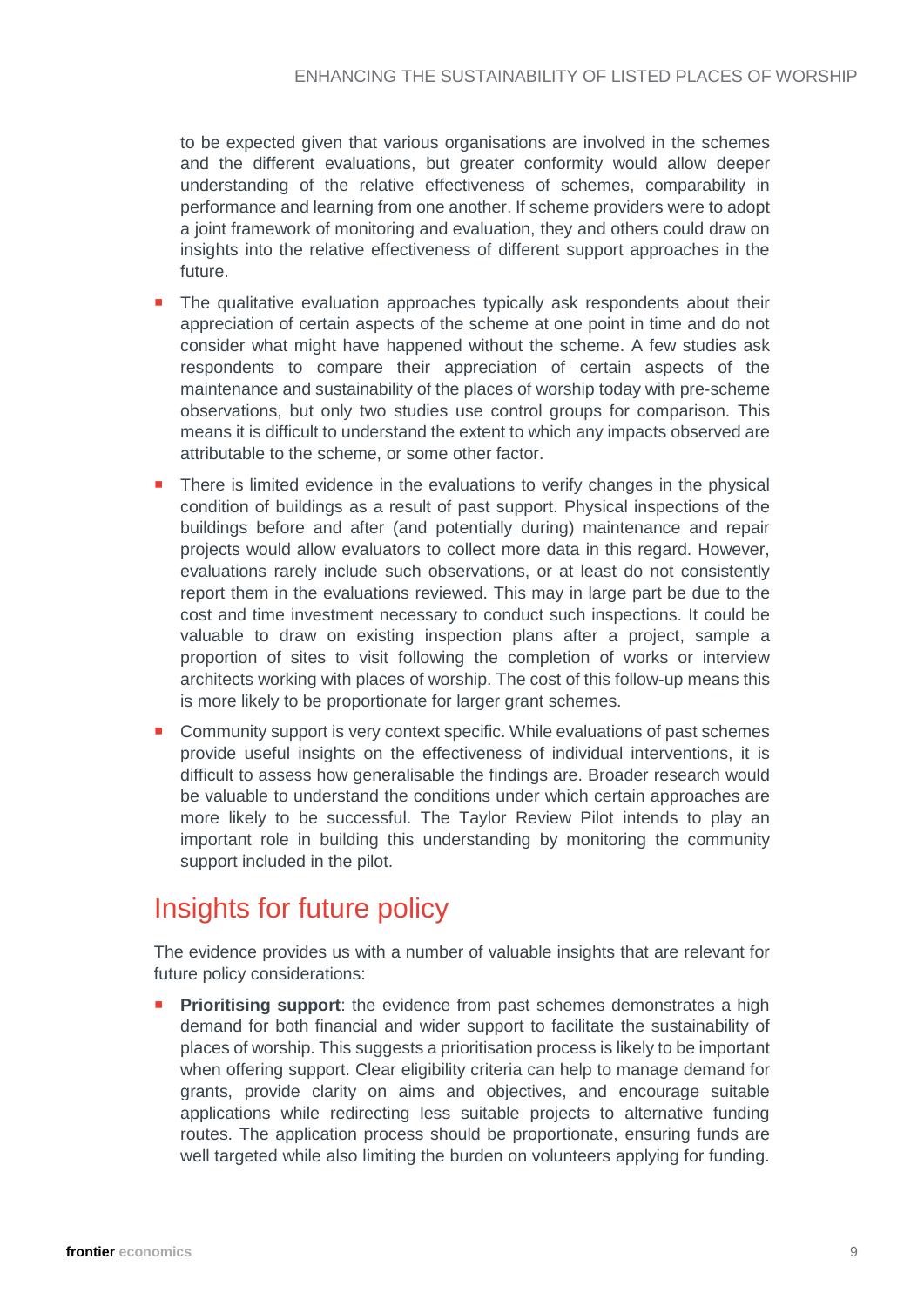Similarly, it is important to clearly communicate the nature of the support provided, working with stakeholders to disseminate this information.

- **Support needs are context specific:** different places of worship require different types of support. This can be driven by factors such as the nature of the building, the characteristics of the local area (e.g. rural or urban, sociodemographics), the availability of other types of support, and the motivations and skills of local volunteers. This is especially true for community engagement, which by its nature needs to be tailored to the communities involved. This highlights the importance of flexibility in the support available to places of worship.
- **Building the evidence base:** evaluations of past schemes provide valuable insights, but the evidence base also has limitations. The evaluation of the Taylor Review Pilot intends to add new insights by broadening the evidence base available and help to understand the additional value of the scheme relative to what could otherwise have been achieved. This includes:
	- $\Box$  identifying and testing the causal links between inputs of the Taylor Review Pilot and outcomes;
	- $\Box$  testing the outcomes of the package of support with both qualitative insights and data collected throughout the pilot;
	- □ generating evidence on the extent to which the components of the support package interact, complement or hamper each other;
	- □ building understanding of what has and has not worked, how, why, and under what conditions; and
	- $\Box$  disseminating these findings to inform future policy making.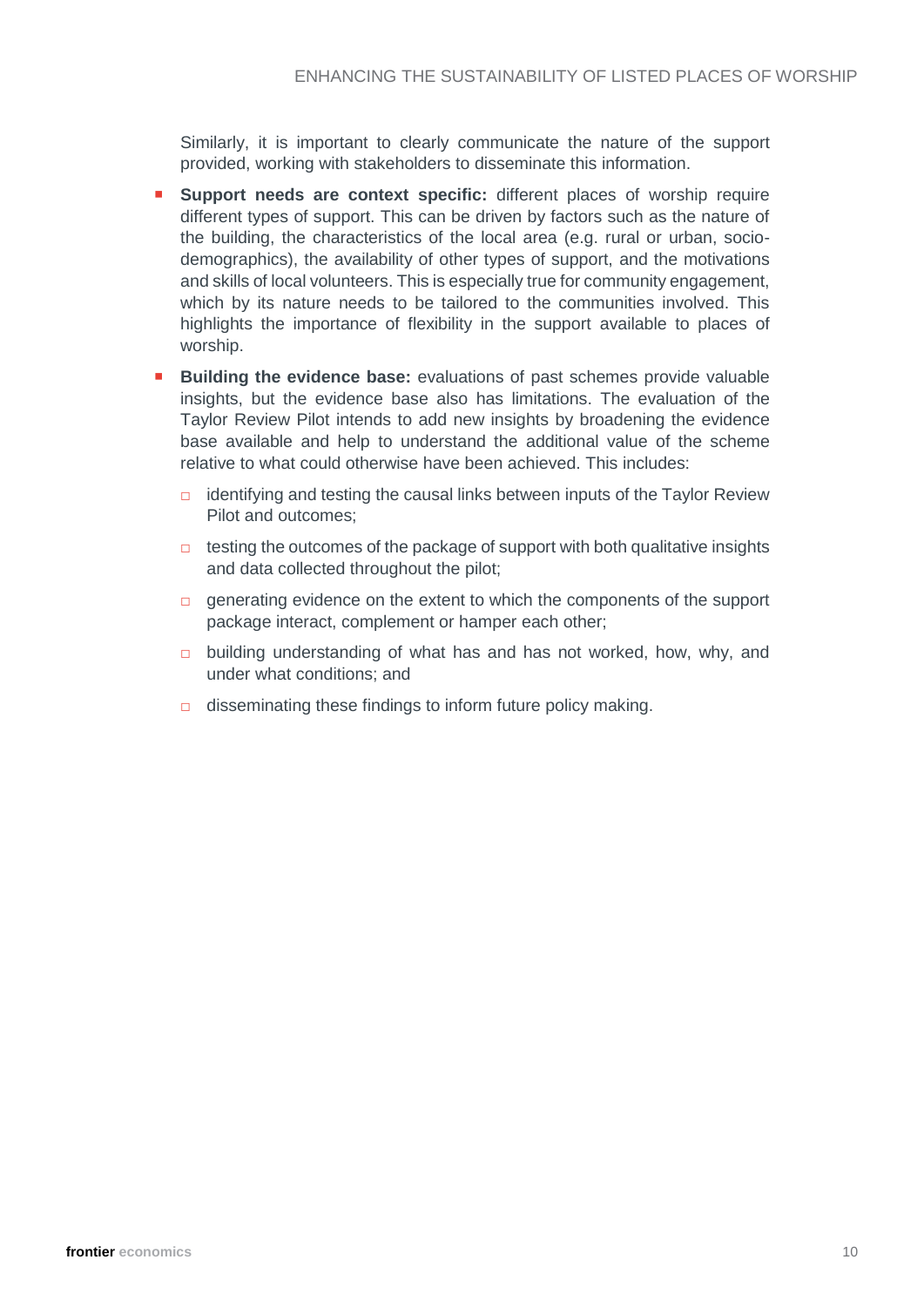# <span id="page-10-0"></span>1 OBJECTIVES OF THIS STUDY

There are approximately 14,800 listed places of worship in England. These buildings provide spaces for worship as well as social and community events, allowing people to gather for a wide range of social and spiritual reasons.

Over the last few decades, a number of schemes have been run by the government, its arm's-length bodies, charities and trusts to provide support to listed places of worship across the country. The purpose of this support is to ensure that listed places of worship remain open and cared for as important pieces of heritage by offering funding and support for maintenance and repair works and community use.

In 2016, the Secretary of State for Digital, Culture, Media and Sport (DCMS) and the Chancellor of the Exchequer commissioned the 'Taylor Review: Sustainability of English Churches and Cathedrals' to examine how Church of England buildings could become more financially sustainable.

The Taylor Review highlighted the scale of the challenge and emphasised the paucity of evidence for what will work (and what will not) to secure the future of these buildings. The review referred to the effectiveness of some schemes but could not provide a comprehensive overview of what had been effective and what had not.

Following the recommendations of the Taylor Review Panel published in December 2017, the government is now implementing a pilot scheme to test and develop the panel's findings in relation to the funding of minor repairs. The Taylor Review Pilot will last 18 months in two areas – Manchester and Suffolk – and will apply the recommendations of the Taylor Review across all faiths and denominations.

Frontier Economics has been commissioned by DCMS to evaluate the impact and effectiveness of the Taylor Review Pilot. To complement this evidence, Frontier was also asked to review the evaluation evidence on past schemes. This report provides the findings from that review with a particular focus on understanding the effectiveness and impacts of past initiatives and the lessons that can be learned for future policy. This review assessed evidence from past schemes over the last 10 years, focussing on those for which evaluation evidence is available. Available data on other key schemes that have not been evaluated is also included.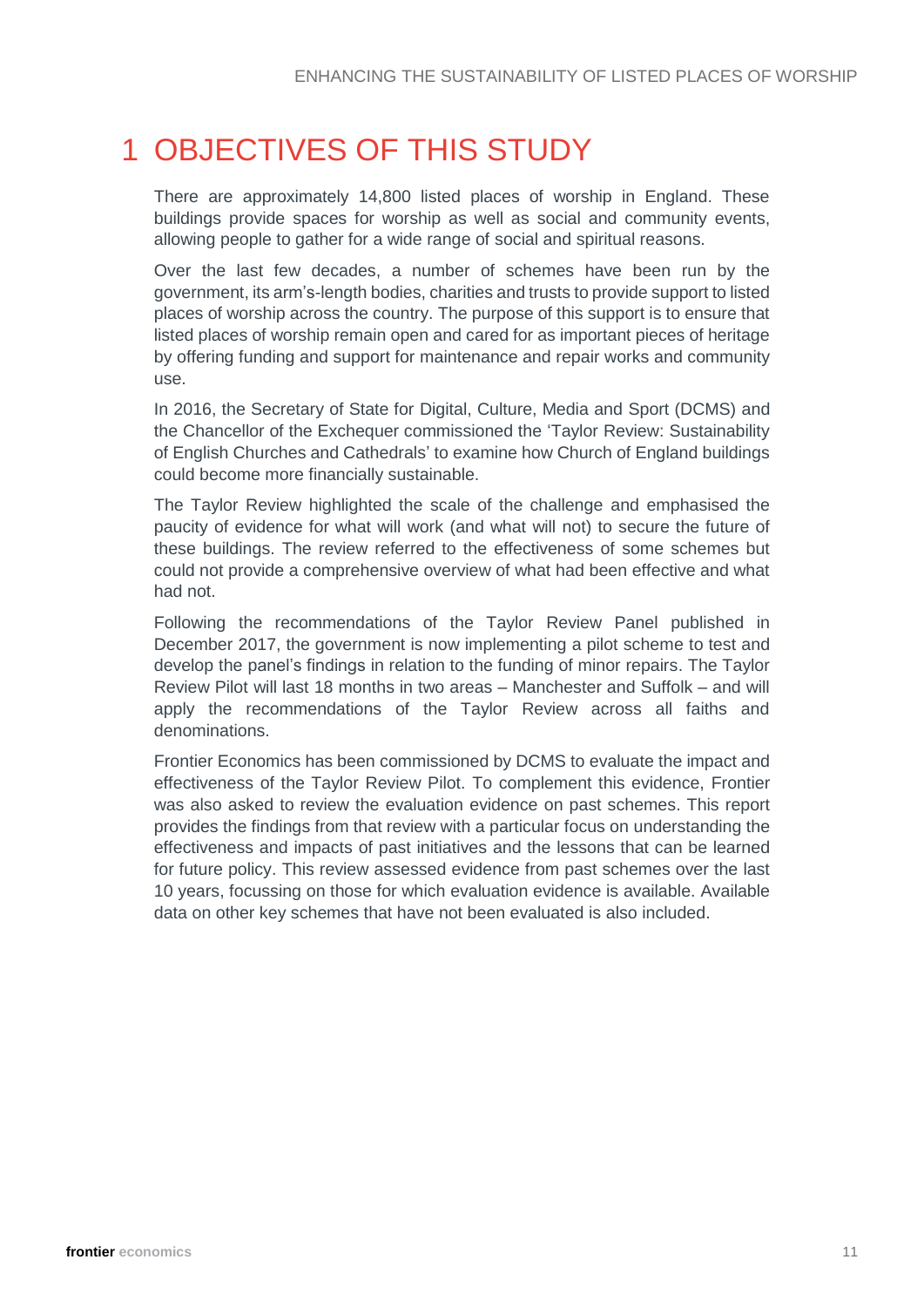# <span id="page-11-0"></span>2 OVERVIEW OF THE STUDY

This review of evidence on past schemes focuses on those that offer the most relevant lessons for future policy considerations related to the sustainability of places of worship, with a focus on fabric maintenance and community support. The selection of schemes to review was also in large part driven by the availability of evaluation documents. Data for key national schemes where evaluation documents were not available has also been reviewed. This section outlines the method used to identify the schemes within the scope of this review and the nature of the schemes included.

### <span id="page-11-1"></span>2.1 Methodology of the review

The first stage of the review process involved selecting the evaluation documents to be reviewed. Using desk research, a number of available evaluation documents relating to relevant schemes were identified.

Engagement with stakeholders was also carried out to ask for any evaluation reports they were aware of or that they had access to but that had not been published. Stakeholders included DCMS, Historic England, the National Lottery Heritage Fund and charities such as the National Churches Trust, the All Churches Trust and the Churches Conservation Trust.

The process for selecting the documents to include in the review was based on two main criteria:

- 1. **The availability of evaluation documents and/or data.** While there has been an array of relevant schemes over the past few decades, most have not been subject to an evaluation. The focus was therefore on those schemes for which evaluation evidence, or other key data on scope, operation years and grants value, was available to review; and
- 2. **The relevance of the schemes to inform future national policy considerations with respect to the sustainability of places of worship,** with a focus on publicly funded fabric maintenance and community support schemes.

The availability of evaluation documents was the main constraint of the review selection. In most cases it is only the larger support schemes that have evaluation reports available to review.

The evidence available provides insights into various forms of support available to places of worship over the past 10 years. A small number of older schemes where they were especially relevant to future policy considerations were also included.

The following sections present the schemes for which an evaluation or data were available, and which have therefore been included in this review, followed by the findings and observations from this review.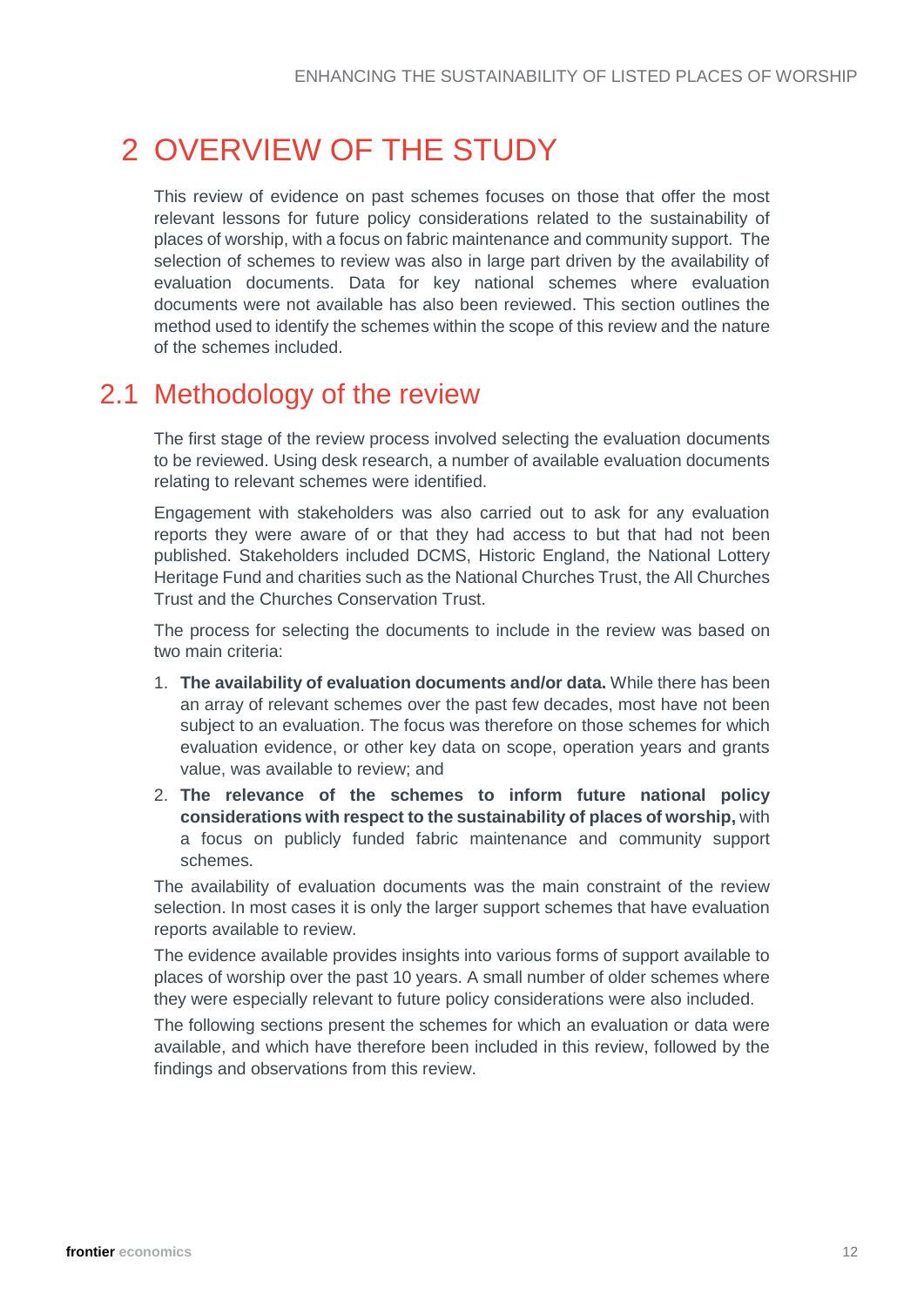### 2.2 The schemes selected for review

<span id="page-12-0"></span>The criteria set out above led us to review 15 evaluations of 10 different schemes. Additionally, some key national schemes did not have a formal evaluation but data on their scope and size were available.

From each evaluation document, this review aimed to collect the following information, if it was available:

- **Descriptive information about the scheme such as the provider, the nature of** support, the years of operation, the size and scope of the support;
- Descriptive information about the evaluation such as the type of evaluation, the data sources, methodology and Maryland Scientific Methods Scale<sup>6</sup> of the evaluation;
- **The eligibility criteria used by the scheme providers to select beneficiaries;**
- The context in which funding was applied for or provided by the schemes;
- **Evidence of the impact of the schemes on knowledge and practice of regular** maintenance, on the fabric of the buildings and on long-term repair costs;
- **Evidence of generating income for places of worship and building a sustainable** model beyond the life of the scheme;
- Evidence of impacts on volunteers' motivation, confidence and capabilities; and
- **Evidence of the impact of the schemes on community engagement and** utilisation of facilities, and whether this helped improve their sustainability.

This review pays particular attention to what has proven to be effective or less effective and under what conditions. The collected evidence on impacts includes both intended and unintended impacts of the schemes.

#### Past grant schemes with evaluation documents

This review of evaluation documents incorporates a variety of schemes providing different forms of support to places of worship across the UK. The majority of the schemes reviewed (six out of 10) provide financial support predominantly to places of worship.

The documents reviewed evaluated six grant schemes, which are listed in Figure 1 below.

Throughout this report the bodies responsible for funding schemes are referred to under the names used at the time each funding scheme was reviewed. However, it should be noted that some bodies have subsequently changed their names. In particular, English Heritage changed to Historic England in 2015 and the Heritage Lottery Fund changed to the National Lottery Heritage Fund in 2019.

The Maryland Scale is a 5-point scale for evaluation methodologies, where 1 is the lowest and 5 is the highest. Level 1 represents cross-sectional or before-and-after comparisons but without use of a control group or control variables.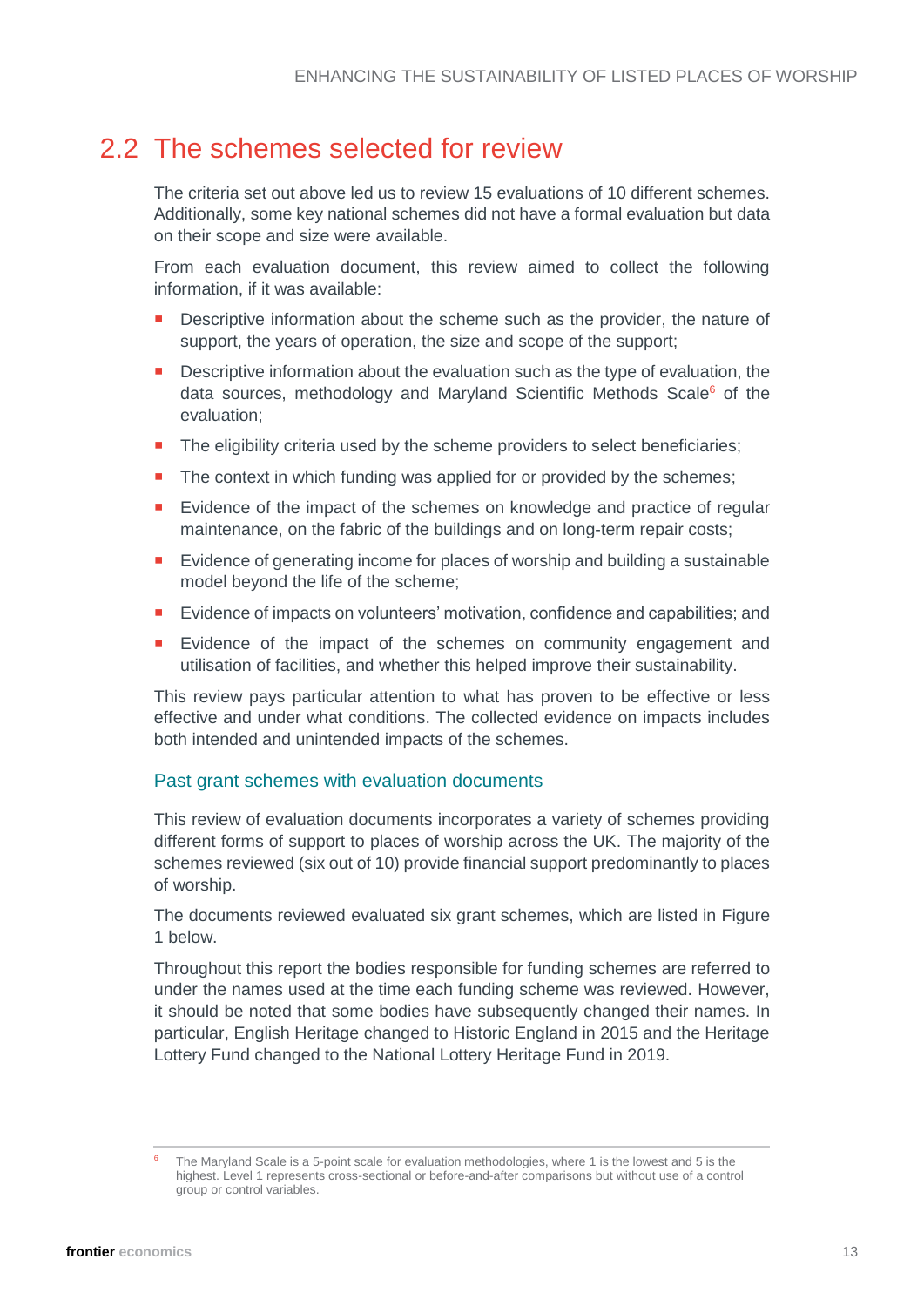| <b>Scheme</b><br>name                                                | <b>Funding</b><br>body                                         | <b>Administrator</b>                                 | <b>Type of works</b><br>funded                                                        | Years<br>operational | <b>Total grants'</b><br>value<br>estimation | <b>Geography</b><br>of funding<br>figure |
|----------------------------------------------------------------------|----------------------------------------------------------------|------------------------------------------------------|---------------------------------------------------------------------------------------|----------------------|---------------------------------------------|------------------------------------------|
| Joint<br>Scheme for<br>Churches<br>and other<br>Places of<br>Worship | English<br>Heritage and<br>the Heritage<br><b>Lottery Fund</b> | English<br>Heritage                                  | Repairs only                                                                          | 1996-2002            | £111 million <sup>7</sup>                   | England                                  |
| Repair<br>Grants for<br>Places of<br>Worship                         | English<br>Heritage and<br>the Heritage<br><b>Lottery Fund</b> | English<br>Heritage                                  | Repairs only                                                                          | 2002-2013            | £254 million <sup>8</sup>                   | England                                  |
| Grants for<br>Places of<br>Worship                                   | Heritage<br><b>Lottery Fund</b>                                | Heritage<br><b>Lottery Fund</b>                      | Major repairs<br>and new<br>facilities                                                | 2012-2017            | £133.5 million <sup>9</sup>                 | <b>UK</b>                                |
| Listed<br>Places of<br>Worship<br>Grant <sup>10</sup>                | Government                                                     | Topmark                                              | Maintenance<br>and repairs<br>costing over<br>£1k                                     | $2001 -$<br>present  | £275 million <sup>11</sup>                  | <b>UK</b>                                |
| Listed<br>Places of<br>Worship<br>Roof Repair<br>Fund                | Government                                                     | National<br>Heritage<br><b>Memorial Fund</b>         | Roof repairs<br>under £100k<br>only                                                   | 2015-2017            | £55 million <sup>12</sup>                   | <b>UK</b>                                |
| Rural<br>Churches in<br>Community<br>Service<br>Programme            | <b>Millennium</b><br>Commission                                | <b>Rural Churches</b><br>in Community<br>Service Ltd | Developments<br>to benefit the<br>wider<br>community, no<br>repairs or<br>maintenance | 1998-2001            | £2.5 million <sup>13</sup>                  | <b>UK</b>                                |

| <b>Figure 1</b> |  | List of grant schemes included in the review |  |  |
|-----------------|--|----------------------------------------------|--|--|
|                 |  |                                              |  |  |

*Source: Frontier Economics, see footnotes and References for individual sources*

Evaluation documents were identified to review for the following six schemes:

 **Joint Scheme for Churches and other Places of Worship (1996-2002)** was the first scheme to be co-administered by English Heritage and the Heritage Lottery Fund. The criteria for eligibility were wider compared to English Heritage's previous restrictions (where only Grade I and Grade II\* essential works were considered). Over its five to six years of operation, the scheme distributed about £111 million in grants. Two evaluations of this scheme were reviewed. The first was conducted by Architectural History Practice (which evaluated all schemes run jointly by the Heritage Lottery Fund and Historic England). The second report evaluated the relative impact of grants provided

<sup>7</sup> The Taylor Review: Sustainability of English Churches and Cathedrals, page 25.

<sup>&</sup>lt;sup>8</sup> The Taylor Review: Sustainability of English Churches and Cathedrals, page 25.

<sup>&</sup>lt;sup>9</sup> National Lottery Heritage Fund data.

<sup>&</sup>lt;sup>10</sup> This is a VAT refund scheme rather than a grant scheme. The scheme provides a refund for VAT on eligible maintenance and repairs and has at present refunded about £300 million in VAT.

<sup>11</sup> Topmark.

<sup>&</sup>lt;sup>12</sup> The Taylor Review: Sustainability of English Churches and Cathedrals, page 25.

<sup>13</sup> TEN YEARS ON – A Review of the Rural Churches in Community Service Programme, page 4.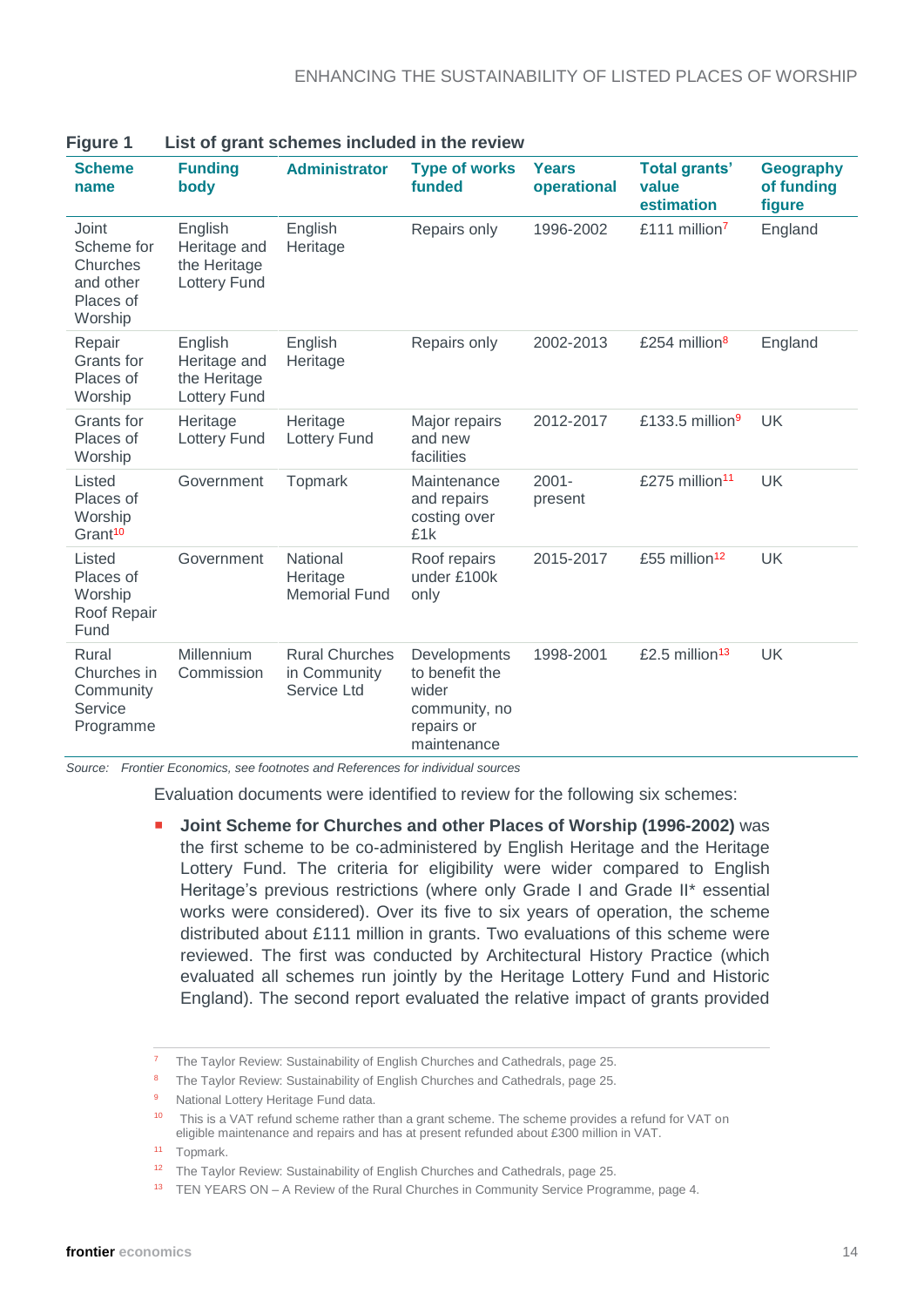through this scheme to fund new facilities for wider community use (Derrick, 2005).

- **The Repair Grants for Places of Worship** scheme provided about £249 million in repair and maintenance grants, funding 2,600 projects in listed places of worship from 2002 to 2012. The scheme was administered by English Heritage and the Heritage Lottery Fund and was designed to help congregations to care for historic churches, synagogues and other places of worship. The scheme effectively took over the role played by the earlier Joint Scheme for Churches and Other Places of Worship (1996-2002). Of the £249 million in grants, the scheme awarded £171 million to Grade I and II\* listed buildings, and £78 million to Grade II listed buildings. Two evaluations of this scheme were reviewed, produced by BDRC Continental and by the Architectural History Practice.
- **The Grants for Places of Worship** scheme was the successor of the Repair Grants for Places of Worship scheme above. It was launched by the Heritage Lottery Fund in December 2012, alongside a number of wider programmes, as part of the Heritage Lottery Fund's 4<sup>th</sup> strategic framework. Grants for Places of Worship was the first major programme for places of worship to include community engagement as a core element. The scheme closed in September 2017 after distributing over £130 million in total. The evaluation of this scheme is ongoing as it involves interviews with a sample of places of worship repeated over several years. The first three interim evaluation reports for this scheme were reviewed.
- **The Listed Places of Worship Grant Scheme** is an ongoing scheme which gives grants that cover the VAT incurred in making repairs to listed buildings in use as places of worship. The scheme is funded by HM Treasury with a value of up to £42 million per annum. The scheme covers repairs to the fabric of the building and associated professional fees, plus repairs to turret clocks, pews, bells and pipe organs.<sup>14</sup> This scheme has generated about 4,000 claims every year. For the financial year 2015/2016, it is estimated that a total of £18 million in grants were awarded to approximatively 4,300 projects. The scheme already reached this amount of funding by the end of September for the financial year 2018/2019.
- **The Listed Places of Worship Roof Repair Fund** was managed by the Heritage Lottery Fund and the National Heritage Memorial Fund. In 2015/2016, it granted a total of £30 million to over 900 projects to make the UK's listed places of worship weathertight. The value of grants ranged from £10k to £100k. The scheme awarded another £25 million in 2017/18.
- **The Rural Churches in Community Service Programme** delivered grants between 1998 and 2001. It was administered by the Rural Churches in Community Service Limited, which the Millennium Commission established to distribute and manage £2.5 million of UK National Lottery funds. The grants were awarded to 99 projects that could demonstrate they would support high levels of use of the buildings by the community. The projects needed to spend

http://www.lpwscheme.org.uk/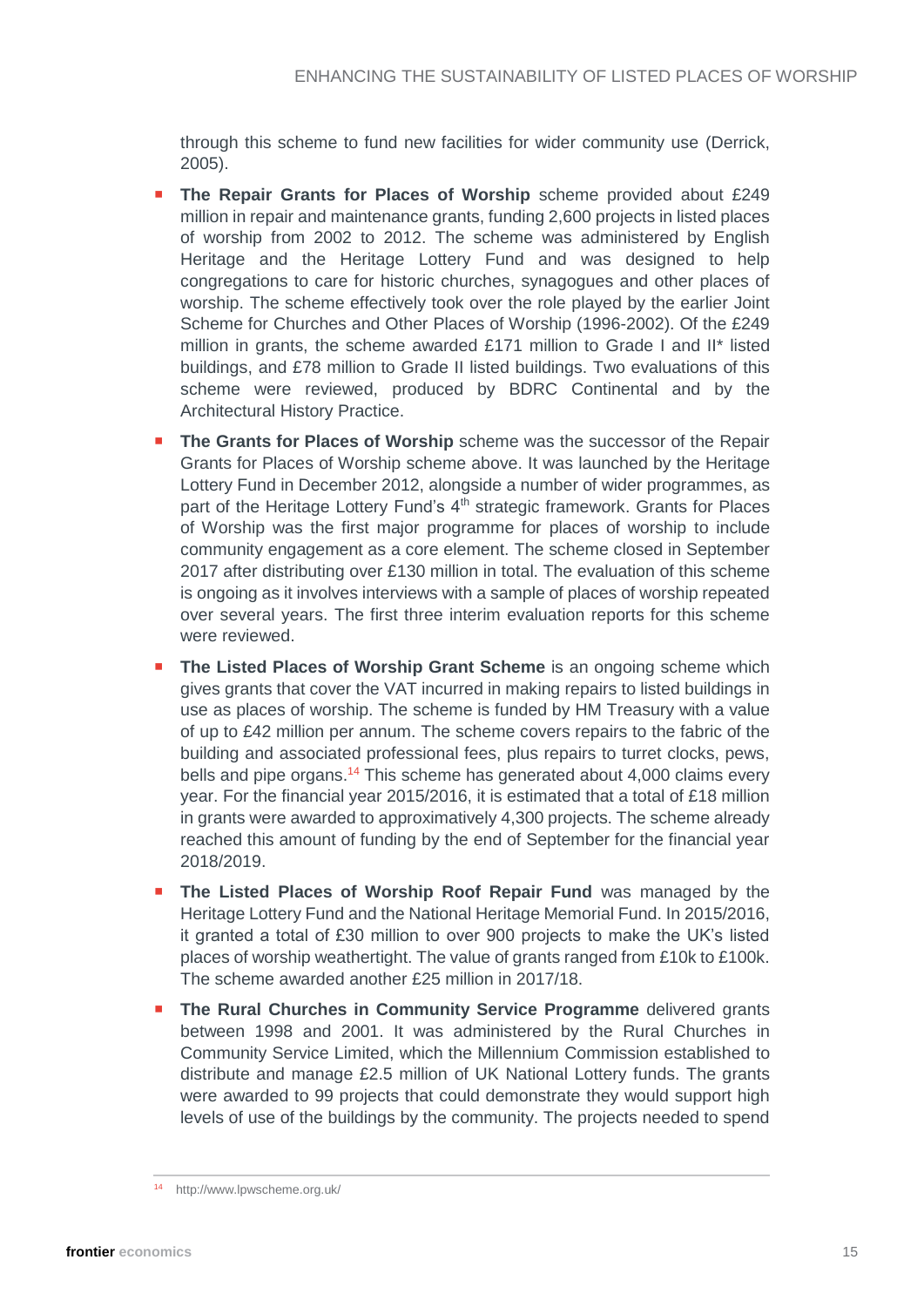the grant on adaptations of the buildings for the wider community and not on renovation, restoration and repairs.

In addition to these schemes, the evaluation of the First World War Centenary Cathedral Repairs Fund Evaluation was also reviewed. This scheme is not directly relevant to most places of worship as it provided one-time funding in the form of large grants only to selected cathedrals. The main findings from this evaluation can be found in the annex of this report.

#### Past non-grant schemes with evaluation documents

The documents reviewed also evaluated four wider support schemes, which are listed in Figure 2.

| <b>Scheme</b><br>name                | <b>Funding body</b>                                                                                                                                                                    | <b>Administrator</b>       | Years<br>operational | <b>Nature of</b><br><b>support</b>         |
|--------------------------------------|----------------------------------------------------------------------------------------------------------------------------------------------------------------------------------------|----------------------------|----------------------|--------------------------------------------|
| Faith in<br>Maintenance<br>programme | The Heritage<br><b>Lottery Fund</b><br>and Historic<br>England (as<br>well as the<br>Society for the<br>Protection of<br>Ancient<br><b>Buildings</b><br>(SPAB) and<br>other charities) | <b>SPAB</b>                | 2007-2010            | Training<br>courses                        |
| Maintenance<br>Co-operatives         | The Heritage<br><b>Lottery Fund</b><br>(and small<br>grants from<br><b>Historic</b><br>England)                                                                                        | <b>SPAB</b>                | 2014-2017            | Project support<br>and training<br>courses |
| Empowering<br>Design<br>Practices    | Arts and<br><b>Humanities</b><br>Research<br>Council                                                                                                                                   | Open<br>University         | 2014-2019            | Project support<br>and training<br>courses |
| Support<br><b>Officers</b>           | <b>Historic</b><br>England                                                                                                                                                             | <b>Historic</b><br>England | 2009-present         | Project support<br>and training<br>courses |

#### **Figure 2 List of wider schemes reviewed**

*Source: Frontier Economics, various evaluations (see References for individual sources)*

*Note: Two further studies were also reviewed – 'Social Enterprise and Rural Places of Worship in England' and 'Funding Gap for Church of England Parish Churches' – that do not evaluate specific schemes.*

The documents reviewed show these wider support programmes can take various forms: courses, workshops, community development and support, and social enterprise development. The four schemes for which the evaluation documents were reviewed are presented briefly below, along with the two studies which do not evaluate any specific schemes:

 Between 2007 and 2010, the Society for the Protection of Ancient Buildings (SPAB) administered the **Faith in Maintenance programme**, funded mainly by the Heritage Lottery Fund and Historic England. It delivered a maintenance training course appropriate to the needs of volunteers who cared for historic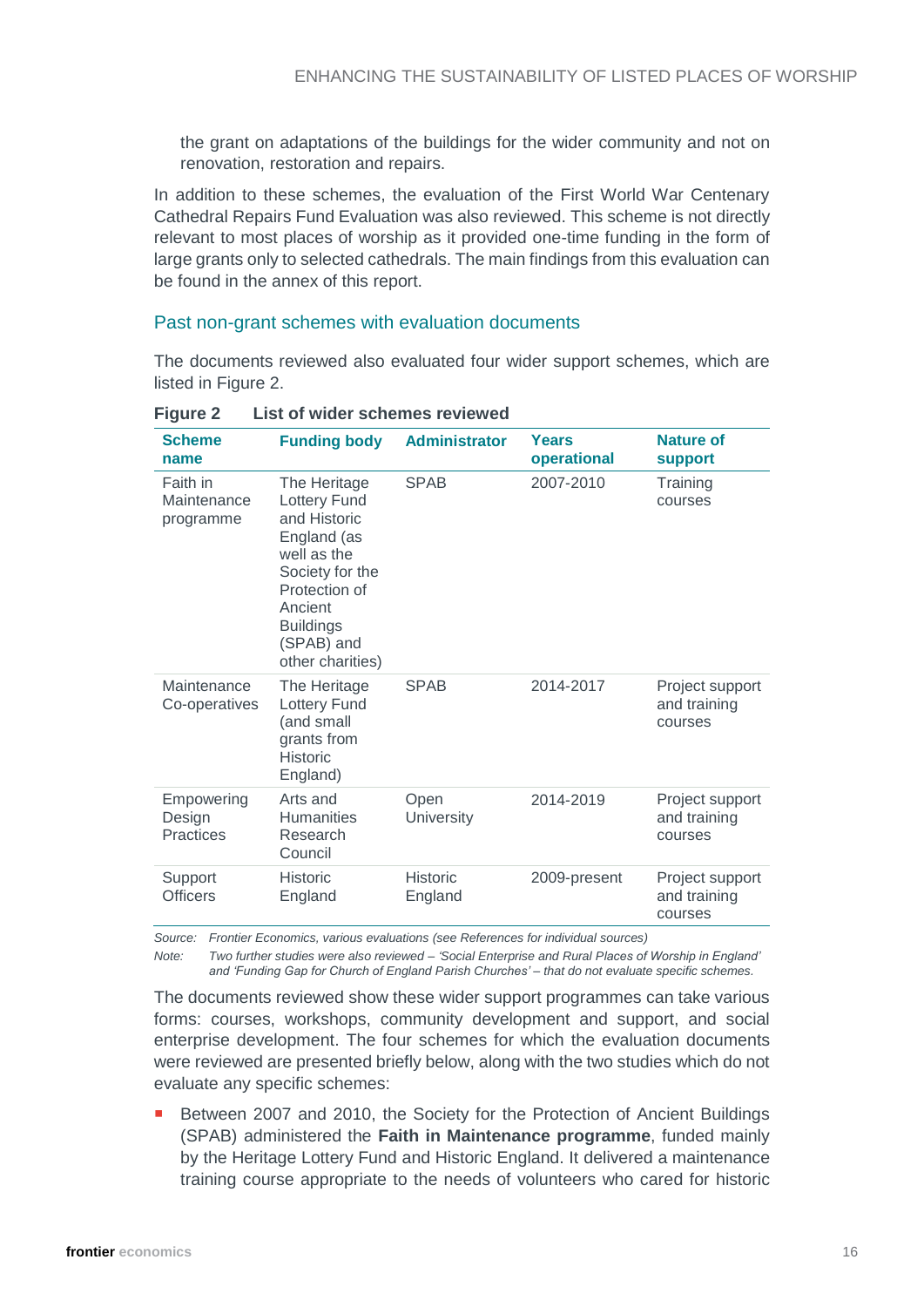buildings used as places of worship. It also provided a support system to assist volunteers in the care of the fabric of places of worship and their contents.

- The SPAB administered another scheme between 2014 and 2017 aimed at forming and supporting **maintenance co-operatives** to bring together groups of people caring for places of worship. The scheme was granted an award of £907,400 by the Heritage Lottery Fund as well as smaller grants from Historic England. By October 2016, 24 co-operatives involving 144 places of worship had been formed and supported. The aim of these co-operatives was to support co-ordination between communities to improve management and maintenance practices at places of worship. In addition, training courses were again provided to volunteers. While the scheme is now closed, the SPAB still provides opensource documentation to help places of worship create their own maintenance co-operative.
- Two of the documents reviewed relate to the **Empowering Design Practices** scheme, a five-year long (2014-2019) collaborative project between the Arts and Humanities Research Council, Historic England, the Heritage Lottery Fund and the Historic Religious Buildings Alliance. It offers funding of £1.5 million and aims to explore how community-led design can help empower those who look after historic places of worship to create more open, vibrant and sustainable places that respect and enhance their heritage. The scheme is multi-dimensional and involves an ongoing research project, community support for their projects, training programmes and specialist workshops.
- Since 2009, Historic England has been part-funding **Support Officers** whose aims are to help communities understand, manage and maintain their places of worship. The Support Officers' precise roles vary in different areas, but all generally aim to help communities to develop maintenance planning, identify community engagement opportunities, and identify and apply for grants. Historic England has invested a total of £2.5 million and in most cases has provided 50% funding to support the costs of the Support Officer post for three years. The rest of the cost is generally met by the diocese (Church of England or Roman Catholic) or other employers (which have included third sector bodies and a local authority). Some posts have been extended to longer periods, with and without ongoing funding from Historic England. So far, a total of 34 posts have been created. While this scheme does not benefit from a formal evaluation, data and documentation to draw lessons for future policy considerations were assessed.
- **Inspired Futures** is a project run by Inspired North East and funded at £222k by the Heritage Lottery Fund which aims at improving the sustainability of church buildings in the North East. A team of volunteers and professionals work with 18 listed places of worship in the Durham and Newcastle Dioceses to develop opportunities for heritage conservation, improvements to facilities and access, and enhance potential for wider community use. Support is provided in several forms including training, targeted consultancy, development of feasibility assessments, heritage activity plans and overall business plans. This project has been running since 2016.
- During this review of past schemes, account was also taken of a study that is not linked to any specific scheme but nonetheless provides useful insight on an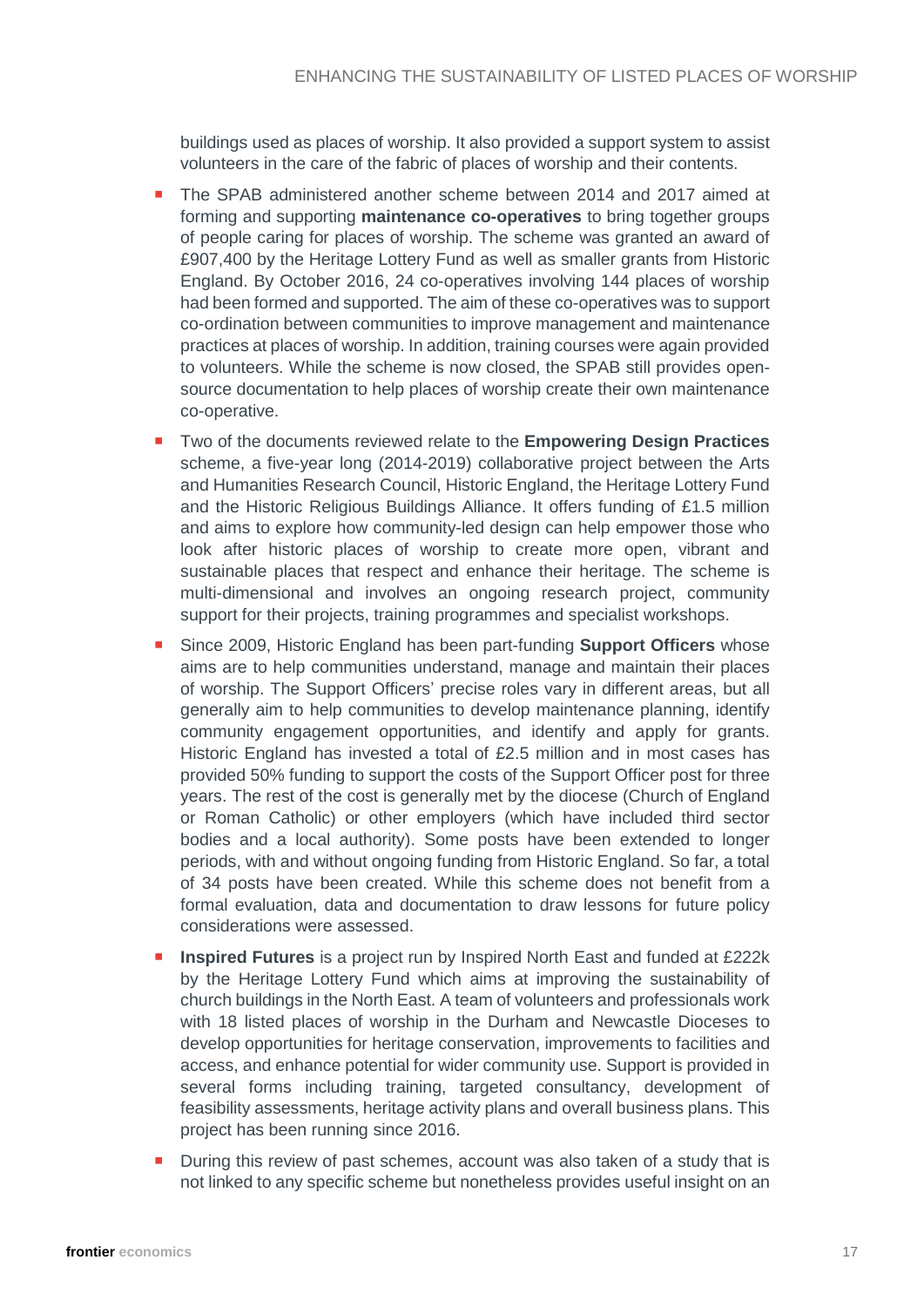innovative approach to sustainability. The **Social Enterprise and Rural Places of Worship in England** study evaluates the impact of the introduction of social enterprise on the sustainability of rural places of worship.

### <span id="page-17-0"></span>2.3 Data on selected past schemes

In addition to the schemes for which there is an evaluation report, there are a few schemes for which scope and size data is available. This data was considered for key nationally significant schemes. These are listed in Figure 3, followed by a description.

| Scheme/<br>organisation<br>name    | <b>Funding body</b>                      | <b>Types of work</b><br>funded                                  | <b>Grants value</b><br>estimate*** | <b>Years covered</b><br>by grants value<br>estimate* | <b>Geography</b> |
|------------------------------------|------------------------------------------|-----------------------------------------------------------------|------------------------------------|------------------------------------------------------|------------------|
| Heritage<br>Grants**               | <b>National Lottery</b><br>Heritage Fund | Large/very large<br>maintenance<br>and repairs                  | £107.9 million <sup>15</sup>       | 2013/14-<br>2017/18*                                 | <b>UK</b>        |
| Our Heritage**                     | National Lottery<br>Heritage Fund        | Medium/large<br>maintenance<br>and repairs                      | £7.8 million <sup>16</sup>         | 2013/14-<br>2017/18*                                 | <b>UK</b>        |
| Sharing<br>Heritage**              | <b>National Lottery</b><br>Heritage Fund | Small<br>maintenance<br>and repairs                             | $£0.6$ million <sup>17</sup>       | 2013/14-<br>2017/18*                                 | <b>UK</b>        |
| First World War:<br>Then and Now** | <b>National Lottery</b><br>Heritage Fund | Conservation of<br>war heritage                                 | £0.6 million <sup>18</sup>         | 2013/14-<br>2017/18*                                 | UK               |
| National<br><b>Churches Trust</b>  | National<br><b>Churches Trust</b>        | Small repair,<br>maintenance<br>and community<br>support grants | £16 million <sup>19</sup>          | 2007-2018                                            | UK.              |
| Allchurches<br>Trust               | Ecclesiastical<br>Insurance<br>Group     | Wide scope, not<br>limited to the<br>fabric of the<br>building  | £171<br>million****20              | 1972-2018                                            | UK               |

#### **Figure 3 List of schemes for which size and scope data were reviewed**

*Source: Frontier Economics, see footnotes and References for individual sources.*

*Note: \*The data analysed for these schemes relate to the years 2013/14 to 2017/18. In some cases, the schemes were in operation for longer and/or are ongoing. \*\*These grants are not exclusively for places of worship, but the data analysed concern grants to places of worship only. \*\*\*A total across schemes is not provided because the data reviewed are not over comparable time periods. \*\*\*\*These grants are not exclusively for places of worship.*

> The **National Lottery Heritage Fund** awards grants to places of worship through its wider heritage grants. For these grants, places of worship are in competition with secular heritage projects. Data was analysed for the four most important programmes in terms of total grants value awarded to places of worship between 2013/14 and 2017/18:

<sup>&</sup>lt;sup>15</sup> National Lottery Heritage Fund data.

<sup>&</sup>lt;sup>16</sup> National Lottery Heritage Fund data.

<sup>&</sup>lt;sup>17</sup> National Lottery Heritage Fund data.

<sup>&</sup>lt;sup>18</sup> National Lottery Heritage Fund data.

<sup>19</sup> [https://www.nationalchurchestrust.org/how-we-help/map-churches-chapels-and-meeting-houses-we-have](https://www.nationalchurchestrust.org/how-we-help/map-churches-chapels-and-meeting-houses-we-have-helped)[helped](https://www.nationalchurchestrust.org/how-we-help/map-churches-chapels-and-meeting-houses-we-have-helped)

<sup>20</sup> Allchurches Trust Limited (2017)<https://www.allchurches.co.uk/about>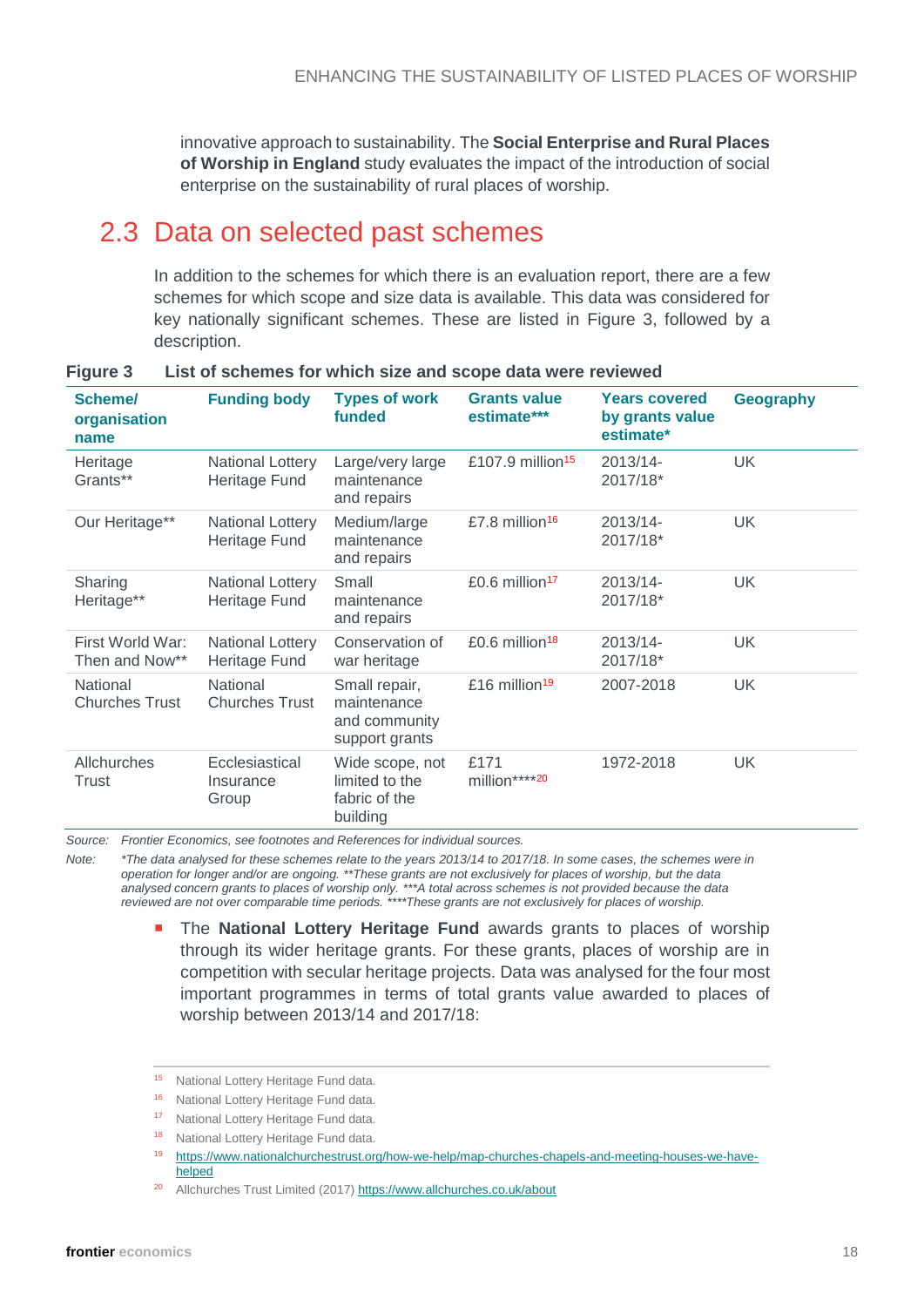- $\Box$  The main programme from which places of worship have benefited in the last few years is the **Heritage Grants** programme. The programme awarded a total of 66 large grants, ranging from £100k to several millions with an average value of £1.6 million, to places of worship between 2013/14 and 2017/18. This programme was closed in 2018.
- □ The **Our Heritage** programme awarded a total of 154 grants ranging from £10k to £100k with an average value of £50.5k to places of worship between 2013/14 and 2017/18.
- □ The **Sharing Heritage** programme awarded a total of 74 grants ranging from £3k to £10k with an average value of £7.7k to places of worship between 2013/14 and 2017/18.
- □ The **First World War: Then and Now** programme awarded a total of 77 grants ranging from £3k to £10k with an average value of £8.1k to places of worship between 2013/14 and 2017/18.
- **The National Churches Trust** provides grants to listed and non-listed places of worship of any Christian denomination across the UK. It aims to preserve heritage, promote churches' sustainability and inspire support. The organisation publishes data on the grants it has awarded since 2016. The data show that £1.4 million and £1.5 million were awarded in 2016 and 2017 respectively (National Churches Trust, 2018a). The grants range from £411 to £40,000 and average at £7,500. They are awarded to help communities fund maintenance projects, but also to fund the installation of essential facilities and improve access for everyone. The National Churches Trust is expected to launch three new grants programmes for 2019-2023 (National Churches Trust, 2018b):
	- □ The Foundation Grant Programme will offer grants of £500 to £3,000 to fund urgent maintenance works and small repairs.
	- □ The Gateway Grant Programme will offer grants of £3,000 to £10,000 towards project development and investigative work. The latter will support churches to prepare for a major project to the point where they can approach a major grant funder.
	- □ The Cornerstone Grant Programme will offer grants of £10,000 to £50,000 towards the cost of urgent structural repair projects costed at more than £100,000 including VAT. Projects that introduce kitchens and accessible toilets to enable increased community use will also be considered. Grants will never exceed 50% of the project cost.

In addition to grants, the National Churches Trust provides non-financial tools and support to communities who care for places of worship. For instance, in 2017, it launched the MaintenanceBooker website, an online 'one stop shop' where churches and chapels can book accredited contractors for services including gutter clearance, tree maintenance and lightning protection systems inspections.

**Allchurches Trust** provides grants aimed at promoting the Christian faith and other charitable causes mainly in the UK and Ireland. The funded projects are varied and include grant support to churches and cathedrals of all Christian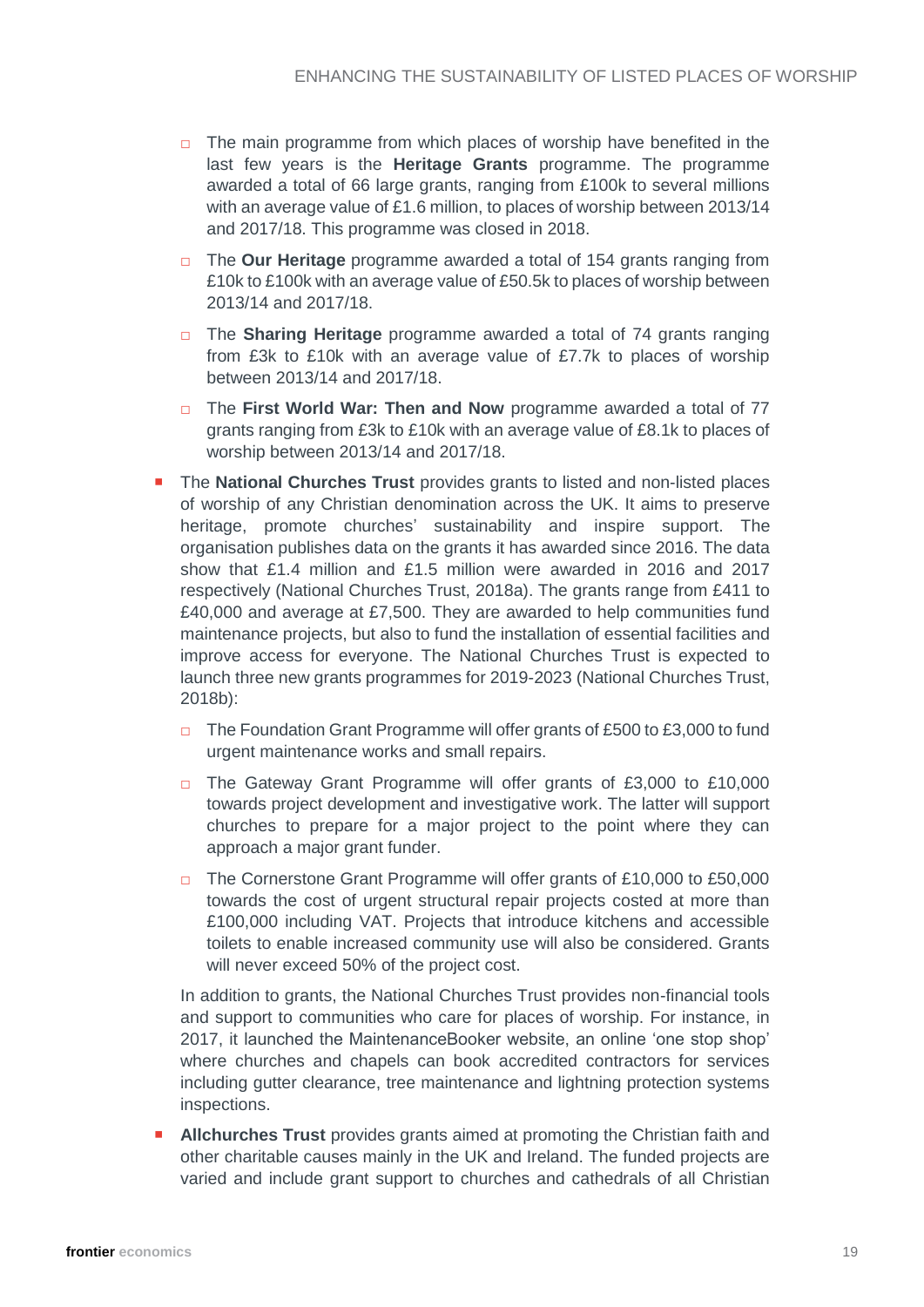denominations and to charities with Christian links as well as schools, colleges, hostels, care homes and other communities. The funded projects are not restricted to maintenance and repairs but include projects benefiting the wider community such as the adaptation of churches to the needs of community activities. Their latest annual report shows that about £100 million have been distributed by the organisation within the last 10 years: £11.7 million, £13.2 million and £15.6 million were distributed in 2015, 2016 and 2017 respectively (Allchurches Trust, 2018). Over 80% of these funds are directed to cathedrals, churches and dioceses. The remainder of the funds go to registered charities.

### <span id="page-19-0"></span>2.4 Additional schemes

Published documents on a number of additional schemes and organisations were also reviewed. These schemes did not have evaluations available or did not provide the scale of support of those listed above, for which size and scope data was analysed. However, they did provide useful further insights. For example, in the Taylor Review Pilot areas the websites of the Suffolk Historic Churches Trust and the Greater Manchester Churches Preservation Society were reviewed as notable local funding schemes.

In some cases, relevant funders could not be included in this review because they did not have sufficient information in the scope of this review. For example, the Big Lottery Fund provides funding to places of worship, but published evaluation documents focussing on this aspect of its funding were not available. Although the Church Urban Fund includes a degree of support for community engagement, its principle aim is to achieve wider social outreach.

Lastly, the websites of different organisations active in the sector and additional documents from these organisations were used to add contextual elements to this review. This includes for example:

- 'Crossing the Threshold Toolkit': a guide to developing a place of worship for wider community use and managing successful building projects (Historic Religious Buildings Alliance, 2017);
- 'From Anecdote to Evidence': a document reporting on the findings from the Church Growth Research Programme 2011-2013 (Church of England, 2014); and
- 'Assets not Burden Using Church Property to Accelerate Mission': a study from the Centre for Theology & Community on church buildings utilisation, untapped potential and innovative management structures (The Centre for Theology & Community, 2017).

A list of documents that were considered for review or provided useful contextual information but were not formally reviewed is included in the annex.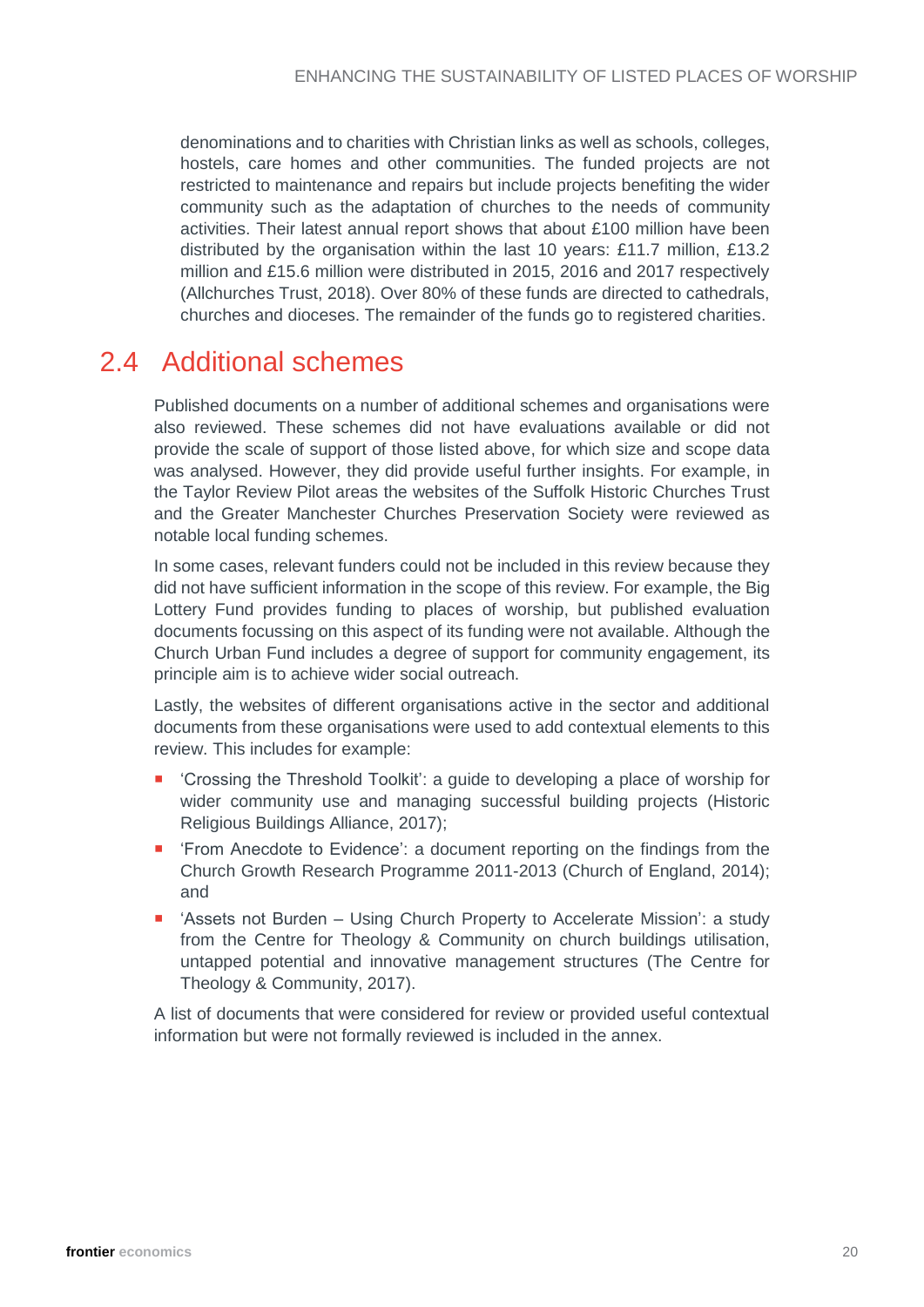# <span id="page-20-0"></span>3 THEMATIC FINDINGS

The review of past scheme evaluations provides valuable insights on the achievements of past schemes, the methods that have worked in the past and the challenges that were encountered. This section summarises the relevant findings of the past schemes' evaluations by theme. Each theme outlines relevant lessons for future policy considerations about the sustainability of places of worship by synthesising and comparing the available evidence from the different evaluations. The themes identified are:

- Scheme design, set-up and implementation:
	- $\Box$  eligibility criteria used by the schemes to select beneficiaries; and
	- $\Box$  the importance of grants as a funding source for maintenance and repair projects.
- Scheme outcomes:
	- $\Box$  improvements in the fabric of the buildings;
	- □ improvements in volunteers' motivation, confidence and capabilities; and
	- □ increased community engagement and facilities utilisation.

It should be noted that making generalised conclusions from the evidence on past schemes is challenging because of limitations in the evaluation evidence and differences between individual support schemes (these issues are discussed further in section [4\)](#page-40-0). However, taken together, the body of evidence provides useful insights for future policy considerations, which are outlined below.

### <span id="page-20-1"></span>3.1 Scheme design, set-up and implementation

#### <span id="page-20-2"></span>3.1.1 Eligibility criteria used by the schemes to select beneficiaries

Schemes differ in their approach to prioritisation. This section synthesises the evidence on the approaches used to prioritise how the various schemes target their support.

#### Repair and maintenance grants

For repair and maintenance grants, urgency of repairs is a common criterion used for the selection of projects. For example, the main condition for applying for the Listed Places of Worship Roof Repair Fund was that the repairs were identified via a condition survey as needed within a certain period of time. This was within the next five years for Round 1 of the fund and within the next two years for Round 1 and Round 2 (ERS Research & Consultancy, 2017).

While there was no explicit reference to urgency in the criteria to benefit from the Repair Grant for Places of Worship in the documents reviewed, survey data from an evaluation claimed that the scheme was reaching those most in need of assistance. The survey evidence showed that 98% of respondents stated that they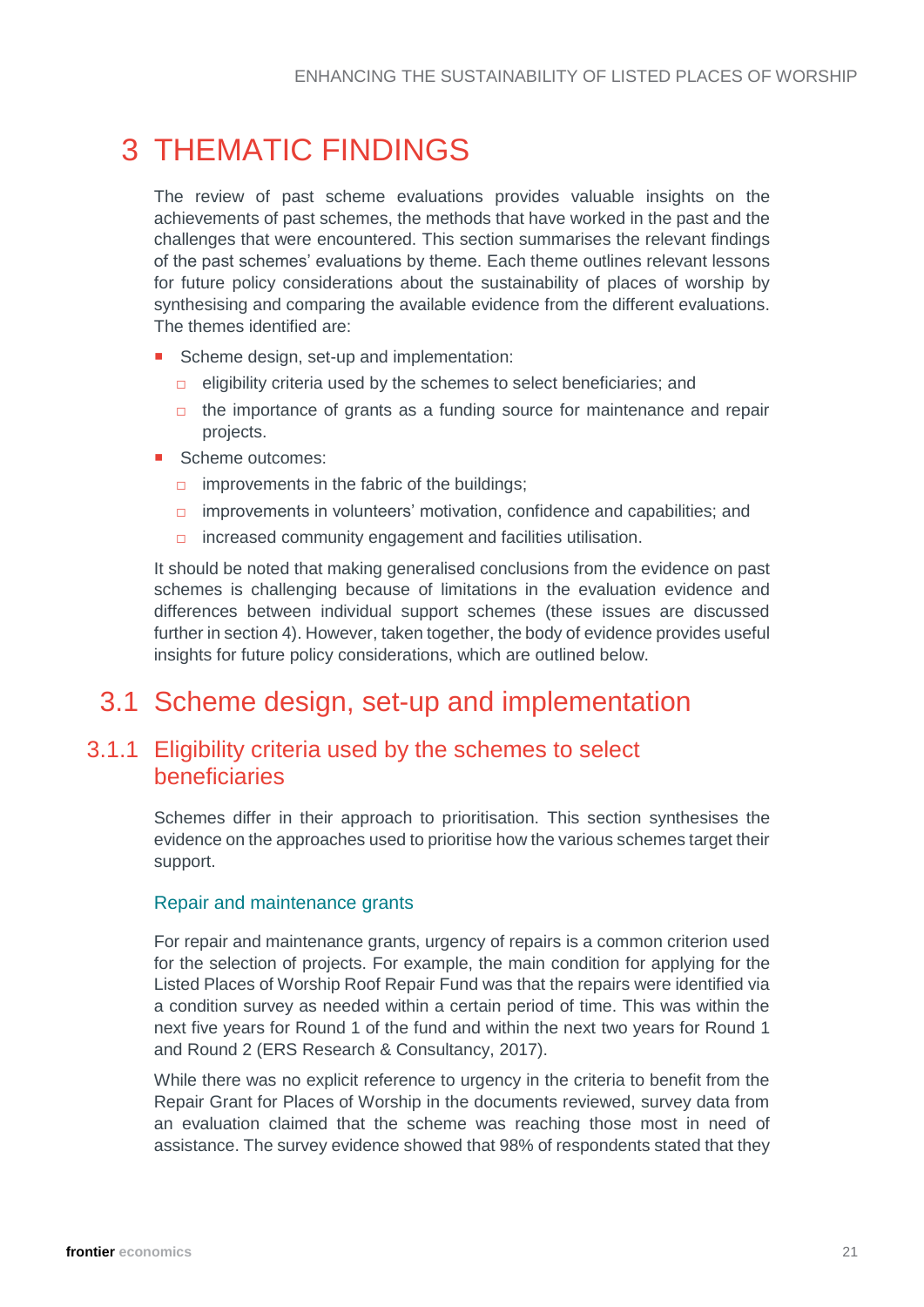agreed that 'the repairs and maintenance work has prevented irreversible damage to the building' (BDRC Continental, 2010b).

Despite its tight urgency eligibility criterion, the Listed Places of Worship Roof Repair Fund proved to be highly popular because it met a growing need for roof repairs across the country. This also led to excess demand for the grants with applications far exceeding funding available. Many applications therefore had to be rejected. In its first round of application, the scheme could only accept 500 of the 1,900 applications (26%). In its second round, 400 of the 1,500 applications (about 800 were re-applications from the first round) were accepted (27%). Over the two rounds, applications were received for a combined value of £193 million, yet the fund could only award £55 million in grants (28%) (ERS Research & Consultancy, 2017).

The criteria for the Listed Places of Worship Grant do not require the projects to be urgently needed and applicants saw the ease of the application process as a positive feature (BDRC Continental, 2010a). Between 300 and 500 applications per month were accepted for a sustained period and the clear majority of survey respondents (84%) stated that the application process was very easy or fairly easy. The 'funding gap' study estimates that almost 100% of legitimate applications were accepted (Cooper, 2016).

The necessity of sufficiently restrictive eligibility criteria in order to manage demand and avoid widespread disappointment of unsuccessful applicants was highlighted as important by Architectural History Practice in a review of older joint schemes of the Heritage Lottery Fund and Historic England. According to this study, the first round of the Joint Scheme for Churches and Other Places of Worship (1996-1999) attempted to be more inclusive than previous schemes, by loosening criteria on the type of work to be funded and the type of churches that could apply (Architectural History Practice, 2005). Unfortunately, in seeking to be more inclusive, the scheme created excessive demand and administrative difficulties within the Heritage Lottery Fund and Historic England. This led the two organisations to suspend the scheme's application process for almost a year in 1998-1999, in order to deal with the overflow of applications. In its second round (1999-2002), the scheme then attempted to tighten its eligibility criteria, partly by adding an urgency criterion. This was, however, not sufficient to curtail demand, and less than 20% of the requested funding was awarded (Architectural History Practice, 2005).

By contrast, the subsequent Repair Grants for Places of Worship in England, Scotland, Wales and Northern Ireland (2002-2005) managed to more closely match demand and expectations. This scheme required applicants to submit a 10 year maintenance plan and subsequently to report on maintenance efforts on a yearly basis. Its criteria also included a requirement for the works to enable the place of worship to be widely accessible during the daytime (Architectural History Practice, 2005).

#### Wider fabric and community support

Schemes that provide non-financial support tend to select projects mostly based on their willingness to participate and the fit of their project to the aims of the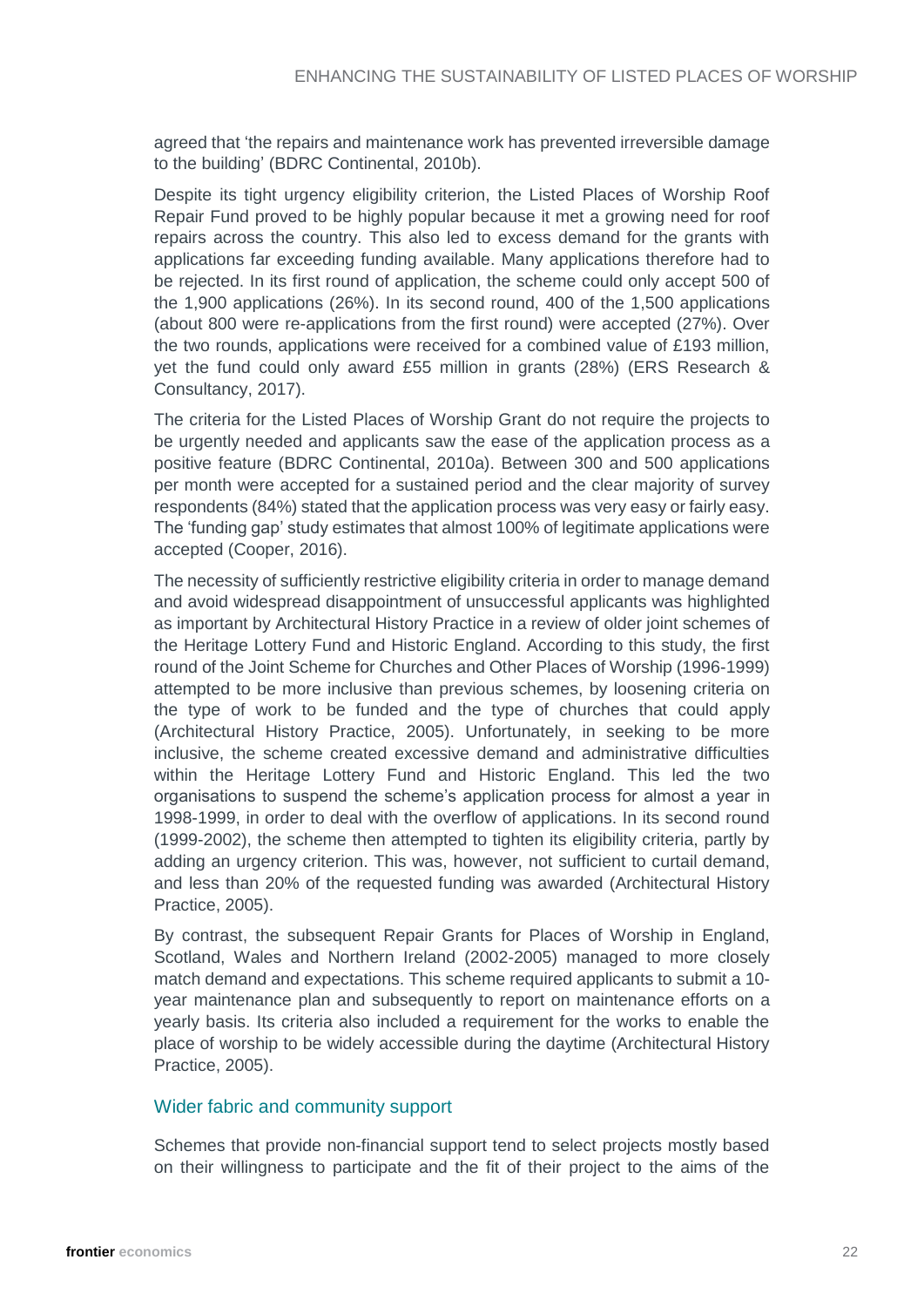scheme. This is because the involvement and motivation of volunteers is of prime importance to the success of these schemes. For example, the maintenance training courses provided by the SPAB were attended on a voluntary basis and the documents reviewed do not mention any criteria restricting participation (Goddard, 2012; Oakmere Solutions Ltd., 2016). The scheme also made a support system readily and freely available to assist volunteers with the care and maintenance of their place of worship.

The need to align schemes for non-financial support with communities' views and motivations also means that some faith groups may be underrepresented. For example, seeking wider community use of places of worship can be challenging for those faiths and denominations where it is not seen as appropriate to use these spaces for non-worshipping activities. This was highlighted as a challenge by one of the stakeholders interviewed as part of this review.

In addition to the criteria presented above, the Rural Churches in Community Service Programme explicitly adopted eligibility criteria related to the nature of targeted places of worship: they assisted churches of Christian denominations located only in rural areas.

### **LESSONS FOR FUTURE POLICY CONSIDERATIONS: PROJECT SELECTION CRITERIA**

There is a tension between how inclusive the eligibility criteria for a scheme are and how restrictive those criteria need to be to avoid excess demand and hence disappointment of unsuccessful applicants. It is important that the criteria reflect the objectives of the scheme and are well communicated to potential applicants. In the past, schemes curtailed demand by specifying:

- $\Box$  the type of work that could be funded (maintenance or new facilities, roof only, etc.);
- □ the type of places of worship that could apply (for example, grade of listed building, those in rural areas etc.);
- $\Box$  the size of grants to be awarded;
- $\Box$  the urgency of the problem the grant would solve;
- □ financial needs; and
- □ whether the funded works represented value for money.

For non-financial support, the views and motivations of communities and volunteers are an important factor to determine the fit and the chances of success of specific projects. This is especially relevant when considering how to target community support, especially for larger projects.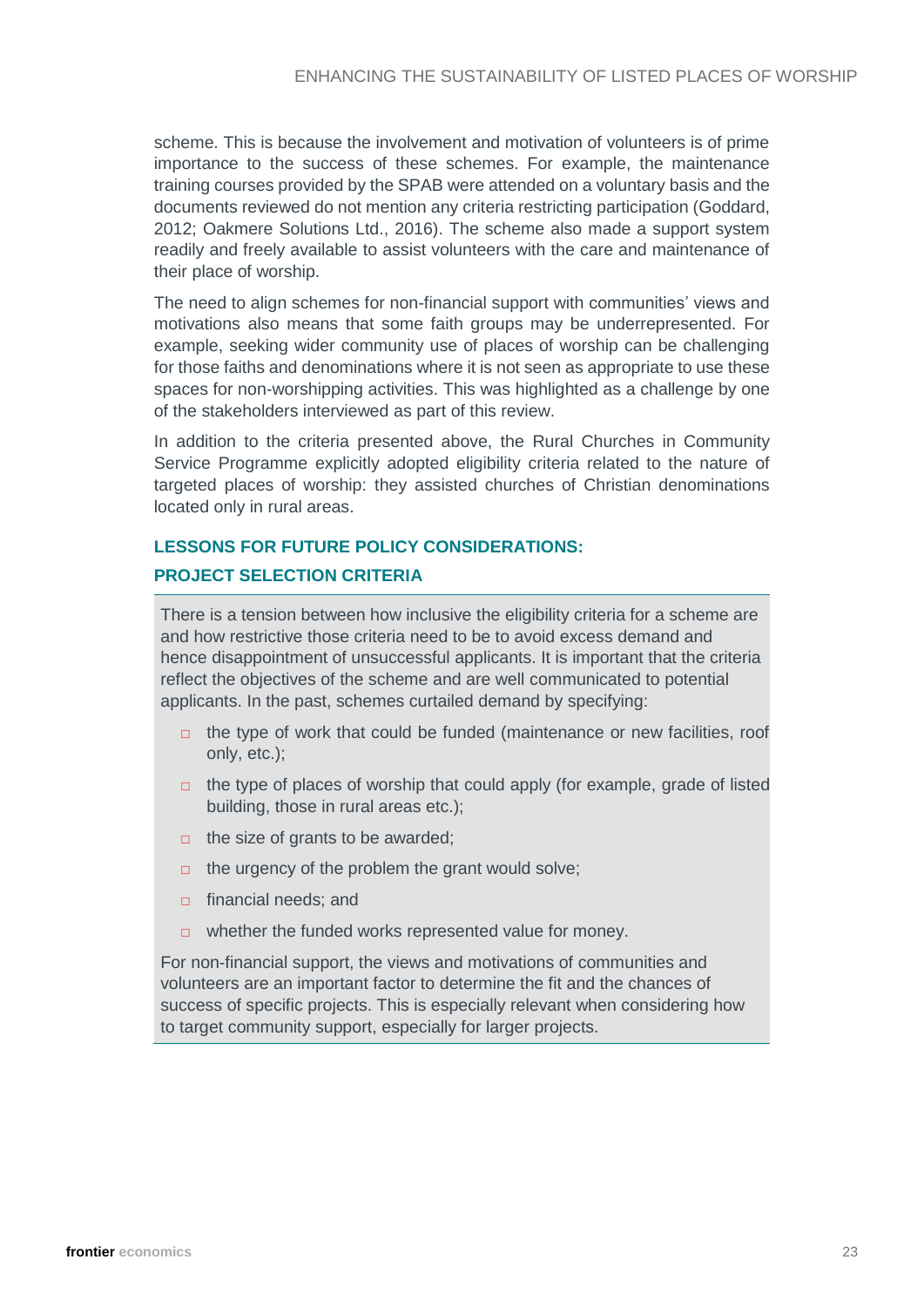#### <span id="page-23-1"></span>3.1.2 The role of grants as a funding source for maintenance and repair projects

Evaluations of schemes providing financial support to places of worship often highlight the importance of grants to fund maintenance and repair projects (see examples below).

For Church of England parish churches, this is confirmed by finance statistics. While grants represented only 9% of parish churches' overall income in 2016 [\(Figure 4\)](#page-23-0), they were equivalent to almost 50% of capital expenditures [\(Figure 5\)](#page-24-0). This suggests that in most years, a single place of worship will not have major capital expenditures for maintenance or repairs and will also not receive grants. However, inevitably a place of worship will have to spend large sums on major repair works from time to time, even at well-maintained places of worship (APEC Architects, 2019). When this happens, most places of worship will rely heavily on the funding provided by grants.

<span id="page-23-0"></span>**Figure 4 Grants as a proportion of overall parish income in the Church of** 



*Source: Church of England (2018), Parish Finance Statistics 2016*

*Note: These figures may not be representative of the funding structure of all places of worship.*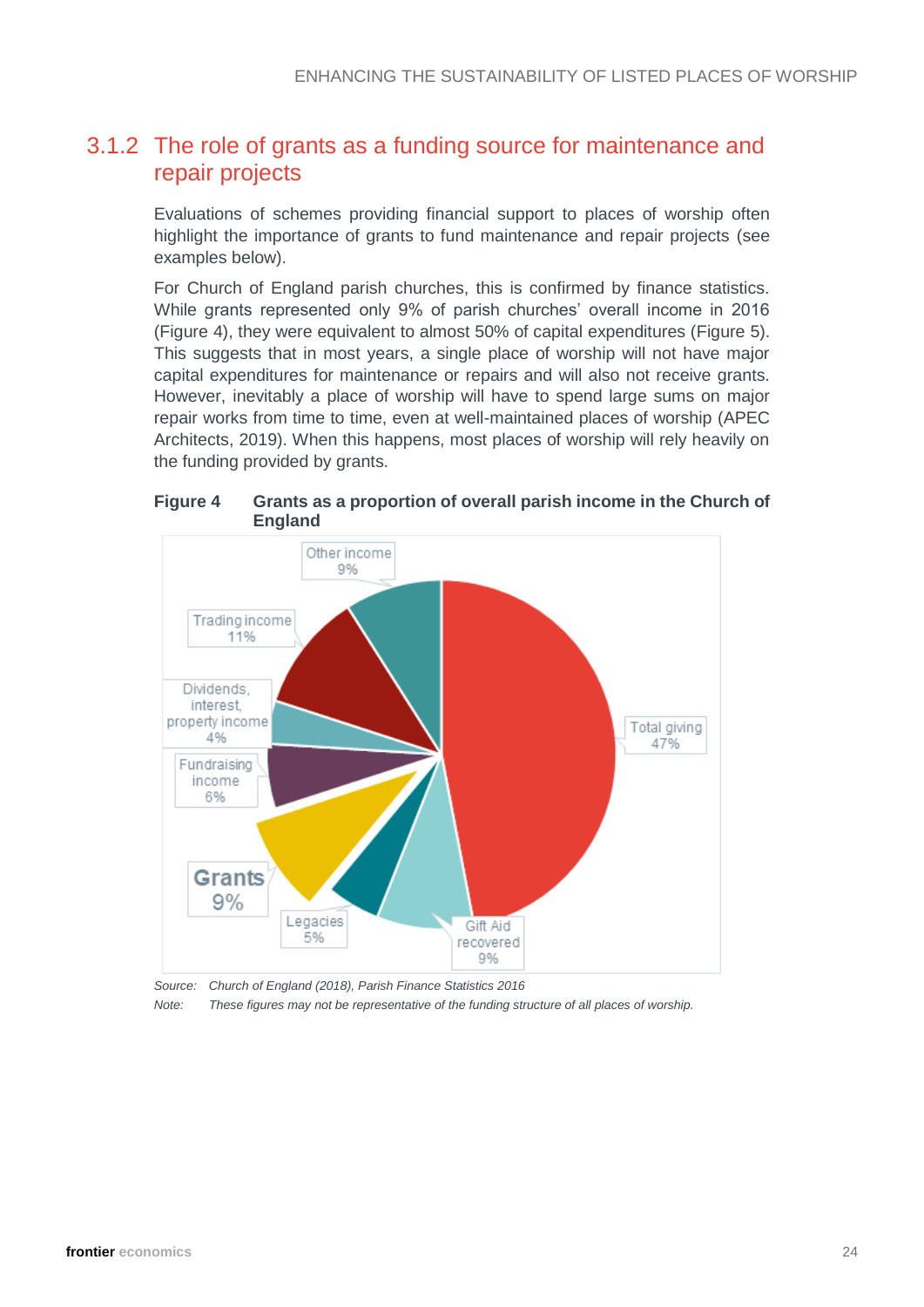<span id="page-24-0"></span>



*Source: Church of England (2018), Parish Finance Statistics 2016 Note: These figures may not be representative of the funding structure of all places of worship.*

There is great variation in the size of available grants as well as the percentage of project costs that grants typically cover. For instance:

- The value of the Repair Grant for Places of Worship was below £47k for 19% of grantees, between £47k and £78k for 23%, between £78k and £127k for 28%, and above £127k for  $31\frac{1}{2}$  73% of respondents to the evaluation's survey stated that the grant (and other grants) represented more than 50% of the funding of the project cost (BDRC Continental, 2010b).
- The value of the Listed Place of Worship Grants is fixed at the amount of VAT (on eligible works), which means that grantees recoup at most 20% of the project cost through this grant (BDRC Continental, 2010a).
- The value of the grants awarded by the Listed Places of Worship Roof Repair Fund was below £25k for 22% of grantees, between £25k and £50k for 26%, between £50k and £75k for 22%, and between £75k and £100k for 30%. The average value of grants awarded was £54.7k. Applicants were not required to provide match funding, and so the grant was likely to constitute a large share of the works' funding (ERS Research & Consultancy, 2017).

It is important to note that this review has covered evaluation evidence from mostly large schemes because they are more likely to undertake evaluations of the impact of their funding. A number of smaller grant funds are also available, particularly for the conservation of fixtures and fittings, as well as for new facilities (e.g. installation of toilets).

Evidence of the added impact of grants above what could have otherwise been achieved (that is, their additionality) is mostly generated through qualitative surveys in the evaluations. Questions generally explore the counterfactual of 'what

<sup>&</sup>lt;sup>21</sup> Percentages may not sum to 100% due to rounding.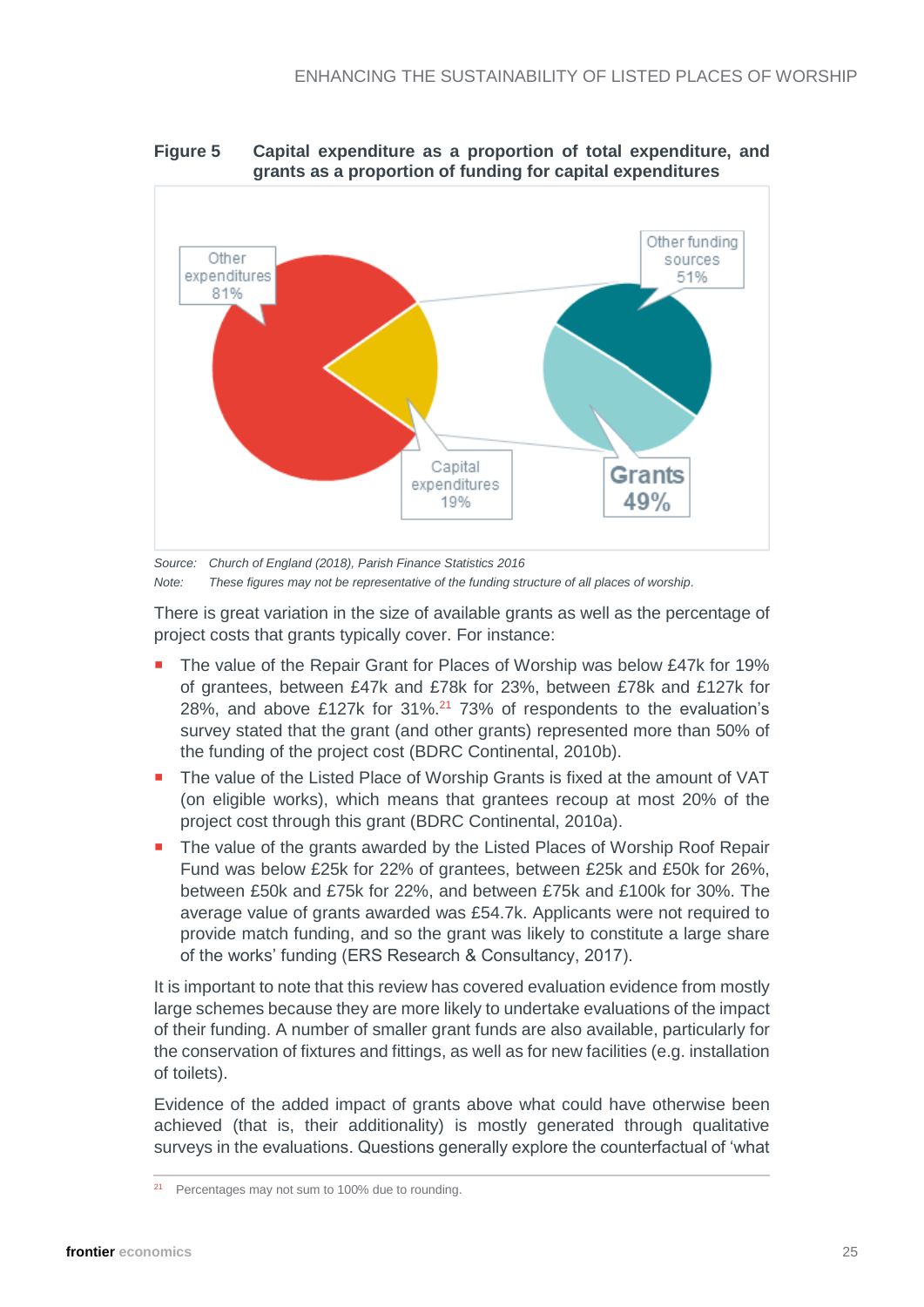would have happened without the grant'. Other surveys try to establish the need for grants by asking direct questions about the difficulty of finding other funding sources or how concerned respondents are with maintenance. Unfortunately, the lack of survey question consistency across schemes means it is difficult to establish meaningful comparisons.

The following bullets describe examples of survey evidence on the additionality of grants to fund maintenance:

- As Figure 6 shows, maintenance and repairs are a major concern for many places of worship. Strikingly, all of the respondents to the Repair Grants for Place of Worship and Listed Places of Worship Grant survey believed repairs and maintenance were of some level of concern to them. The same survey reports on the difficulty of raising funds for repairs and maintenance projects with 74% of respondents finding it 'very difficult' or 'fairly difficult' to raise funds (BDRC Continental, 2010a).
- The Listed Places of Worship scheme evaluation also reports survey evidence on the hypothetical impact of not receiving the grant (see [Figure 7\)](#page-26-0). It shows that despite the relatively small share of work that the grant covers (at most 20%, the VAT on eligible works), only 21% of respondents would have been able to complete the works in the same time period without the grant.
- Many respondents to the survey for the Listed Places of Worship Roof Repair Fund described a lack of alternative options for funding repairs despite continued fundraising efforts. Congregations for rural parishes tend to be small and some communities have little disposable income to donate (ERS Research & Consultancy, 2017).



**Figure 6 Recipients' beliefs about maintenance: Listed Places of Worship Grant and Repair Grants for Place of Worship**

*Source: BDRC Continental (2010a)*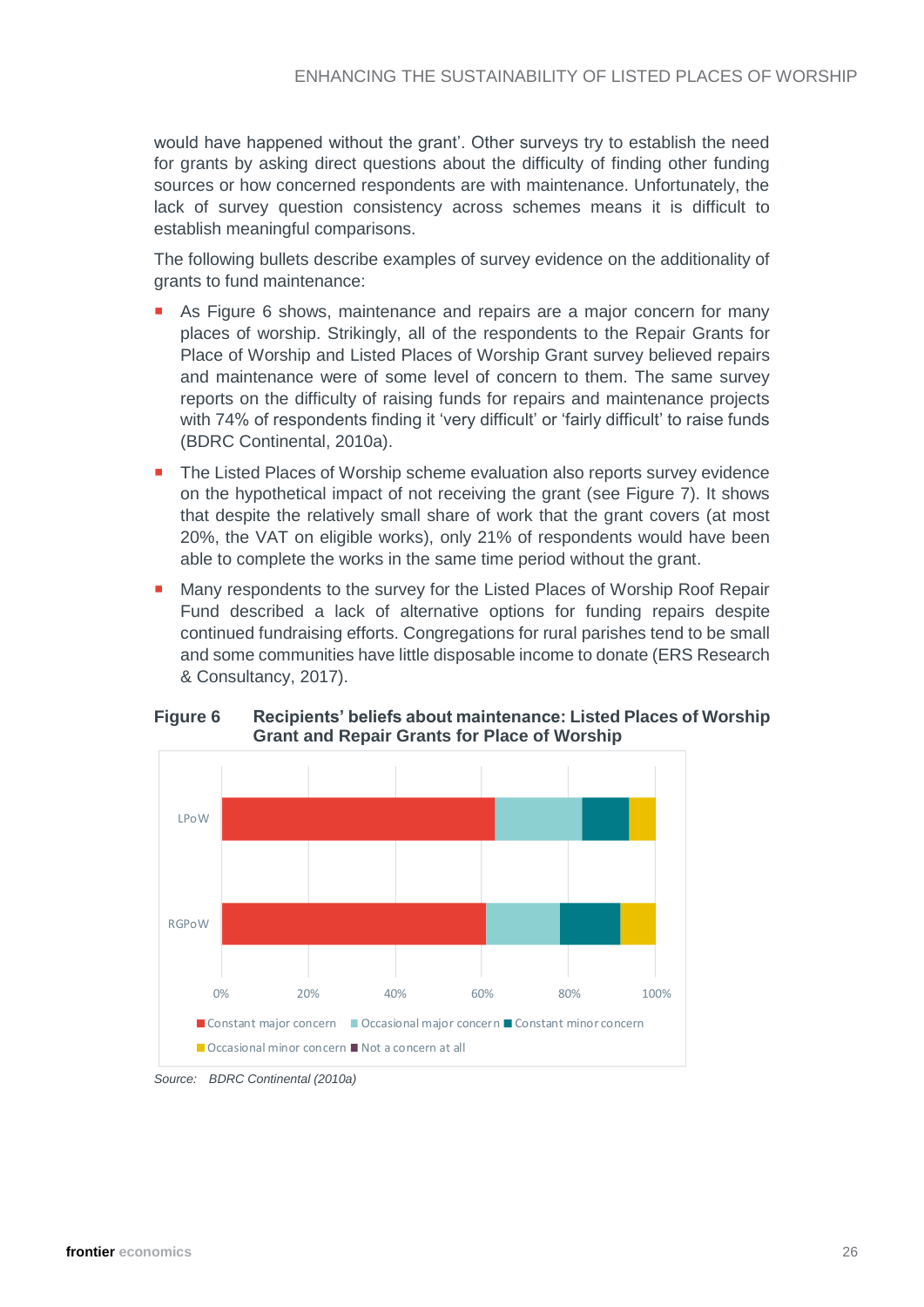

<span id="page-26-0"></span>**Figure 7 The impact of the Listed Places of Worship Grant on the completion of maintenance and repair projects**

The interim evaluation of the Grants for Places of Worship fund undertakes a series of interviews over time with 60 grant recipients and with a control group of 10 places of worship which had funding applications rejected. The interim findings provide information on grant applications from which some inferences of additionality can be made:

- A significant number of the 60 grant recipients interviewed had applied to the fund more than once (in some cases several times). This may suggest these places of worship were not able to identify viable alternative funding options after their initial applications were rejected, or at least that they still considered Grants for Places of Worship to be the best option for them despite an initial rejection. This experience also reflects that the National Lottery Heritage Fund more broadly receives many more applications than it is able to fund, and it is standard practice to provide feedback and encourage strong applications that miss out at the first attempt to re-apply.
- Of the 10 control places of worship, only two had managed to proceed with projects without re-applying for funding. One of these had been able to proceed after reducing the scope of the work, while the other was a relatively small project and had used a fundraising professional and small grant funds to secure the required funds. Two of the 10 were 'in limbo' and had not decided how to proceed. The remaining six had re-applied to the Grants for Places of Worship fund, the Heritage Grant or the Listed Places of Worship Roof Repair Fund. This suggests that it is difficult for larger projects to proceed without some form of funding available (Payne and Cooper, 2018).

Many grant recipients also reported on difficulties and challenges in finding out about relevant grants and completing applications. This is a problem that the

*Source: BDRC Continental (2010a)*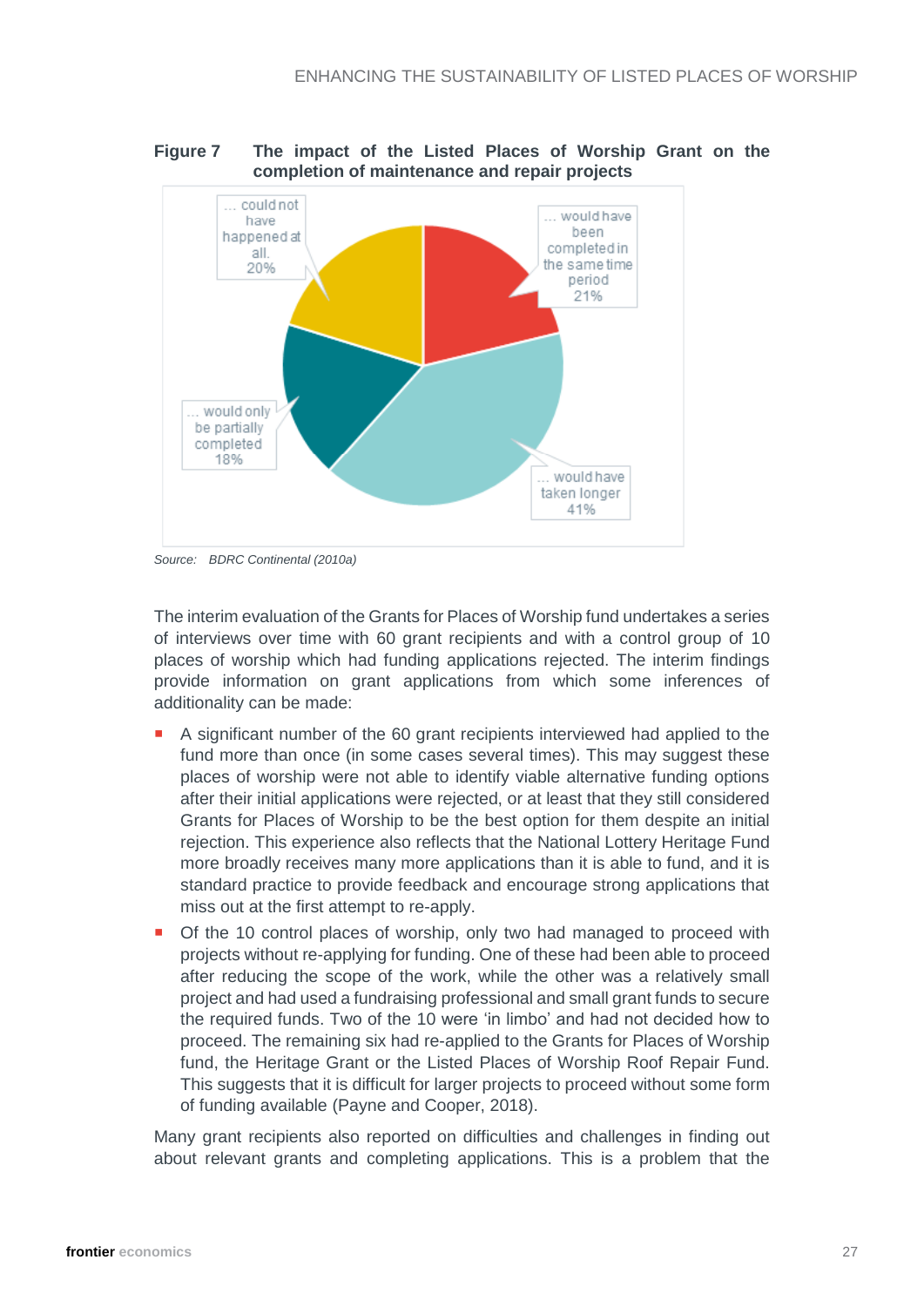Historic England Support Officers scheme actively seeks to resolve. To date the Support Officers have helped:

- 2,682 congregations with ongoing support and advice;
- 4,608 individuals to build confidence in developing maintenance programmes and to build maintenance and fundraising skills through study days; and
- Congregations to successfully apply for over £13 million in grants to deal with urgent repairs (Historic England, 2017).

It is estimated that every £1 invested in Support Officers generates £12 in access to grant funding (Historic England, 2017). However, no evidence is available on the extent to which national funding could be displaced from one area to another, which is a possibility as not all areas have Support Officers.

Grants are generally not the only source of funding used by places of worship to fund maintenance and repair projects. Indeed, many survey respondents stated that they also used fundraising among attendees or the local community along with existing funds (see [Figure 8\)](#page-27-0). Moreover, grants are combined for many projects. This is particularly true for the Listed Places of Worship Grant.



<span id="page-27-0"></span>**Figure 8 Proportion of Listed Places of Worship Grant recipients who have used other sources of funding for their project**

*Source: BDRC Continental (2010a)*

#### Social Enterprise as an alternative funding model

The study 'Social Enterprise and Rural Places of Worship in England' examines the impact of the introduction of social enterprises in rural places of worship on their sustainability. Social enterprises are defined as trading organisations with social and community objectives with any surplus used to fulfil social purposes (Withers and Payne, 2012). The study concludes from its seven case studies that this alternative funding source can positively impact the long-term sustainability of the buildings through:

- Increased use of the building (sharing the space can lead to cost sharing too);
- Additional regular income from enterprise profits; and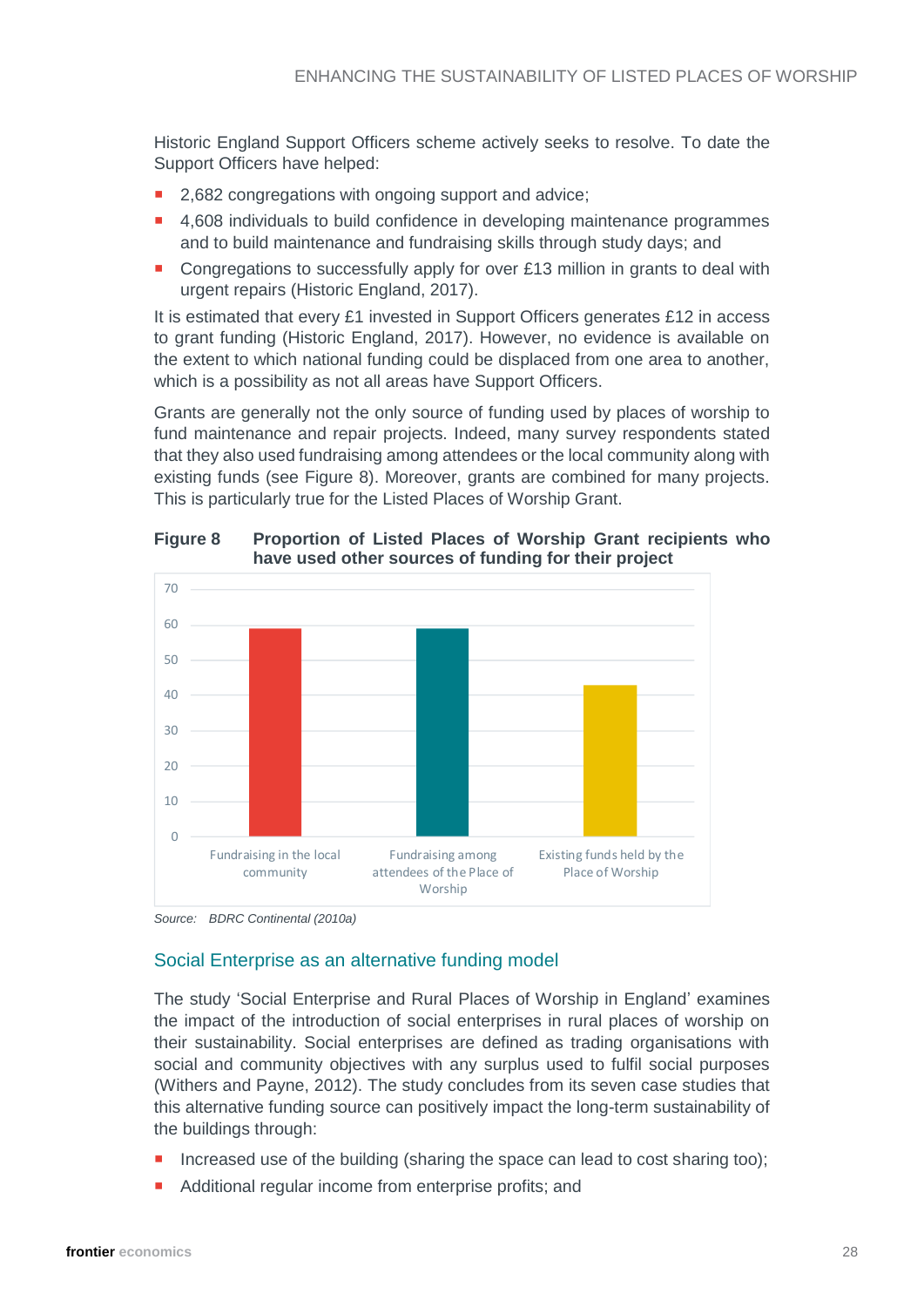A higher number of involved people.

While social enterprise has the potential to make a place of worship more independent of external funding, it is stressed that the project must necessarily involve consultation with the wider community to ensure that it will get involved with the project. Additionally, it is important to recognise that using a spiritual place for secular purposes may give rise to tensions. Empowering Design Practices found through their survey that 85% of respondents agreed or strongly agreed with the use of places of worship for local services, community events or art activities, but only 50% agreed or strongly agreed with the use of places of worship for business (Brockwell, 2018).

#### **LESSONS FOR FUTURE POLICY CONSIDERATIONS:**

#### **THE ROLE OF GRANT FUNDING**

Survey data show that funding of maintenance and repair works is a major issue for many places of worship. This stems from multiple constraints which future schemes should aim to address:

- Places of worship do not usually generate sufficient revenues internally to fund major maintenance and repair works. This makes community fundraising especially important, but expertise to organise effective fundraising is an area where places of worship often need support. Even with expert support, fundraising activities may still not be sufficient to cover maintenance and repair costs on their own in many cases. There is likely to be an ongoing demand for major repairs funding, whether through existing routes or a new fund.
- By providing grants, funding bodies can help places of worship fund projects which communities cannot source funding for themselves. As mentioned in the previous section, establishing clear eligibility criteria will be necessary to ensure grant funds are allocated to where they add most value.
- Some communities have difficulty finding out about funding opportunities and completing application processes. This also highlights a support role that scheme providers can play in redirecting communities towards appropriate grants where they exist and providing assistance to places of worship in navigating the application processes. The experience of Support Officer roles funded by Historic England is particularly relevant to this type of support.

### <span id="page-28-0"></span>3.2 Scheme outcomes

#### 3.2.1 Improvements in the fabric of the buildings

As described in section [2.2,](#page-12-0) most of the schemes for which evaluations were available for this review provide places of worship with funding to ensure the maintenance of the fabric of the buildings. Evaluations of these schemes provide useful insights of the impact of this support.

Most of the conclusions drawn in the evaluations reviewed are based in large part on opinions collected though surveys and not on observed and measured tangible outcomes. For example, none of the evaluations provide comprehensive comparisons of the state of the buildings before and after the completion of funded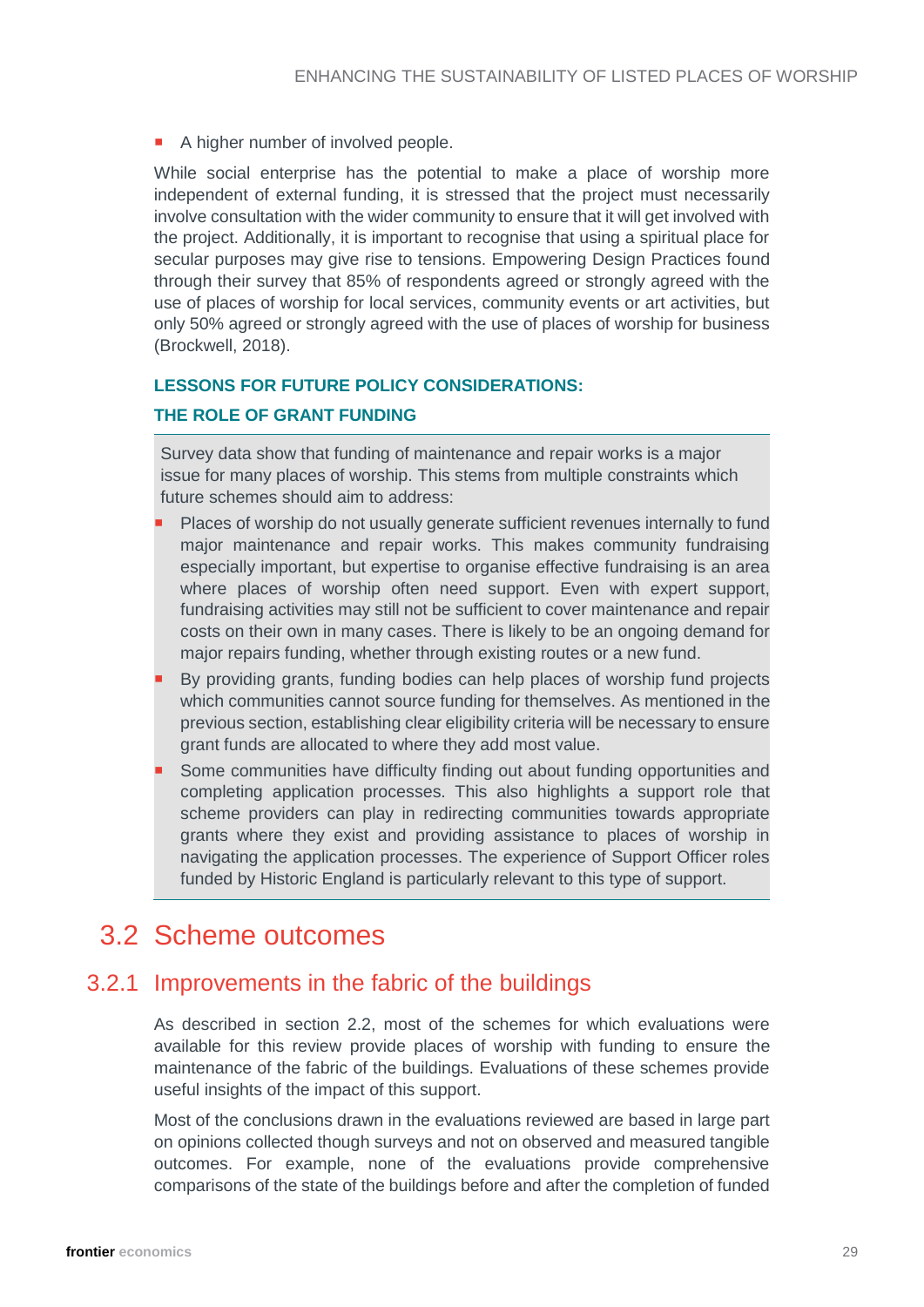project work. The evidence reviewed suggests field visits of the sites may be conducted in some cases, but they do not seem to form a basis to consistently evaluate the impact of the grants in the evaluations reviewed.<sup>22</sup> Apart from the status of buildings in Historic England's Heritage Asset Management database or the Heritage at Risk Register, there also does not seem to be a common metric reported in the evaluations reviewed which can be used to compare the physical state of places of worship across the country. Better use of information collected through the Quinquennial Inspection Reports could also provide supporting evidence for the impact of grant schemes on the physical aspects of the buildings.

The survey evidence that can be found in the evaluations reviewed includes:

- **There was widespread agreement among recipients of the Repair Grant for** Places of Worship and the Listed Places of Worship schemes that the repair and maintenance work had had a positive impact on preserving the fabric of the buildings. Indeed, over 85% of the respondents agreed (strongly or slightly) that the repairs and maintenance work had:
	- □ prevented irreversible damage to the building;
	- $\Box$  improved the fabric of the building;
	- $\Box$  halted the decline in the fabric of the building:
	- □ helped prevent major problems developing; and
	- $\Box$  encouraged better planning of further repairs and maintenance in the future (BDRC Continental, 2010a).
- **70%** of survey respondents who had received training as part of the Maintenance Co-operatives scheme reported that the training had led to improved condition of their place of worship (Oakmere Solutions Ltd., 2016).
- The Listed Places of Worship Roof Repair Fund survey suggests that the majority of grantees reported their building to be both watertight and weatherproof following completion of the repairs. In addition, respondents believed that the works had prevented further deterioration of the fabric and that repairs had been dealt with for the foreseeable future (ERS Research & Consultancy, 2017). However, it is worth noting that this may not be true for the large number of unsuccessful applicants to the fund (about 73% of all applicants).

<sup>&</sup>lt;sup>22</sup> The ongoing evaluation of the Grants for Places of Worship fund provides the most detail on the condition of buildings after projects are undertaken of the evaluations reviewed. This evaluation includes a series of follow-up interviews after projects are complete, including site visits in some cases.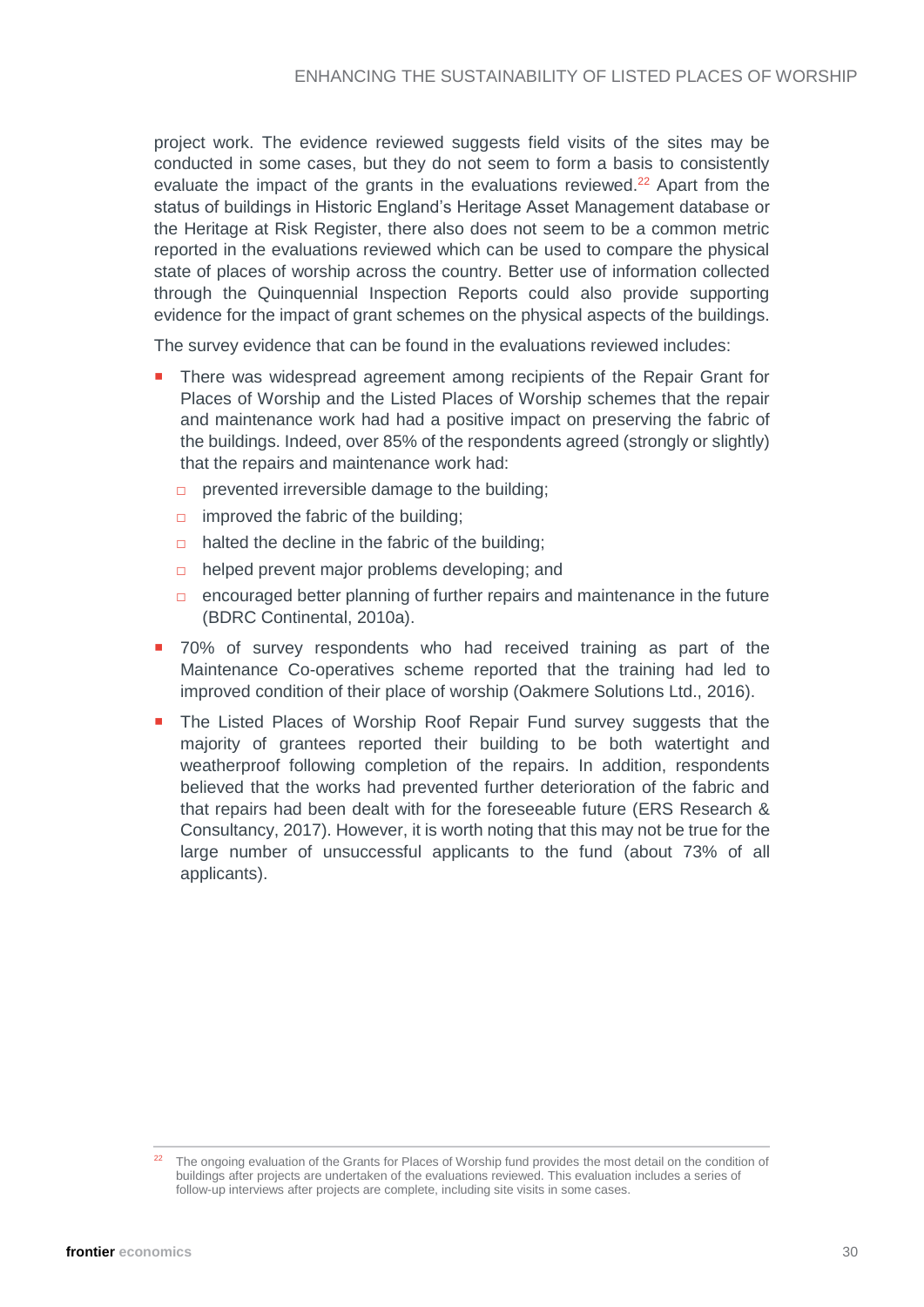#### **LESSONS FOR FUTURE POLICY CONSIDERATIONS:**

#### **IMPROVEMENTS IN THE PHYSICAL ASPECTS OF THE BUILDINGS**

There is a lack of firm evidence beyond the qualitative surveys on the physical impact of past grants schemes.

It might be possible to ascertain some evidence on the impact of past grant schemes on places of worship that have received grants. For example, Quinquennial Inspection Reports before and after the funder works were undertaken could be compared. This could, however, be a very costly exercise to perform.

Ensuring this information is captured through the Taylor Review Pilot evaluation will be important. This will provide a stronger evidence base to understand the impact of the pilot on the fabric of the places of worship that receive support.

It would also be valuable to draw on existing inspection plans after a project, sample a proportion of sites to visit after works are complete or interview architects working with places of worship. The cost of this follow-up means this is more likely to be proportionate for larger grant schemes.

#### 3.2.2 Improvements in volunteers' motivation, confidence and capabilities

#### Volunteers play an important role in the maintenance and sustainability of churches

Volunteers are central to sustaining places of worship. They represent the majority of the workforce available to care for the fabric of the building, to help with the use of the building for worship and for engagement with the wider community. The evaluation report of the Listed Places of Worship Roof Repair Fund, for instance, reveals that for 97% and 98% of the projects in Round 1 and Round 2 respectively, the lead contact was a non-professional volunteer (ERS Research & Consultancy, 2017). Architectural History Practice (2005) insists on this point, stating that "those responsible for the upkeep of places of worship are invariably unpaid volunteers".

Because of the essential role volunteers play in the sustainability of places of worship, a number of schemes have in the past years focussed on:

- **Increasing their number by increasing community engagement with places of** worship (social enterprise and rural places of worship, Rural Churches in Community Service Programme);
- **Improving their confidence, motivation and skills by providing training courses** (e.g. Empowering Design Practice, Faith in Maintenance); and
- **Encouraging them to actively manage buildings' maintenance through** maintenance planning (e.g. Maintenance Co-operatives, Faith in Maintenance).

Schemes providing financial support towards maintenance insist on the last point because they recognise the role of volunteers in the physical sustainability of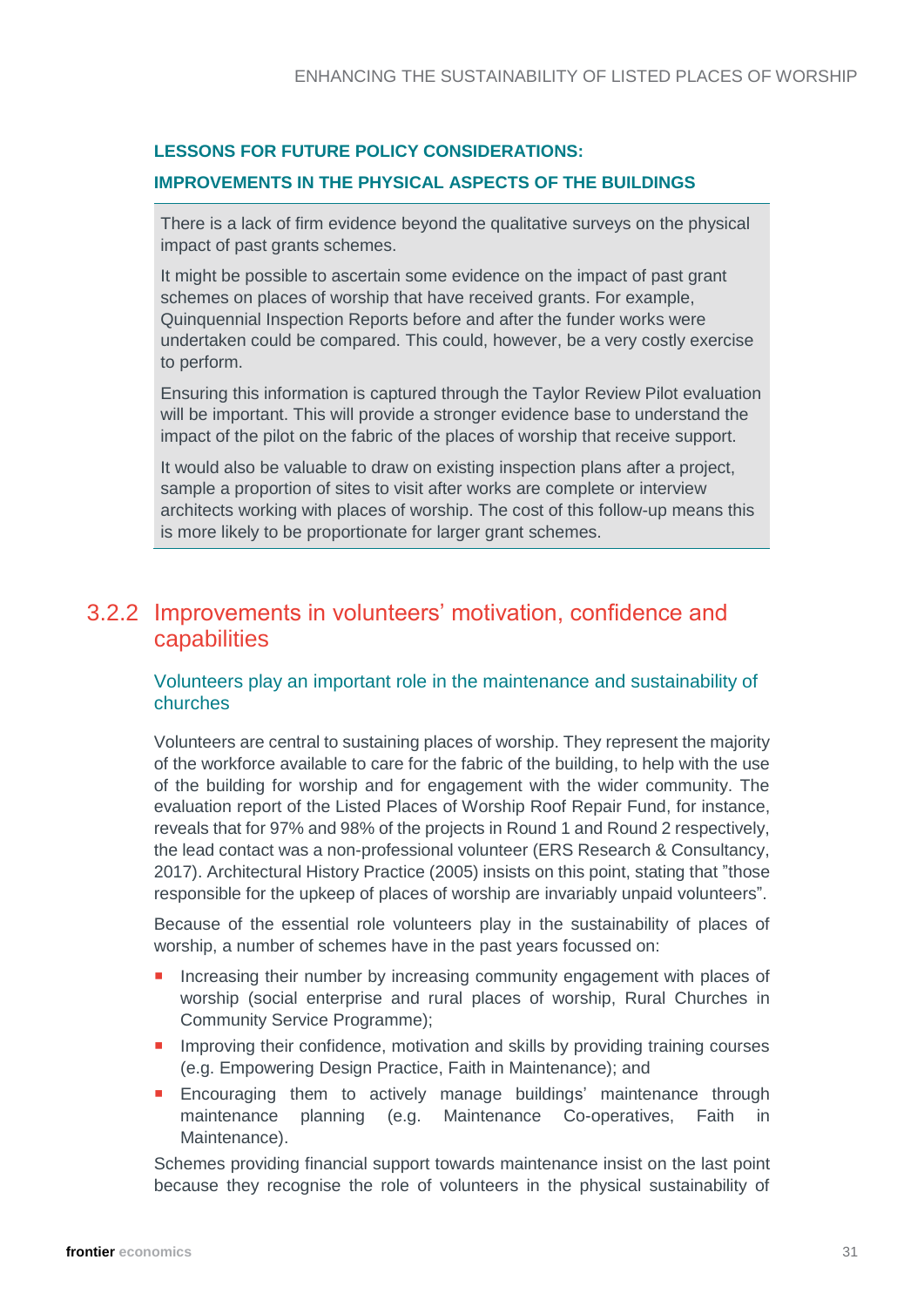places of worship. Evaluation surveys of these schemes often include questions about the volunteers' methods and confidence in their ability to maintain their place of worship.

As Figure 9 shows, the evaluation of the Listed Places of Worship Grant, for instance, reports on whether volunteers had plans for future maintenance and development works. Moreover, they report that 75% agreed (strongly or slightly) that the repairs and maintenance works had encouraged them to plan development to improve their facilities (BDRC Continental, 2010a).



**Figure 9 Plans for future maintenance: Listed Places of Worship Grant and Repair Grants for Place of Worship**

Where maintenance plans have been developed, 'buy-in' to carry out the plan can also be a challenge. The interim findings of the evaluation of the Grants for Places of Worship scheme found a number of cases where experts had prepared maintenance plans, but the congregation representatives interviewed had little knowledge of the plans or what was required of the congregation (Payne and Cooper, 2017). This may suggest a challenge around expertise and ongoing support even in cases where maintenance plans are prepared.

#### Courses can improve the motivation, confidence and skills of volunteers

Some of the schemes in this review explicitly focus on enhancing the motivation, confidence and capabilities of volunteers. The Faith in Maintenance programme, for example, delivered maintenance training courses as well as a support system targeted at volunteers who took care of their place of worship. There is evidence that the scheme improved the confidence of volunteers in certain aspects of maintenance, as shown in Figure 10. The reported improvements in confidence are greatest for 'knowing what to do about maintenance problems' and 'identifying maintenance issues or problems at your place of worship'. The study responses also point to increased involvement, motivation, understanding and enjoyment of their volunteer role, and sense of usefulness from participating volunteers. For example, 54% of participating volunteers reported spending more time inspecting

*Source: BDRC Continental (2010a)*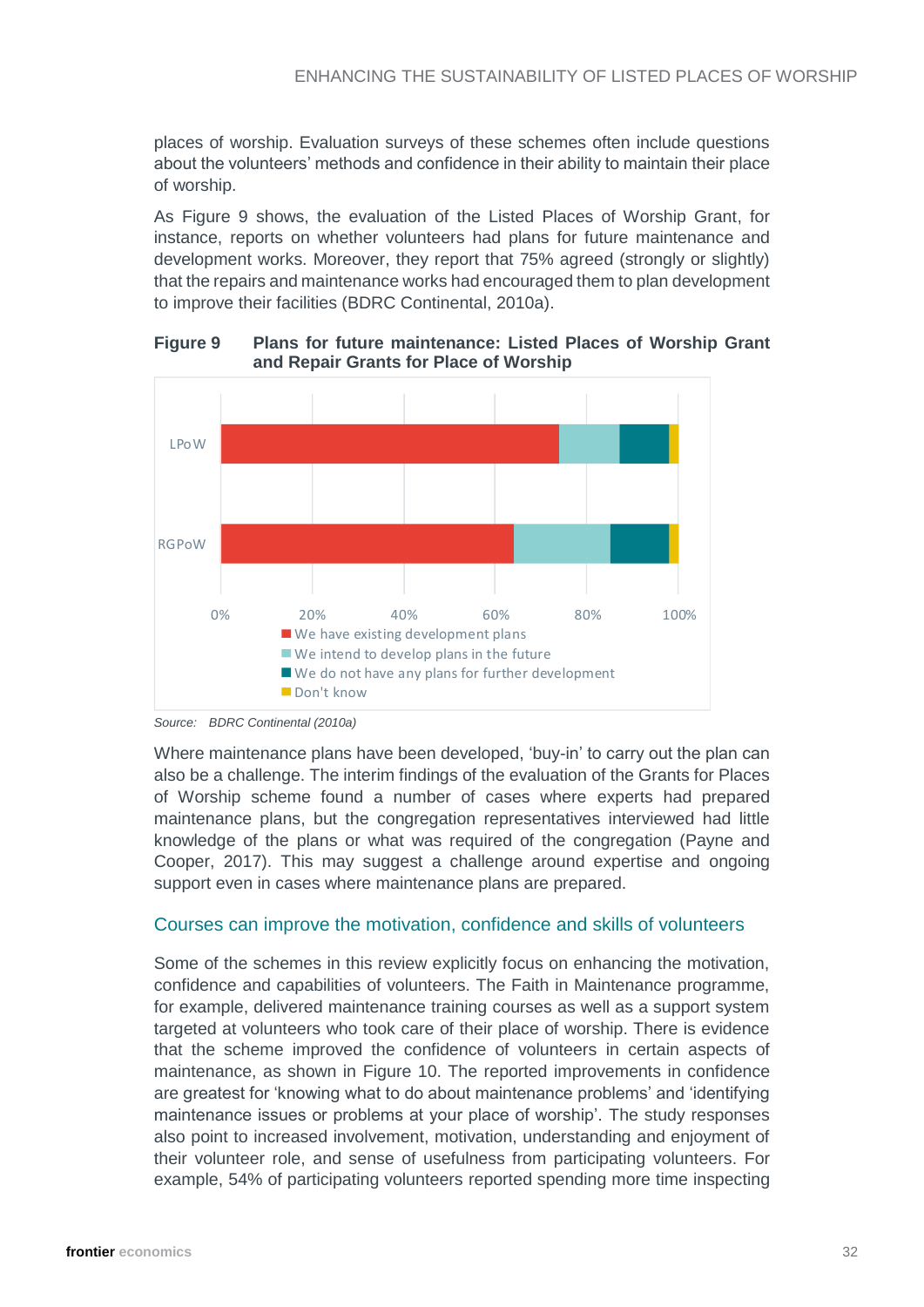the facilities and 85% of respondents reported that they had shared what they had learned with other volunteers at their place of worship (Goddard, 2012).





*Source: Armitage and Taylor (2010)*

A second scheme from the SPAB, the Maintenance Co-operatives project, also supported volunteers with maintenance training courses. The survey evidence in the evaluation again suggests that the project provided high-quality training that supported participants to develop greater skills, knowledge and confidence to tackle preventive maintenance in places of worship (Oakmere Solutions Ltd., 2016).

The Empowering Design Practices programme provided courses and workshops that helped communities design new facilities to transform their place of worship to accommodate wider community activities. This scheme's impact evaluation also included survey evidence of improved skills related to the management of their place of worship (see [Figure 11\)](#page-33-0) (Brockwell, 2018).

The project identified three main challenges that volunteers commonly face:

- Difficulty in engaging in design processes: understanding the potential of the building, identifying the wants and needs of its users, creating a clear vision and design brief, testing and prototyping ideas;
- Lack of confidence in commissioning and communicating with design professionals; and
- Weak engagement with others: for example, the organisation of effective fundraising.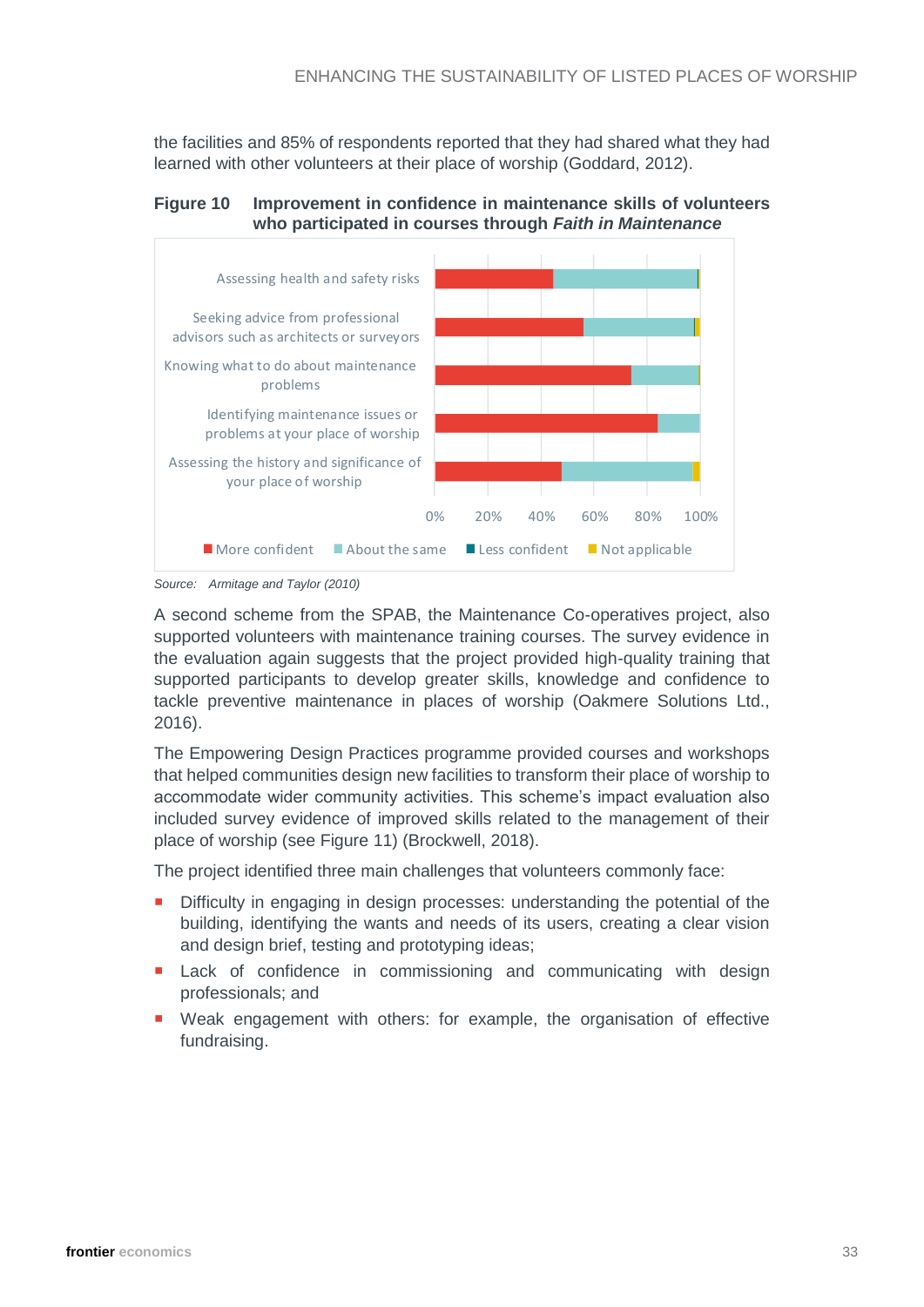#### <span id="page-33-0"></span>**Figure 11 Improvement in confidence and skills of volunteers who participated in the Empowering Design Practice programme**



*Source: Brockwell, 2018*

The Historic England Support Officers' role also involves the provision of a number of day-long courses and seminars for volunteers about the importance of effective maintenance for the sustainability of places of worship. This has helped 6,542 individuals to learn confidence-building skills through study days led by Support Officers (Historic England, 2017).

The Grants for Places of Worship programme also included workshops provided by the Heritage Lottery Fund to help places of worship with the application process (similar workshops are used across all Heritage Lottery Fund programmes). Most interviewees in the interim evaluation of this fund were positive about the workshops being extremely helpful and valuable. However, there was still a perception among volunteers that the application process and guidance were daunting and that processes should be streamlined (Payne and Cooper, 2016).

Lastly, it should be noted that experience with maintenance projects is probably the most relevant form of training. The Listed Places of Worship Roof Repair Fund reports survey evidence on improved skills and confidence of volunteers. Many grantees reported that after the funded project, they were looking to undertake other improvement projects and they felt more confident seeking additional grants for future projects. Eighty-four percent of surveyed respondents also strongly agreed that the workshop they attended helped them with project planning.

#### Reliance on volunteer workforces poses some challenges

While volunteers are essential to places of worship, the nature of their involvement comes with certain challenges. In comparison with paid employees, volunteers are less likely to be willing to bear important responsibilities and to work on projects for many hours for a sustained period of time. Several of the evaluations reviewed

*Note: Based on a sample of 20 respondents.*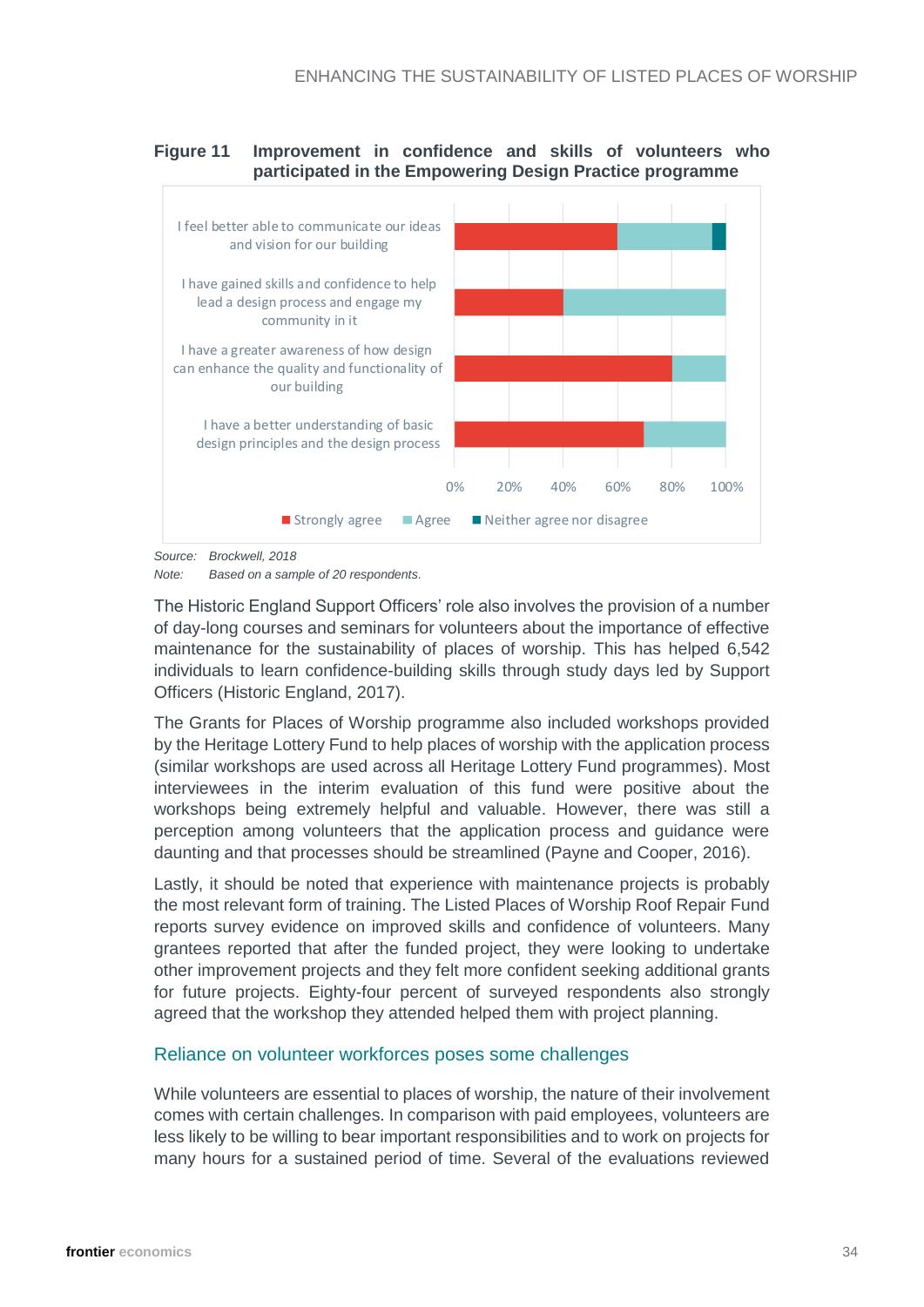pointed towards challenges in the implementation of projects linked to the characteristics of volunteers.

The evaluation of the Rural Churches in Community Service Programme identifies overstretched volunteers as one of the two most likely reasons why some of its social enterprise projects were not sustainable in the long-term. The second reason is a high turnover in leadership (Rowe, 2009). Volunteers often become 'project champions' and their departure often leads to the discontinuity of the project when no suitable replacement can be found. The vision some volunteers provide is often the key determinant in the sustainability and success of the projects that communities undertake.

The interim evaluation of Grants for Places of Worship finds that the role of one key volunteer can be critical for the success of applications and project delivery. While churches with larger congregations sometimes had teams of volunteers, those with smaller congregations, especially in rural areas, were often reliant on one key individual. This raises a risk if that individual is unwilling or unable to continue in their role. Many of those interviewed in the interim evaluation of this scheme expressed that they had 'had enough' of their project and would not want to continue after it was completed, but few had active succession plans in place. The interim evaluation also highlighted that many places of worship are very reliant on professional advisers, such as architects or diocesan (or equivalent) support officers, when preparing grant applications (Payne and Cooper, 2016, 2017).

The Maintenance Co-operatives project from the SPAB faced an unexpected challenge with volunteers. The project team initially intended to give to a volunteer in each newly formed maintenance co-operative the role of Volunteer Co-ordinator. However, evidence collected from volunteers and the project team suggests a reluctance amongst most volunteers to take on a role that could be seen as, and often was, time-consuming (Oakmere Solutions Ltd., 2016). While there may be a number of volunteers that are keen to help with the maintenance of their place of worship, they may not want to commit to very time-consuming responsibilities. Alternative arrangements can be made to seek more decentralised leadership, such as:

- The establishment of a steering group with relevant stakeholders' representation;
- **The formation of working groups and designation of leaders within these** groups, thereby spreading the workload and co-ordination responsibility;
- **The emergence of one or more volunteers as organisers, without their self**identification as official leaders or coordinators; and
- The shift of leadership to a member of the (paid) clergy.

In some cases, community members can be hard to engage in planning maintenance, or underestimate the maintenance costs, and so engaging with these volunteers can be an important part of the Support Officer role (Mottram, 2018).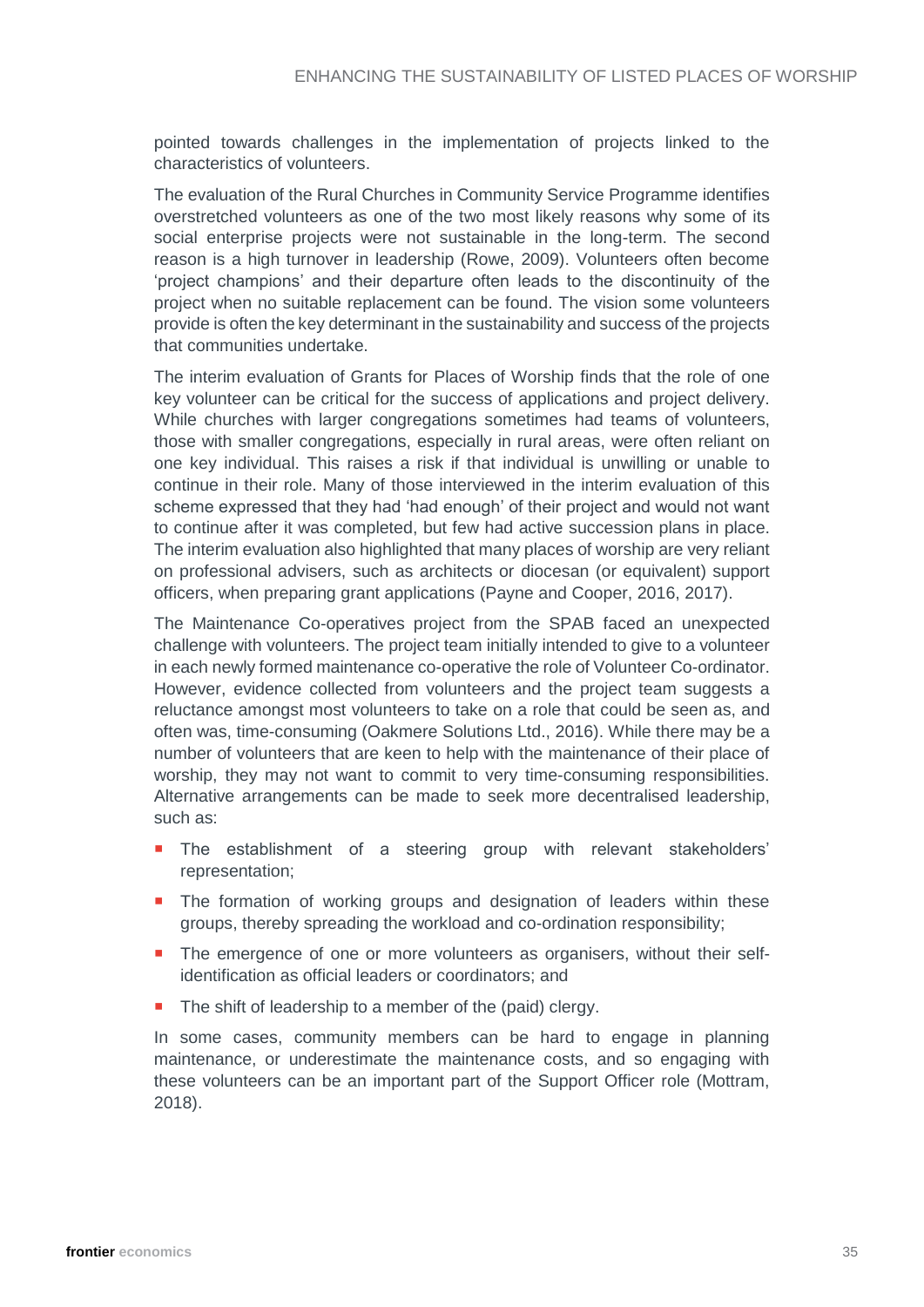#### **LESSONS FOR FUTURE POLICY CONSIDERATIONS: VOLUNTEERS' MOTIVATION, CONFIDENCE AND SKILLS**

Volunteers are essential to the sustainability of places of worship. Their motivation, confidence and skills are key determinants in sustaining places of worship.

Volunteers have limited amounts of time and often will not have specialist expertise when they start. Courses and workshops have proven to be an effective way to improve volunteers' motivation, confidence and skills.

Continuity of volunteers is important. If project leadership rests on the shoulders of a single volunteer, then this risks losing momentum if they leave. Rather, alternative arrangements should be sought to decentralise leadership responsibilities and ensure succession planning. This could be an important area for community support officers to consider in their community engagement work with places of worship.

Lastly, maintenance co-operatives, and more generally collaboration between groups of volunteers who care for different places of worship, can be an effective way to widen the pool of skills available to each place of worship.

### 3.2.3 Increased community engagement and facilities utilisation

Many places of worship, especially in rural areas, have limited opening hours and have small numbers of regular attendees. Even in urban areas, most churches are not in active use at most times and there is therefore scope for wider community use (Thorlby, 2017). It is very difficult to preserve the physical state of these buildings because they often lack volunteers and funding to successfully conduct maintenance and repairs projects. For this reason, several of the schemes which have been evaluated and considered in this review have the objective to increase community engagement and utilisation of the facilities.

There are a limited number of schemes providing community engagement support that have benefited from an impact evaluation. The evidence base is therefore limited, and the extent to which findings can be generalised beyond the specific schemes evaluated should be treated with caution. The Taylor Review Pilot will play an important role in testing which forms of support are most effective and under which conditions they will increase the sustainability of listed places of worship.

#### Wider community engagement can increase the sustainability of listed places of worship under appropriate circumstances

Places of worship with stronger community engagement and higher utilisation are likely to be more sustainable due to the increased number of potential volunteers, potential financers and generally people who are actively involved in caring for and using the place of worship.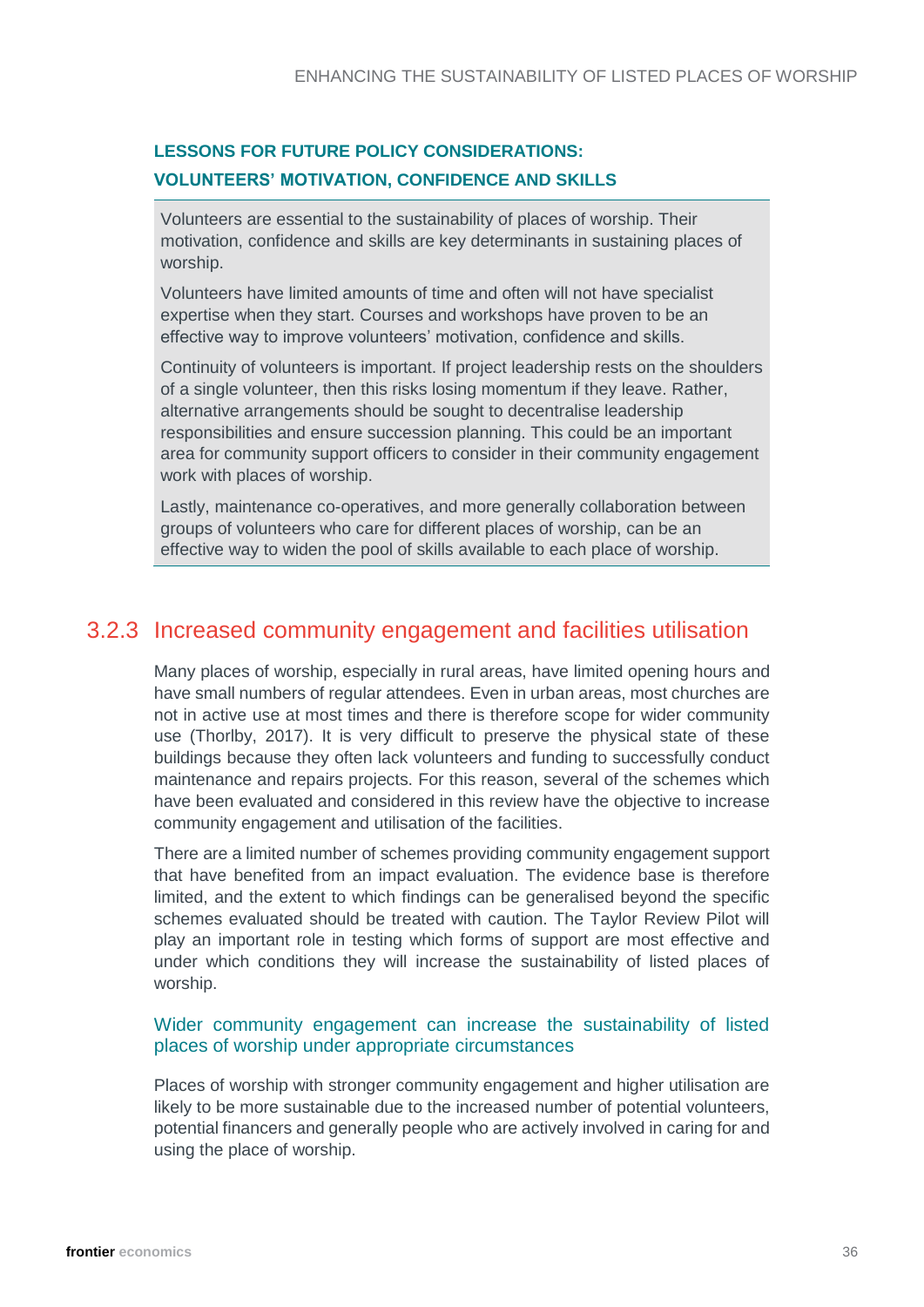Two of the studies reviewed provide direct examples of this approach to sustainability:

- **The Social Enterprise and Rural Places of Worship in England:** in addition to the source of funding it provides, as explained in section [3.1.2,](#page-23-1) social enterprise can improve the sustainability of places of worship through increased community engagement, as shown by the case studies from the report. It can also help increase utilisation and ultimately lead to more sustainable places of worship. Social enterprises in rural places most often take the form of a community-managed shop, run by volunteers. It is most common for those shops to offer local food (97%), to run the post office (67%) and to have a café/seating area (52%) (Withers and Payne, 2012). These shops often emerge as the result of shop closures in the town or village and play an important role in stimulating community and social activity. By providing services for the local community, places of worship play a more central role in the community and more people care for them.
- **The Rural Churches in Community Service Programme:** this scheme funded projects in rural locations to adapt places of worship to enable them to be used for community activities. The funds could not be used for renovation, restoration or repair works and were explicitly targeted at new facilities. In 2003, shortly after the end of the project, a first evaluation found that the funding of new facilities had been successful in allowing community activities to be run at all the supported places of worship. In 2009, a second study found that community activities were still taking place in most of the churches that were reviewed, but generally to a lesser extent than at the time of the first evaluation in 2003. This shows that improvements can be sustained, but maintaining momentum is important. In cases where community activities decreased over time, overstretched volunteers and considerable turnover of leadership are mentioned as probable causes. However, faith communities and their places of worship are found to generally benefit from wider community use when a social enterprise is set up. This is mainly through the improved financial stability from the regular income generated by the use of the facilities by the wider community and improved participation in fundraising (Rowe, 2009).

Increasing engagement with the wider community is also one of the objectives of the Empowering Design Practices project. However, the evaluation here mentions that sufficient data have not yet been collected on this matter to conclude whether the project has had any impact (the project and evaluation are ongoing). As noted in section [3.1.1,](#page-20-2) this scheme has found that seeking broader uses of places of worship can be challenging for those faiths and denominations where non-worship use of a sacred space is not seen as appropriate (Brockwell, 2018). Tension over the use of a spiritual place for secular purposes was also mentioned as a common challenge in the Social Enterprise and Rural Places of Worship in England study (Withers and Payne, 2012).

#### Maintenance co-operatives can increase wider community engagement

The SPAB adopted another approach to improve the sustainability of places of worship. With the Maintenance Co-operatives project, it formed 24 maintenance co-operatives engaging 144 places of worship. The aim of the scheme was to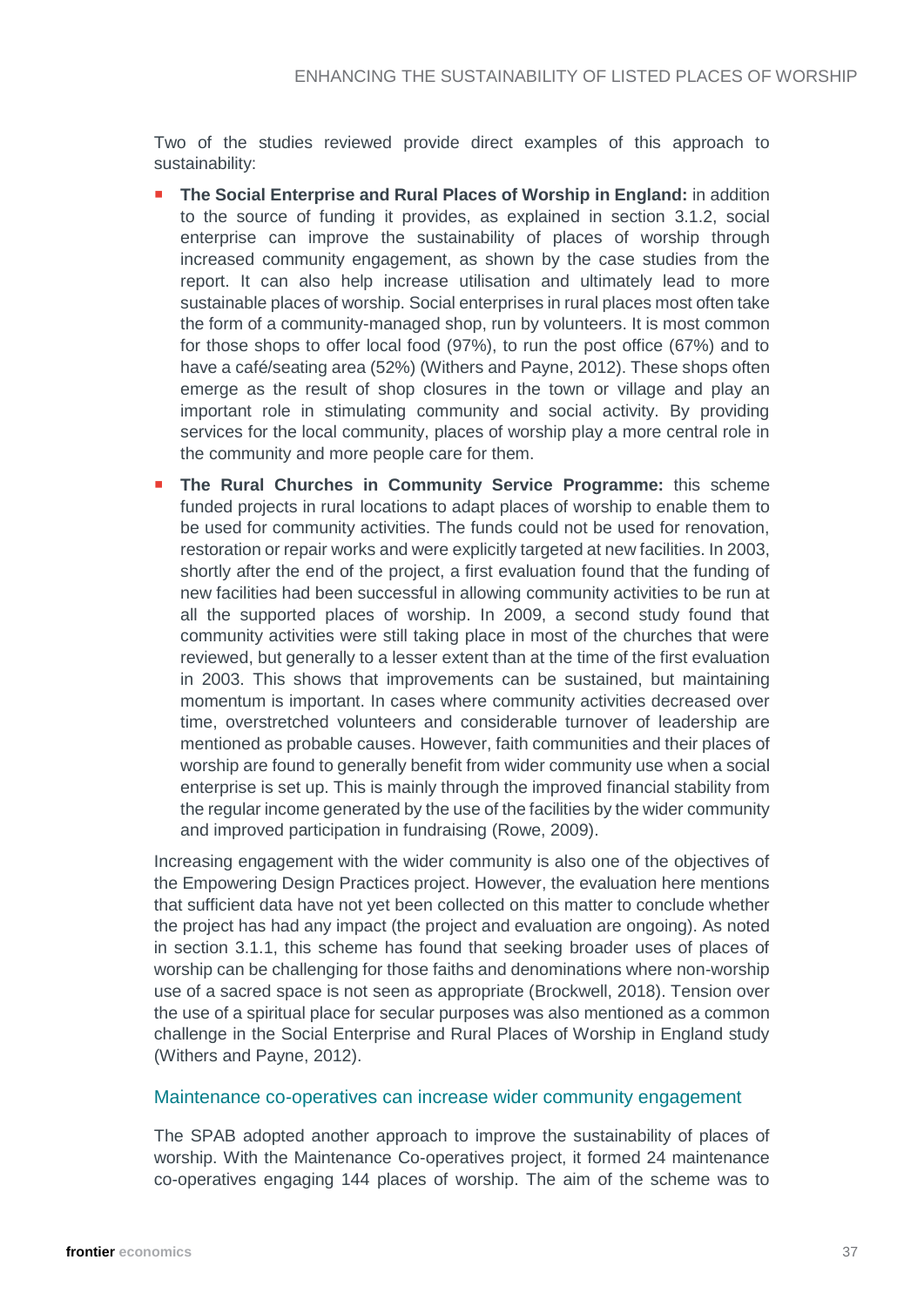increase collaboration between communities to better manage and maintain places of worship.

The evaluation evidence suggests that participants felt the scheme had been successful in increasing the engagement of volunteers and also the engagement of the local community in the maintenance of places of worship. As Figure 12 shows, over 75% of respondents in each training year reported feeling a greater sense of ownership and responsibility for the place of worship and about 50% reported devoting more time to volunteering activity as a result of the training (Oakmere Solutions Ltd., 2016). According to the evaluation document, there is also some evidence that the training courses attracted people from outside of faith communities and this had a positive impact on general awareness of the importance of building maintenance. Additionally, the courses are reported to have increased the number of volunteers who actively engaged with maintenancerelated tasks (Oakmere Solutions Ltd., 2016).

**Figure 12 Impact of the Maintenance Co-operative training on volunteers' engagement with their place of worship**



*Source: Oakmere Solutions Ltd (2016)*

#### It is challenging to evidence the direct links between maintenance/repairs grants and community use

The evidence on the impact of maintenance grants on community engagement is mixed. Maintaining a building is clearly a pre-condition for its use with communities in the long run, but it is often difficult to directly attribute a specific community use to a given piece of maintenance that unlocked the community activity. There are, however, cases where the direct link to community use is more obvious.

The evaluation of the Listed Places of Worship Roof Repair Fund mentions that grant funding of maintenance and repair projects often increases or safeguards the available space in the buildings. This space can therefore be made available for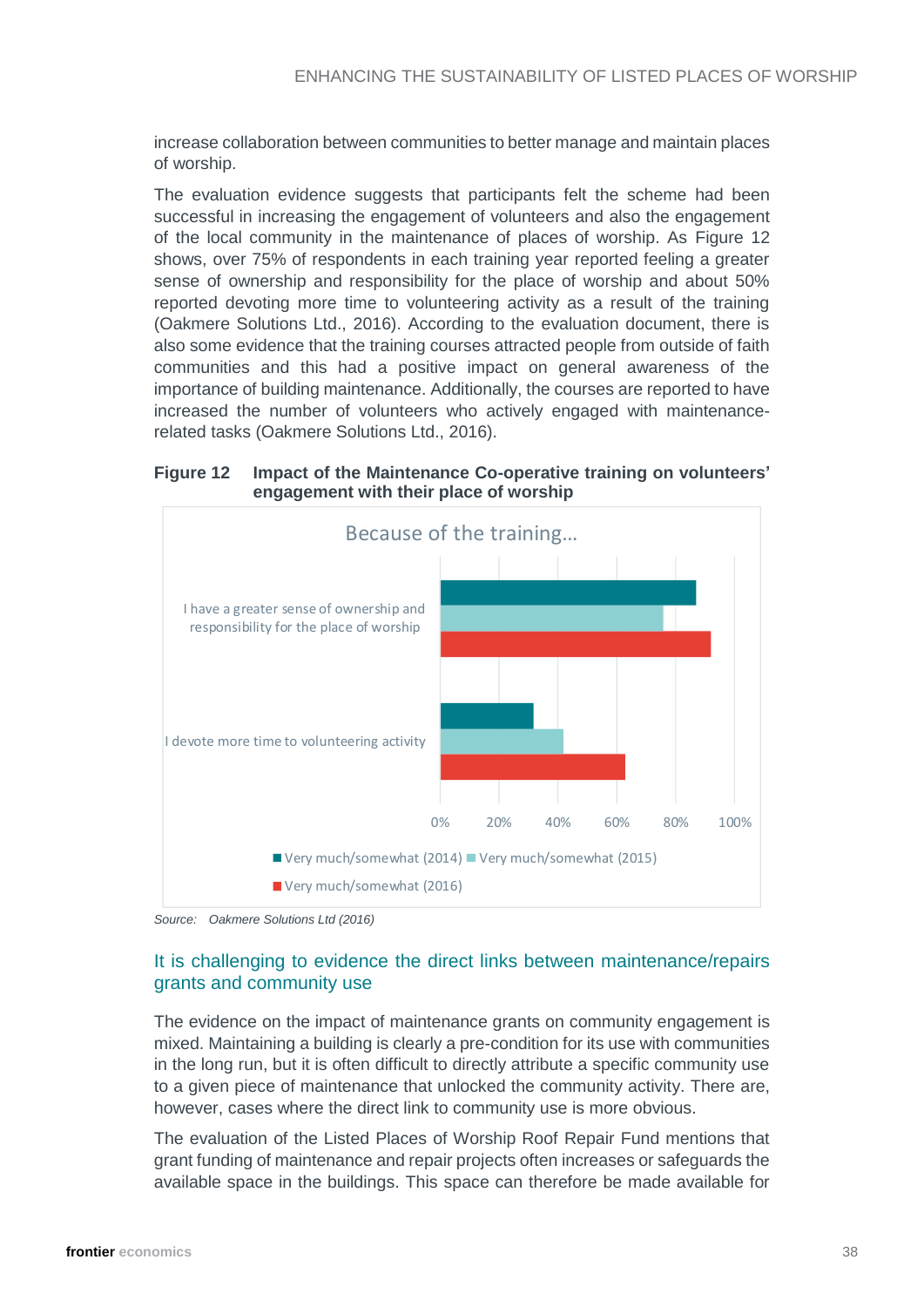community activities. Moreover, when repairs and maintenance works are funded through grants, this often safeguards the disposable income of places of worship, which means that more funds can be allocated to community activities instead of maintenance and repairs. Some respondents to the survey also reported new uses, or plans for new uses, for their place of worship as a result of the support (ERS Research & Consultancy, 2017).

There is limited evidence of repair and maintenance works having a direct impact on community use. For example, data from the Repair Grant for Places of Worship and the Listed Places of Worship schemes are shown below. This shows that around 20% of places of worship responding to the evaluation survey believed that the maintenance project 'definitely' or 'probably' increased the number of visitors.

#### **Figure 13 Opinion of Listed Places of Worship Grant recipients on change in attendance**



*Source: BDRC Continental (2010a)*

Some schemes have offered grants for wider facility projects alongside maintenance and repairs, with the intention of more directly facilitating community use. These could include projects such as new toilets, kitchens, heating systems or meeting rooms. For example, the Grants for Places of Worship fund had up to 15% of grant funds available for these types of 'new capital' projects and required community engagement from recipients. The interim evaluation of this scheme finds a mixed response to this community engagement requirement, but most places of worship interviewed felt it had made them reflect on how to increase their sustainability. Some places of worship had undertaken more community engagement than planned as interest had 'taken off', while others found the requirement a genuine burden (Payne and Cooper, 2016).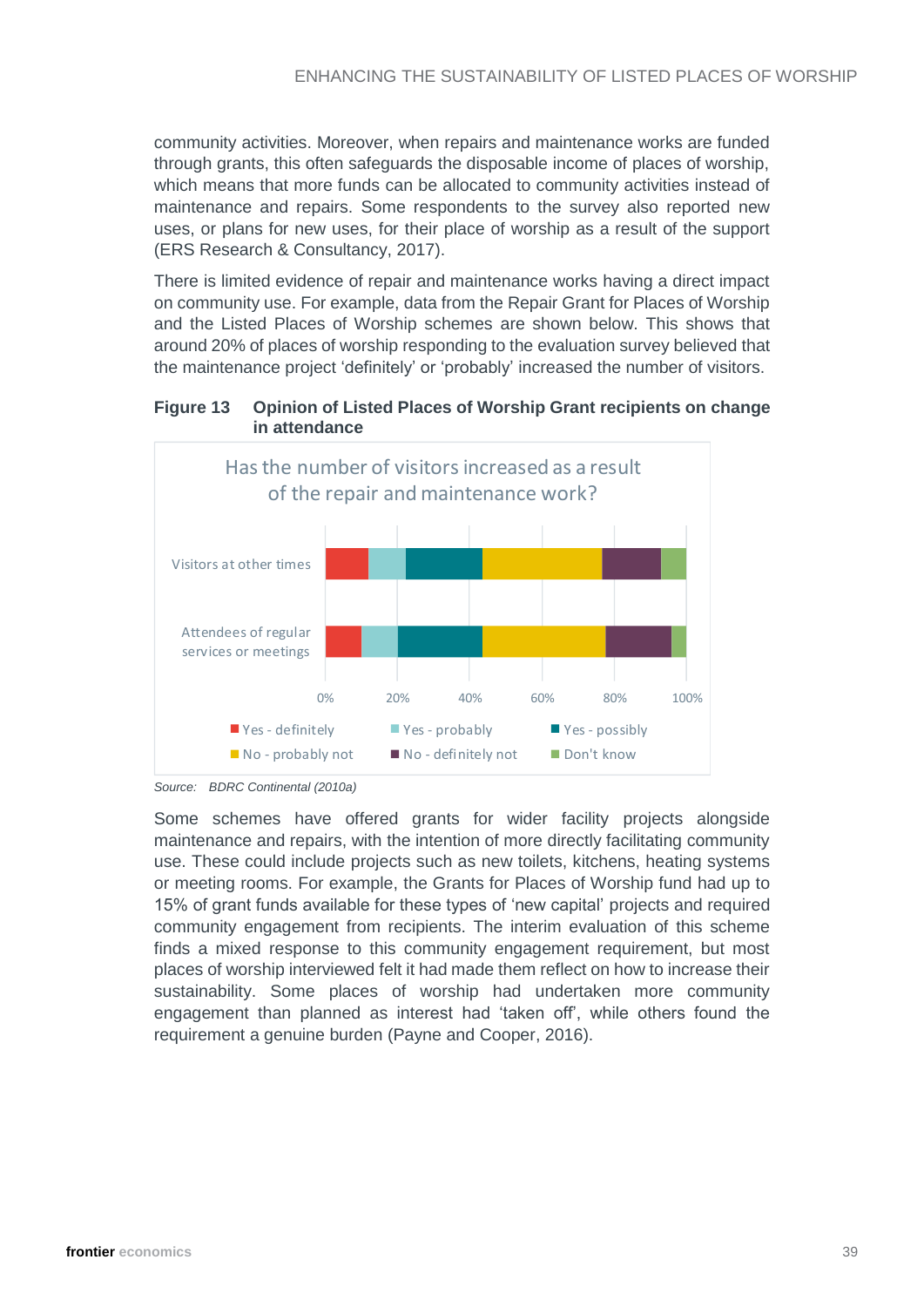#### **LESSONS FOR FUTURE POLICY CONSIDERATIONS: COMMUNITY ENGAGEMENT AND FACILITIES UTILISATION**

In preventing a building from falling into a state of disrepair, maintenance is a pre-condition for use with communities in the long run. However, it is often very difficult to directly attribute a specific community use to a given piece of maintenance or repairs. There are, however, cases such as the installation or repair of facilities essential to wider community use (e.g. kitchens, toilets) where the direct link to community use is more obvious.

Community engagement and utilisation of places of worship may also support the maintenance of places of worship in the long run under certain circumstances. Places of worship with a wider community engagement and usage may benefit in several ways:

- □ they can rely on a wider pool of people to fund maintenance and repair projects;
- □ they can generate more revenues from activities taking place at the place of worship; and
- □ more people may care about the place of worship and can potentially volunteer.

For this reason, schemes in the past have promoted community engagement using different approaches (e.g. new facilities, social enterprise, co-operatives) and have reported some success in improving sustainability.

**Importantly, the appropriate community approach is location and context specific**. The needs, resources and motivations of communities determine the most appropriate approach. This highlights the potential value of support officers to help identify the most appropriate approach for a given community.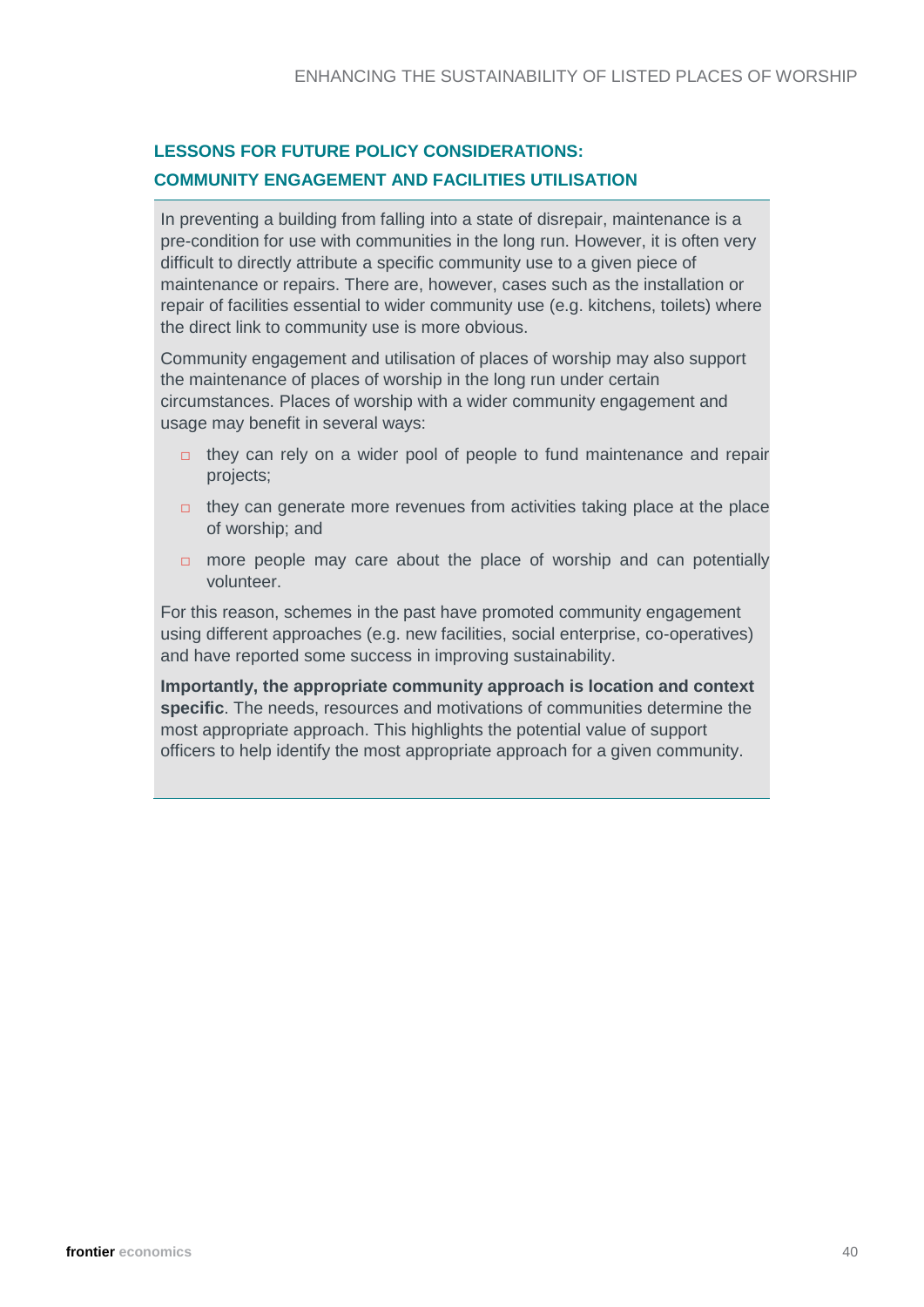## <span id="page-40-0"></span>4 OBSERVATIONS ON THE QUALITY OF EVIDENCE ON PAST SCHEMES

This section provides some observations regarding the quality of evidence available from past schemes. The past evaluations and data provide useful evidence, particularly in terms of perceptions among beneficiaries of grants. However, there are also limitations in the evidence base, especially in terms of the physical condition of buildings after support and the longer-term impacts of schemes. These issues are explored further below.

#### Assessment of evaluation evidence against the Maryland Scale

This review found several evaluations of large schemes as well as some smaller schemes. The evaluations rely principally on qualitative evidence rather than quantitative methods, reflecting challenges in data collection and availability.

Collecting evidence on the impact of schemes is also made difficult by a lack of common measures for comparison. This is because different schemes provide support for different types of projects in different circumstances, and individual evaluations focus on the specific schemes they are assessing.

Where qualitative evaluation work is undertaken, evaluations typically ask respondents about their appreciation of certain aspects of the scheme at one point in time and do not compare it to pre-project levels. A few studies do ask respondents to compare their appreciation of certain aspects today to its preproject level. Two studies use control groups. 'Assessment of the Impact of HLF [Heritage Lottery Fund]/English Heritage Places of Worship Funding' uses a control group to isolate the effect of grants for new facilities from the effect of standard maintenance grants (Derrick, 2005). The ongoing evaluation of Grants for Places of Worship uses 10 places of worship that had funding applications rejected as a control group (Payne and Cooper, 2017). However, most of the evaluations do not include these types of comparisons.

For these reasons, the majority of the evaluations would be considered level 1 on the Maryland scale.<sup>23</sup> This means that while past evaluations offer very useful insights, they should be interpreted with a degree of caution, especially when seeking to generalise the findings to different contexts.

#### Strengths in the available evidence on past schemes

The available evaluations of past schemes provide useful evidence in a number of ways:

Most of the larger grant scheme evaluations reviewed provide evidence of their areas of impact, including perceived state of the fabrics, attendance at regular

<sup>&</sup>lt;sup>23</sup> The Maryland Scale is a 5-point scale for evaluation methodologies, where 1 is the lowest and 5 is the highest. Level 1 represents cross-sectional or before-and-after comparisons but without use of a control group or control variables.

The two evaluations that use control groups could be higher on the Maryland Scale depending on the precise approach used, but the documents reviewed did not provide sufficient detail to make an exact assessment.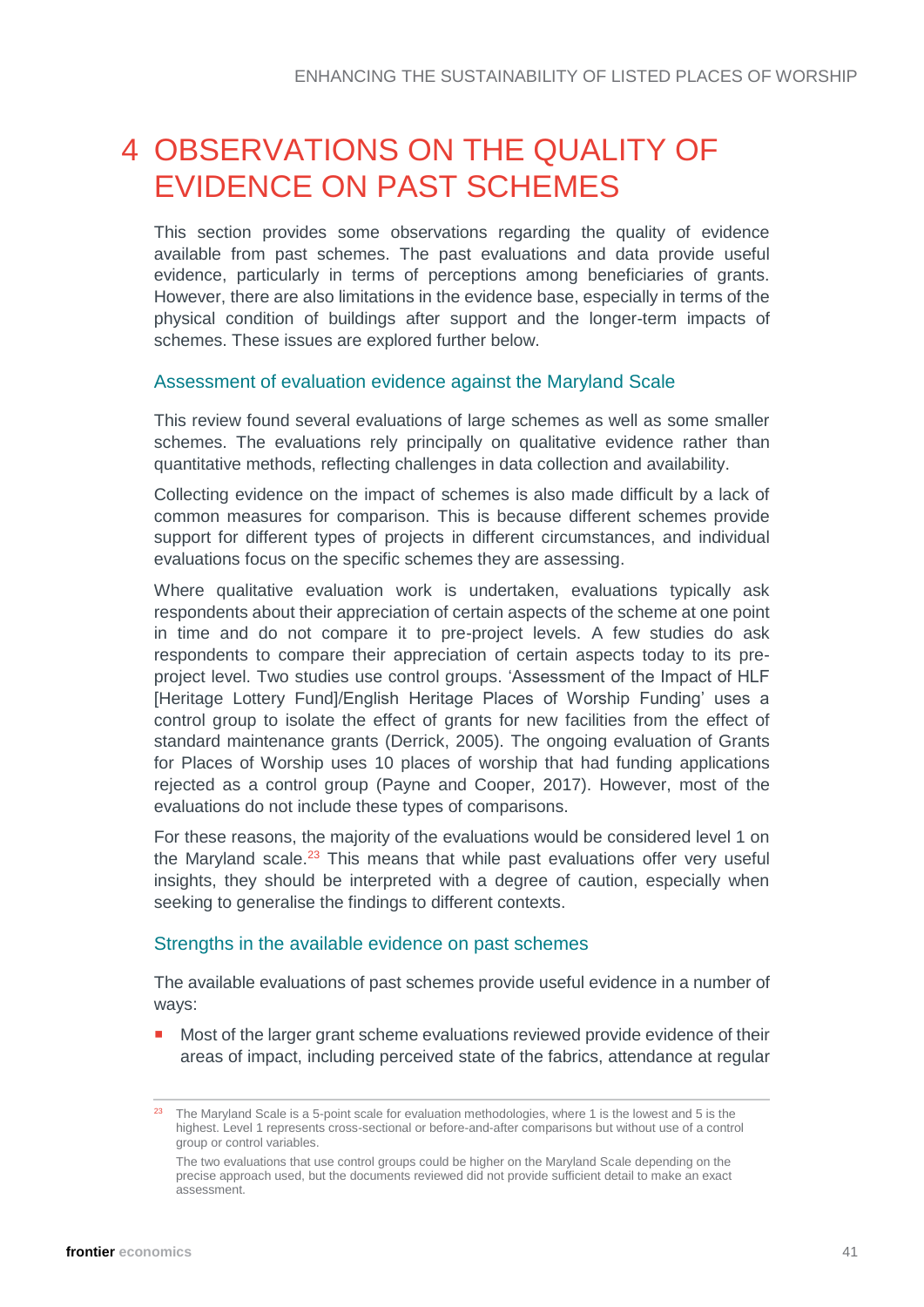services and meetings, wider community engagement, and volunteers' engagement with maintenance.

- **Evaluations of several schemes providing non-financial support to places of** worship provide evidence on their successes and challenges. Qualitative information is especially valuable for these schemes, where the impact is very context specific.
- Most evaluations rely on survey information about the perceptions of recipients. This provides first-hand insights from those closely involved in working with places of worship. The ongoing Grants for Places of Worship evaluation uses interviews with a sample of grant recipients and a control group, which are repeated in several rounds after funding was awarded (Payne and Cooper, 2017).
- **There is also some limited additional data available on a few key national** schemes. Although evaluations of the impact of the schemes in more detail are not available, the data provide useful insights on the level of support given and the type of supported projects.

#### Limitations in the available evidence on past schemes

Limitations in the available evidence were identified in the following areas:

- The majority of the evaluations reviewed rely almost exclusively on survey data of some form: telephone interviews, online surveys and mailing lists. While this type of data is important to get an understanding of the views of the parties involved in projects, there is a lack of independent data, such as changes in the physical condition of the buildings over time, to complement this evidence.
- **There is a relatively low level of consistency in the questions that are asked in** surveys. While questions generally aim to quantify similar aspects of the projects, the phrasing or structure of questions is generally different. This is not surprising given that various organisations run schemes, but striving for more conformity would allow more understanding of the relative effectiveness of schemes and accumulated learning. Insights on the relative effectiveness of different support approaches could be drawn in the future if scheme providers were to adopt a joint framework of assessment.
- **The qualitative evaluation approaches typically ask respondents about their** appreciation of certain aspects of the scheme at one point in time and do not compare it to pre-project levels. A few studies do ask respondents to compare their appreciation of certain aspects today to its pre-project level, but only two studies use control groups for comparison. This means it is difficult to isolate the impacts of the schemes from other factors influencing places of worship.
- **There is limited evidence in the evaluations to verify changes in the physical** condition of buildings as a result of past support. Physical inspections of the buildings before and after (and potentially during) maintenance and repair projects would allow evaluators to collect more data in this regard. It could be valuable to draw on existing inspection plans after a project, sample a proportion of sites to visit after works are complete or interview architects working with places of worship. However, such observations are rarely made, or are at least not reported consistently in evaluations. This may in large part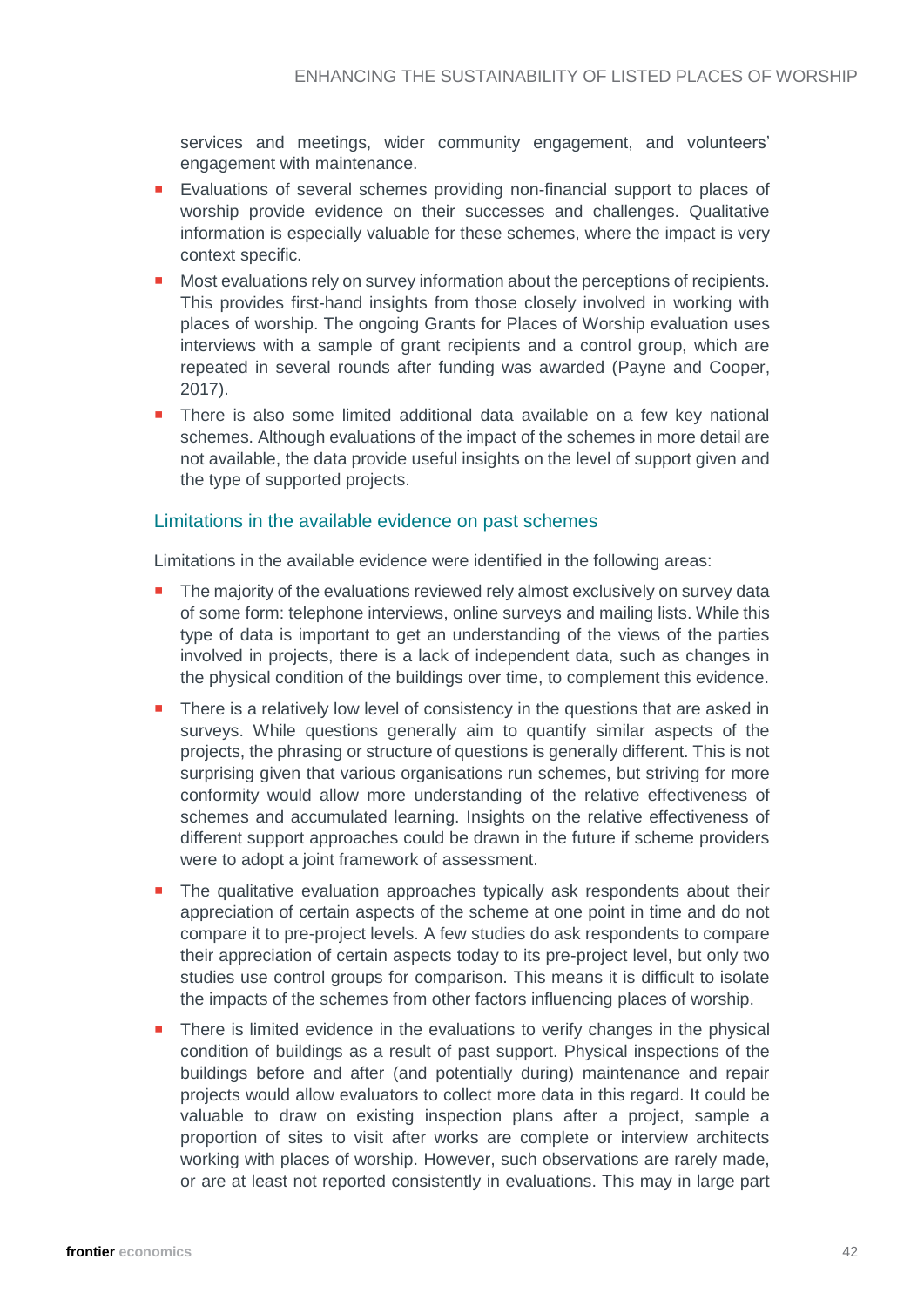be due to the cost and time investment necessary to conduct such inspections. The cost of this follow-up means this is more likely to be proportionate for larger grant schemes.

**Community support is very context specific. While evaluations of past schemes** provide useful insights on the effectiveness of individual interventions, it is difficult to assess how generalisable findings could be to different circumstances. A broader consideration of the conditions under which certain approaches are more likely to be successful would be valuable.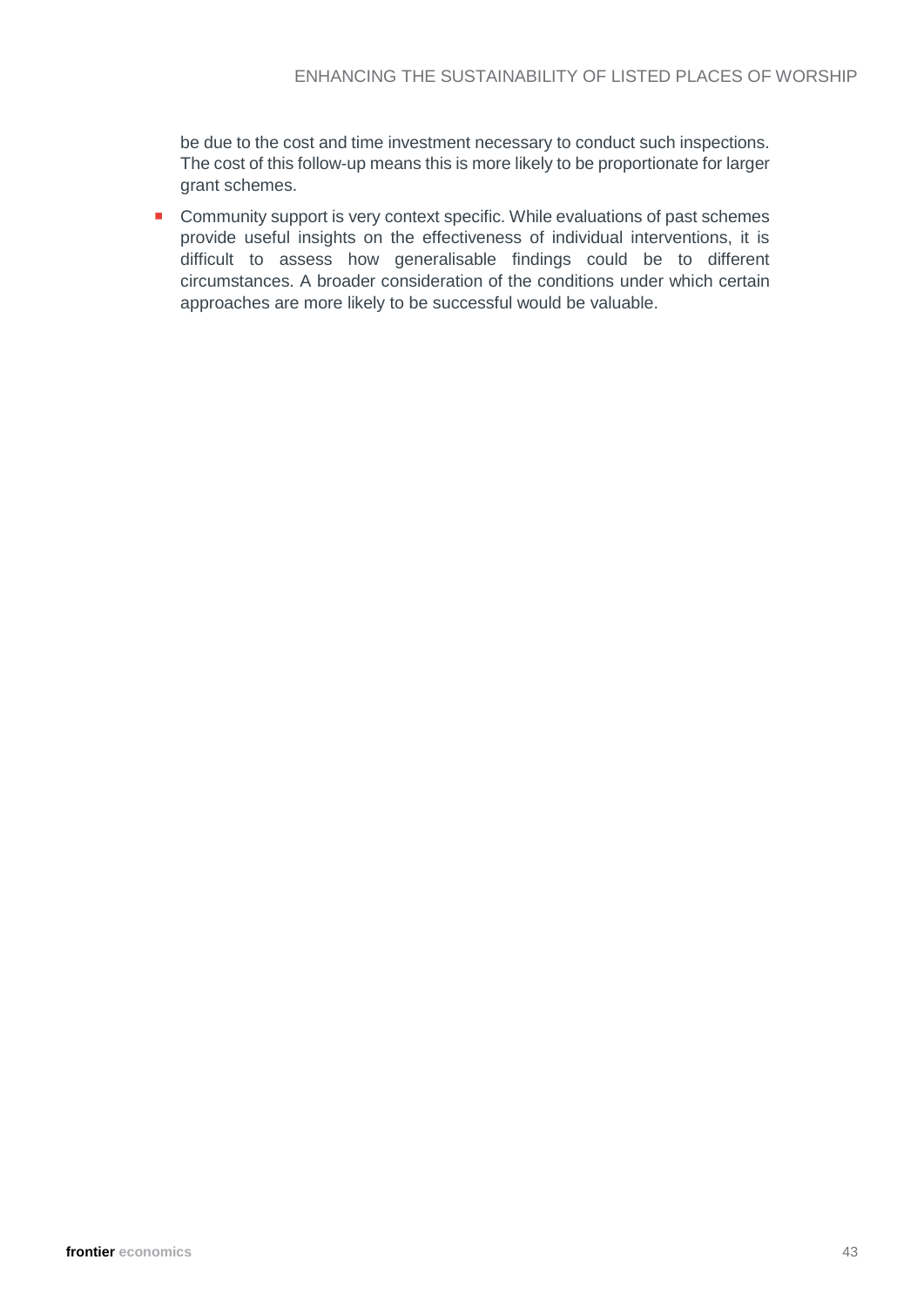## <span id="page-43-0"></span>5 REFERENCES

Allchurches Trust Limited (2018), *2017 Strategic Report with Supplementary Material*.

APEC Architects (2019), *The Value of Maintenance?*

Architectural History Practice (2005), *A Review of Heritage Lottery Fund/English Heritage Funding to Places of Worship 1996-2005*.

Armitage, M. and Taylor, M. (2010), *The Impact of Faith in Maintenance.*

BDRC Continental (2010a), *Listed Places of Worship Grant Impact Assessment*.

BDRC Continental (2010b), *Repair Grants for Places of Worship Impact Assessment*.

Brockwell, A.J. (2018), *Mid-term Impact Review for Empowering Design Practices, A Five-Year Research Project Funded by the Arts and Humanities Research Council.* Green Spiral Consulting.

Church of England (2014), *From Anecdote to Evidence – Findings from the Church Growth Research Programme 2011-2013*.

Church of England (2018), *Parish Churches Finance Statistics 2016*.

Cooper, T. (2016), *English Churches and Cathedrals Sustainability Review – The 'Funding Gap' for Church of England Parish Churches*.

Derrick, A. (2005), *Assessment of the Impact of HLF/English Heritage Places of Worship Funding*.

ERS Research & Consultancy (2017), *National Heritage Memorial Fund: Listed Places of Worship Roof Repair Fund Evaluation*.

ERS Research & Consultancy (2018), *First World War Centenary Cathedral Repairs Fund Evaluation – Final Report*.

Goddard, S. (2012), *Faith in Maintenance – Final Project Evaluation Report March 2007-January 2012.* Oakmere Solutions Ltd.

Greater Manchester Churches Preservation Society, <http://www.manchesterchurches.btck.co.uk/Grants> (accessed December 2018).

Historic England (2017), *Support Officer Evaluation*.

Historic Religious Buildings Alliance (2017), *Crossing the Threshold – A Step-by-Step Guide to Developing your Place of Worship for Wider Community Use and Managing a Successful Building Project*.

Mottram, A. (2018), *Place of Worship Support Officer – Worchester Diocese – Overview Report on the 9 year PoWSO Post (1st September 2009 – 31st August 2018) in the Diocese of Worchester*.

The National Churches Trust (2018a), *Open grant data – 360 Giving, <https://www.nationalchurchestrust.org/our-grants/open-grant-data-360-giving>*.

The National Churches Trust (2018b), *Grants Programmes 2019-2023, <https://www.nationalchurchestrust.org/grant-programmes-2019-2023>*.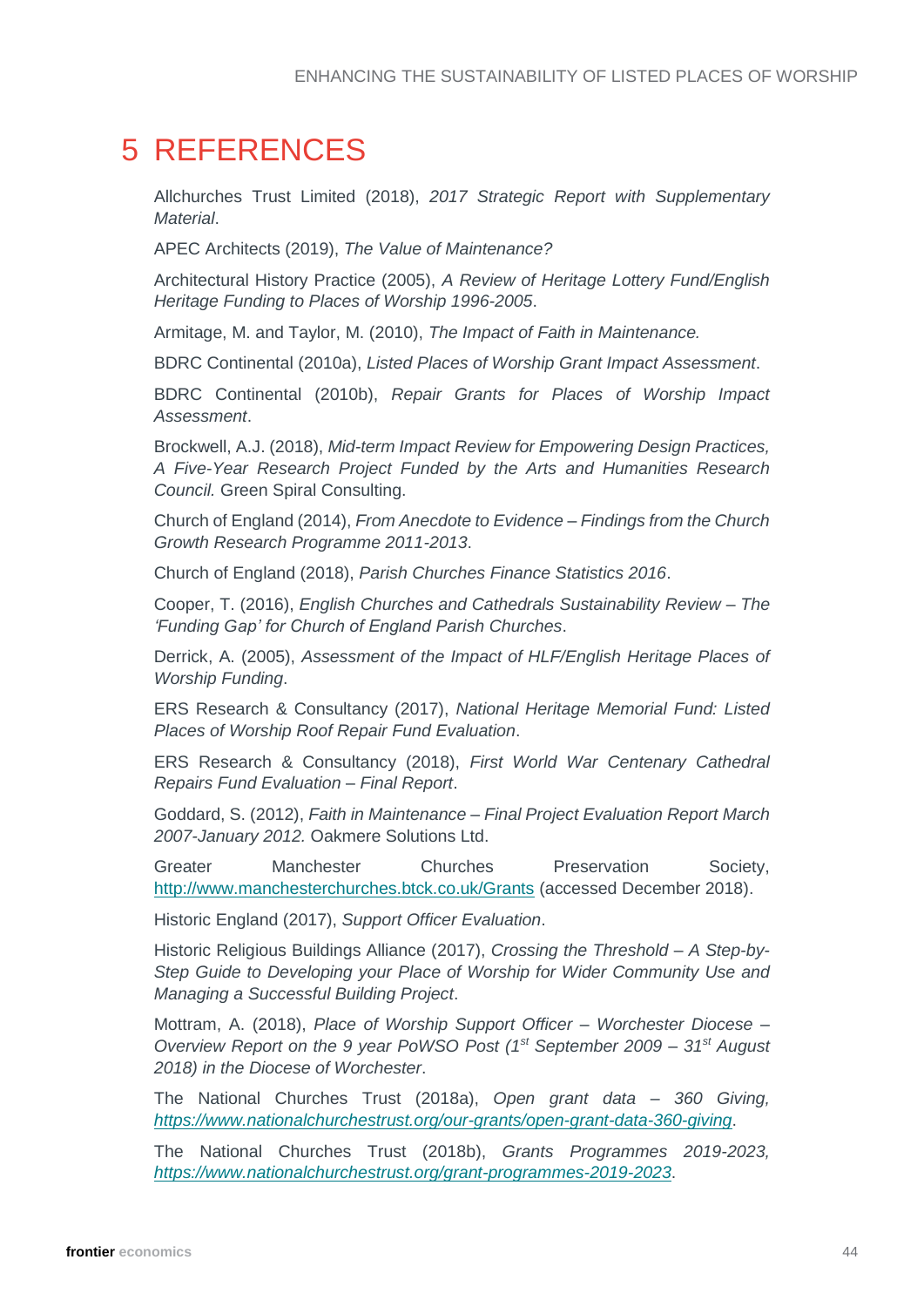Oakmere Solutions Ltd. (2016), *Maintenance Co-operatives Project: Final Summative Evaluation*.

Payne, B. and Cooper, T. (2016, 2017, 2018), *Evaluating Heritage Lottery Fund's Grants for Places of Worship (GPOW) Programme, Interim report - YEAR 1 (2016), YEAR 2 (2017), YEAR 3 (2018)*.

Rowe, S. (2009), *Ten Years On – A Review of the Millennium Commission Funded Rural Churches in Community Service Programme*

Suffolk Historic Church Trust, https://shct.org.uk/grants/grants-awarded/.

Thorlby, T. (2017), *Assets not Burden – Using Church Property to Accelerate Mission.* The Centre for Theology & Community.

Withers, G. and Payne, R. (2012), *Social Enterprise and Rural Places of Worship in England*.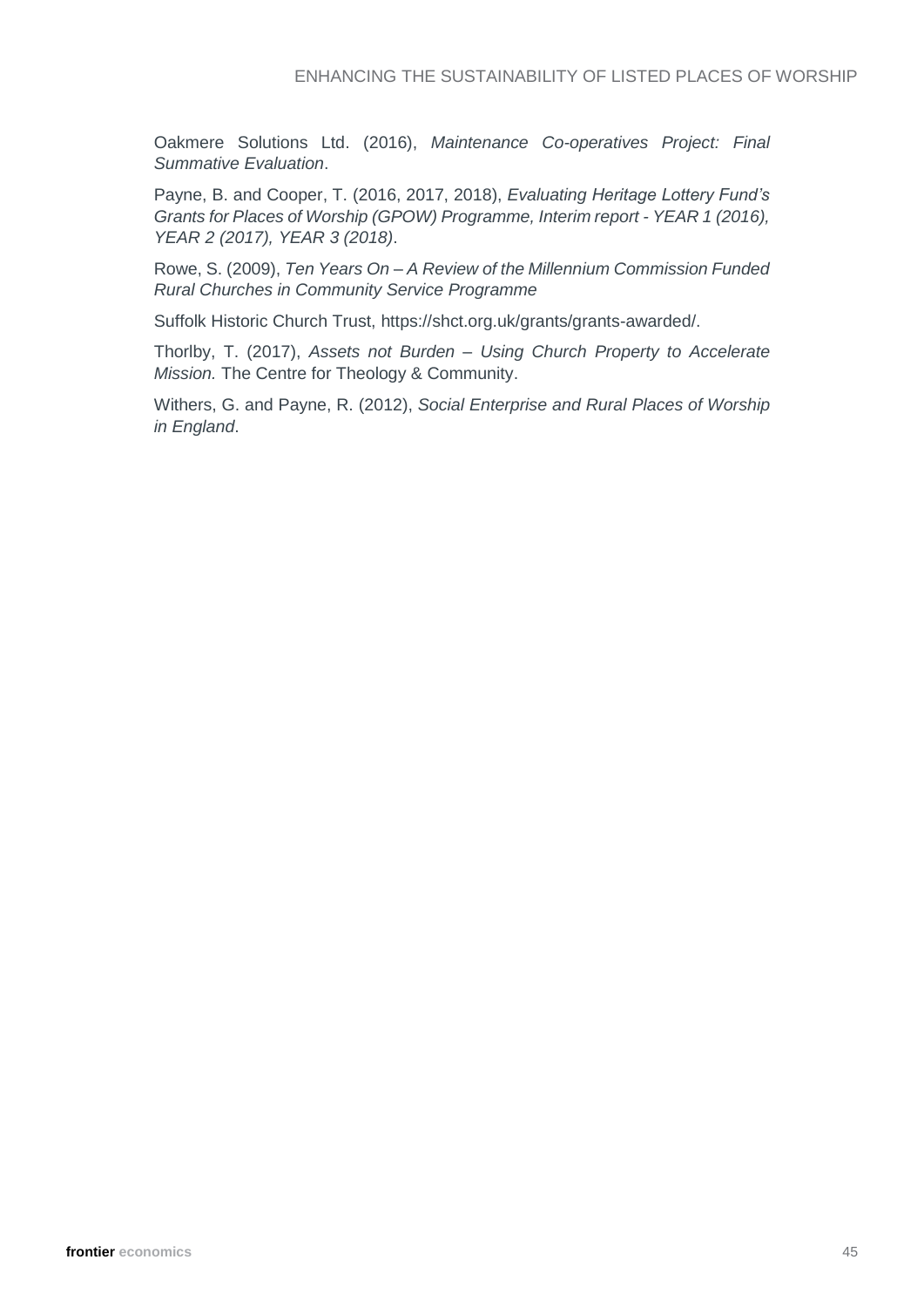# <span id="page-45-0"></span>ANNEX: FINDINGS FROM THE FIRST WORLD WAR CENTENARY CATHEDRAL REPAIRS FUND EVALUATION

The First World War Cathedral Repairs Fund is a grant scheme to which the government contributed £40 million and funded 130 projects at 57 cathedrals in England between 2016 and 2018. The fund was administered by the Cathedrals and Church Division of the Archbishops' Council of the Church of England on behalf of the DCMS but also benefited 16 Roman Catholic cathedrals. The scheme awarded large grants of up to £870,000 with an average grant value estimated at £277k to carry out necessary repair works to the fabric or to prevent further deterioration of the fabric in order to ensure listed buildings were in a good and safe state of repair to host events commemorating the First World War. Many cathedrals benefited from multiple grants so that the 57 cathedrals that were granted awards received an average of just under £700k (ERS Research & Consultancy, 2018).

The scheme funded roof repairs in 33% of cases, towers or spires in 10% of cases, other high-level repairs in 30% of cases, windows in 6%, ground level repairs and drainage in 9%, and the funding contributions to electric, heating, lighting and sound systems in 12% of cases (ERS Research & Consultancy, 2018).

As its name indicates, the scheme was targeted at cathedrals only and grants were restricted to buildings of Christian denominations (Church of England and Roman Catholic Church).

Like many other major grant schemes, The First World War Centenary Cathedral Repairs Fund used the urgency of the work as eligibility criterion. The evaluation for instance states that the grants allowed the majority of recipients to complete work that 'would not have gone ahead without the grant'. Over 80% of respondents described the status of the grant-assisted area as 'urgent, requiring immediate attention' before the project and as 'routine maintenance' after the project (ERS Research & Consultancy, 2018).

In addition, the selection criteria included:

- The contribution of the project to keeping the cathedral safe and open:
- The financial need of the cathedral; and,
- **The future impact of the funding on the building's repair and maintenance** programme (ERS Research & Consultancy, 2018).

The award process of the First World War Centenary Cathedral Repairs Fund is well documented in its evaluation report. All applications were assessed against the objectives and criteria of the fund by an Expert Panel of 14 volunteer members from a range of sectors. The use of an external panel of volunteer experts to make award decisions for large grants allowed the First World War Centenary Cathedral Repairs Fund to award grants in a transparent manner while also limiting administrative costs (ERS Research & Consulting, 2018). This approach appears more likely to be proportionate for larger grants, and it may not be feasible to award a large number of grants and to select projects among many applicants.